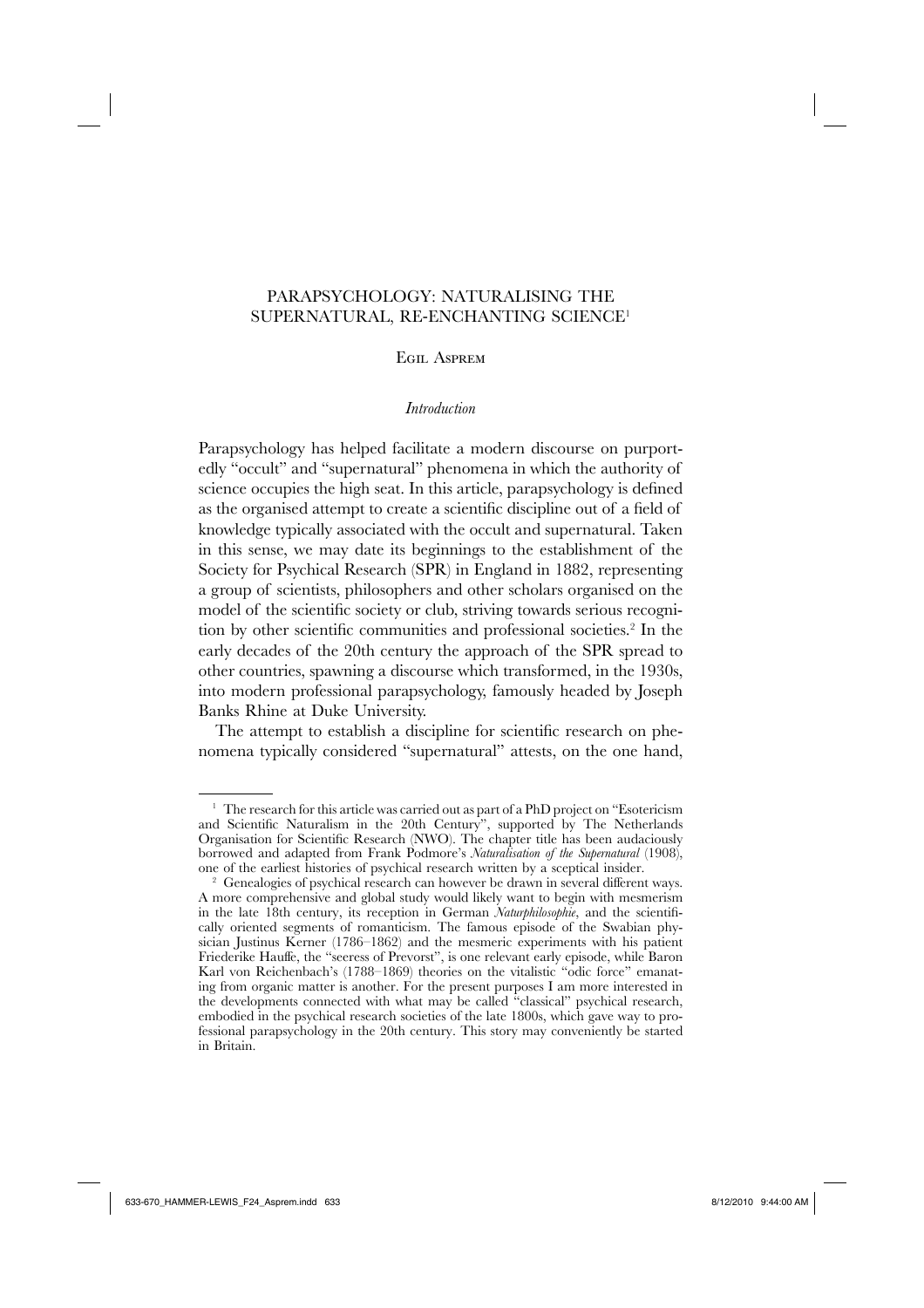to the central presence of the panoply of esoteric religious practices in the Victorian "occult revival", especially spiritualism.3 On the other hand, organised psychical research also bears testimony to the unparalleled authority of the scientific project around the turn of the 19th century. Psychical research was born from an encounter between the scientism of the Victorian naturalists, who considered the methods of science the *via regia* to robust knowledge, and the worldview, practices and rhetorical claims of spiritualists, occultists and liberal Christian reformers (cf. Turner 1974; Oppenheim 1984). This nexus gave rise to a discourse in which the invocation of scientific authority remained the primary legitimising strategy, while the ontology and worldview of scientific naturalism came under contestation.

Opting for a thematic approach to the history of parapsychology, I will look at three interrelated types of questions:

- I *Philosophical* issues, of an epistemological nature, raised or implied by the project of "naturalising the supernatural";
- II Sociological issues concerning the *professionalization process* of parapsychology, and;
- III Strategies for *claiming and maintaining legitimacy* for what was, and still remains, a contested field of knowledge.

Assessing the final impact of parapsychology and the degree to which its strategic choices and alignments succeeded I argue that the project largely failed in its intended ambitions of creating a "science of the supernatural". Instead I suggest that it has been highly influential in the context of contemporary religion and popular culture. By relating parapsychological discourse to the analytical concepts of "paraculture" (Hess 1993) and "occulture" (Partridge 2004/5), I argue that parapsychology has been central to the dynamics of disenchantment and re-enchantment playing out in the late modern West. While it originally set out to naturalise the supernatural, the cultural significance of parapsychology is rather that it facilitated a re-enchantment of science and secular culture in the process.

<sup>&</sup>lt;sup>3</sup> For the context of spiritualism and the question of science and verifiability, see Cathy Gutierrez' article in the present volume.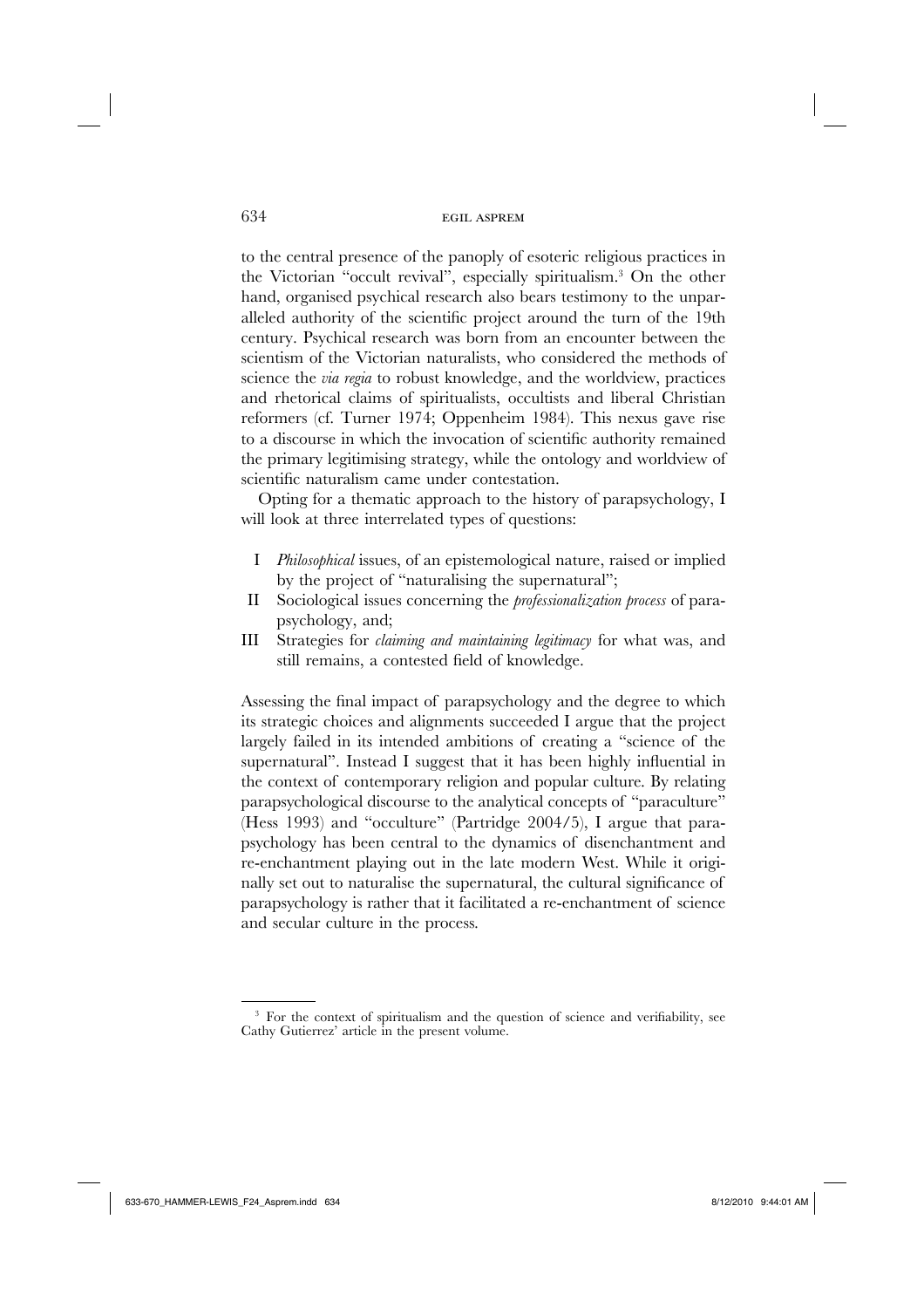#### *Naturalising the Supernatural: Philosophical Issues*

## *The Birth of Psychical Research from the Spirit of Naturalism*

The discourse of psychical research emerged from the engagement of occultism and spiritualism with the ideology and epistemic assumptions of Victorian scientific naturalism.<sup>4</sup> Following intellectual historian Bernard Lightman (1987, p. 28), scientific naturalism emerged as "the English equivalent of the cult of science in vogue throughout Europe during the second half of the nineteenth century".<sup>5</sup> The philosophical influence of the British empiricists, particularly Locke and Hume, together with interpretations of Kant helped form the epistemological foundation of the movement, while the major scientific theories and discoveries coming out of the physical and life sciences were used to construct a consistent, monistic worldview.

The new perspectives on man's place in nature suggested by evolutionary biology, the workings of the cosmos as uncovered by an expanding mechanistic physics, and the increasingly more refined laws of thermodynamics, were coaxed together and used in a polemical campaign to establish the authority of professional science in society (e.g. Barton 1998; Luckhurst 2004, p. 13; Turner 1993c, p. 181). Combining "research, polemic wit, and literary eloquence", Frank Miller Turner (1993b, p. 131) writes, people like T. H. Huxley and John Tyndall "defended and propagated a scientific world view based on atomism, conservation of energy, and evolution". Victorian naturalism became more than just a worldview and philosophical position, resembling an *ideological settlement* in Bruno Latour's sense (1999, p. 310; cf. Luckhurst 2004, p. 12). By the 1870s the naturalists had largely succeeded in binding together and proposing answers for "the epistemological question of how we can know the outside world, the

<sup>4</sup> The term "scientific naturalism" is typically used with several meanings. Primarily, I distinguish between two: 1) the Victorian intellectual movement described here, and 2) a set of philosophical positions that developed during the 20th century, some passing on the torch from the Victorians, others relying more on other intellectual developments, including American pragmatism and Vienna-circle logical positivism. For the latter variety, see Kitcher 1992; De Caro & McArthur, eds., 2004; Flanagan 2006.

<sup>5</sup> Corresponding developments on the Continent include German (Prussian) scientific materialism (Gregory 1977), and Comtean "positivism" in France (Hecht 2003). For an overview, see Olson 2008.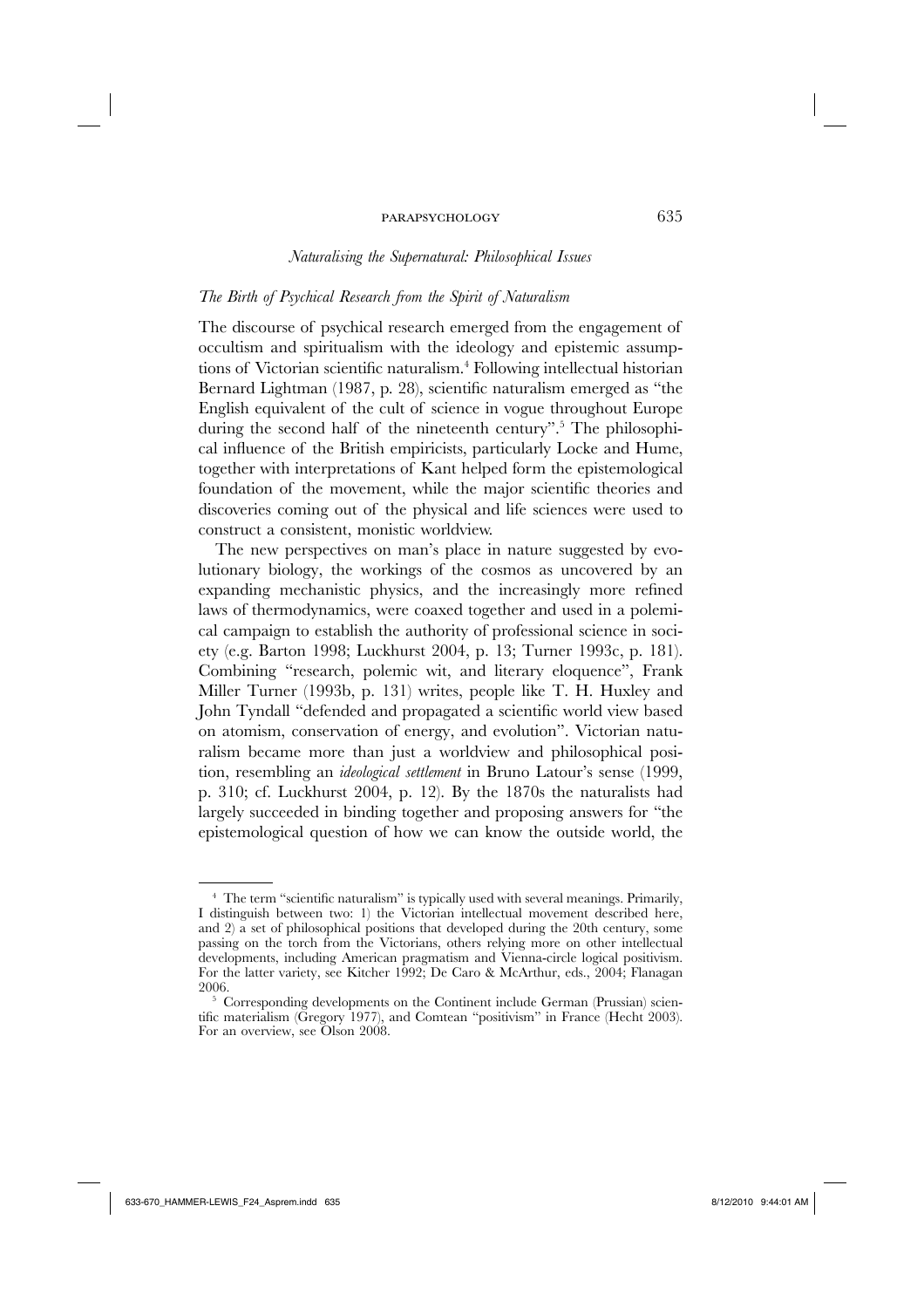psychological question of how a mind can maintain a connection with the outside world, the political question of how we can keep order in society, and the moral question of how we can live a good life" (Latour 1999, p. 310). "Agnosticism" was put forward as the proper epistemological and religious attitude; the soul was nailed to the material brain, itself a product of natural selection; varieties of social Darwinism and related evolutionisms offered solutions to societal problems; and a whole programme for educational, industrial and governmental reform was put forward as the way to advance Imperial ambitions and alleviate poverty and disease (Lightman 1987; Turner 1974, pp. 8–37; 1993b; Olson 2008, pp. 240–3).

The naturalists initiated an expansionist policy which aimed to introduce scientific thinking to all compartments of society, from medicine and education, to industry, economy and politics. This policy affected the founders of the SPR, and underpinned the project of psychical research (e.g. Turner 1974; Gauld 1968). While often revolting against certain implications of the naturalistic worldview, the early psychical researchers generally took the naturalistic *project* very seriously. In a sense, they took it to an extreme, holding that the obscure category of the "supernatural" could become a legitimate object of scientific inquiry; it was possible to naturalise the supernatural.

In order to fulfil the ambition of making a proper scientific study out of allegedly "supernatural" phenomena early psychical researchers needed to claim and redefine the category so that it could be accommodated within a naturalistic approach. In doing this, they were positioning themselves against a number of opponents, from various religious spokespersons to competing naturalistic perspectives. Indeed, even outside of the psychical research discourse the category of the supernatural had become a site of contestation in the 1880s, which was especially visible in the controversy over Christianity and agnosticism which followed in the wake of naturalist attacks on the authority of religion.<sup>6</sup> In the following I will consider some of the major epistemological fault lines in the debates over naturalism and the supernatural.

Philosophically, naturalism is a somewhat elusive concept which has proved difficult to define (e.g. Stroud 1996; Putnam 2004; Flanagan 2006). On any reading, naturalisms across the board are opposed to

<sup>&</sup>lt;sup>6</sup> The papers collected in Huxley, Wace et al. 1889 testify to the significance of the late Victorian debate on agnosticism and the possibility of supernatural agency.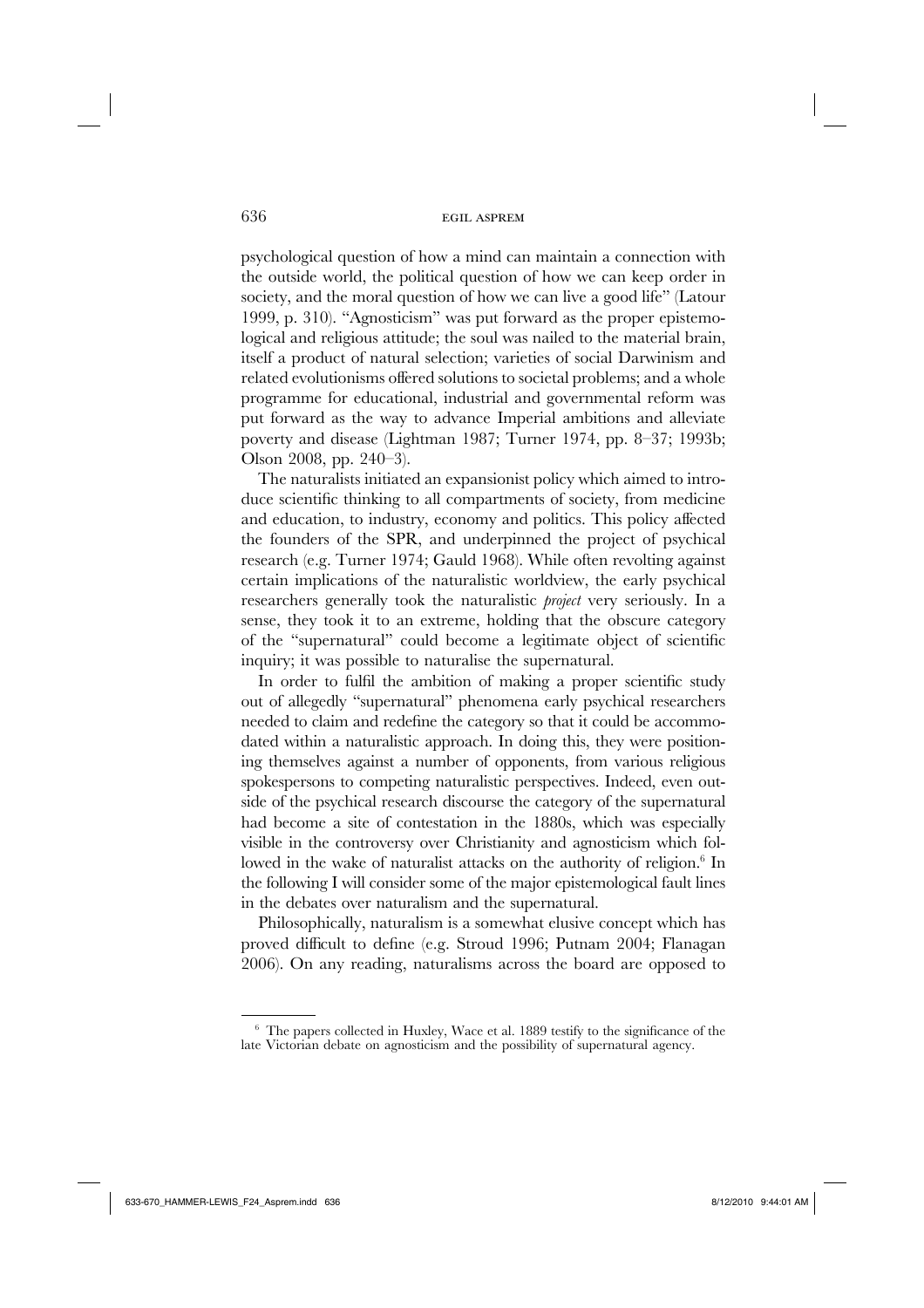*super*naturalism, leaving perhaps the real discussion at how each position defines "nature" (e.g. Stroud 1996, pp. 43–4; Flanagan 2006, pp. 432–3; cf. Kitcher 1992; Papineau 2007; De Caro & Macarthur, eds., 2004). Putting this question aside for the moment, it should be noted that naturalists have tended to disregard supernaturalism in a *specific sense*: it is primarily the inference of supernatural agency in *explaining*  and *accounting for* occurrences in the natural world which is problematic. An "objectionable" kind of supernaturalism, argues the philosopher Owen Flanagan (2006, p. 433), is one that holds all of the following three statements to be true:

- i There exists a "supernatural being or beings" or "power(s)" outside the natural world;
- ii this "being" or "power" has causal commerce with this world;
- iii the grounds for belief in both the "supernatural being" and its causal commerce cannot be seen, discovered, or inferred by way of any known and reliable epistemic methods.

In other words, "naturalism" and "supernaturalism" are not to be seen as pairs of a strict dichotomy, but rather as extremities on a continuum. Since the objectionable supernaturalism holds *all* of the above, it is still possible to retain some concept of the supernatural without leaving the naturalistic project altogether. Differently put: there is not one, but several different ways in which the "supernatural" can be naturalised. Against this background we can make sense of the various solutions that were advanced in the late 1800s, homing in on the particular disagreement between the strict scientific naturalists and psychical researchers.

#### *Huxley's Agnosticism*

The position most commonly associated with scientific naturalism in the late Victorian period explicitly rejects (ii) and (iii), while keeping the possibility of (i) open. This is the view of T. H. Huxley's agnosticism; the facts counted, it differs from atheism (the rejection of all three) only in its suspension of judgment regarding the possibility of an entirely "unknown and unknowable God". However, agnosticism remains free to emphasise the absence of any *reasons for belief* in such a deity. For this reason, critics often saw the two types of unbelief as indistinguishable.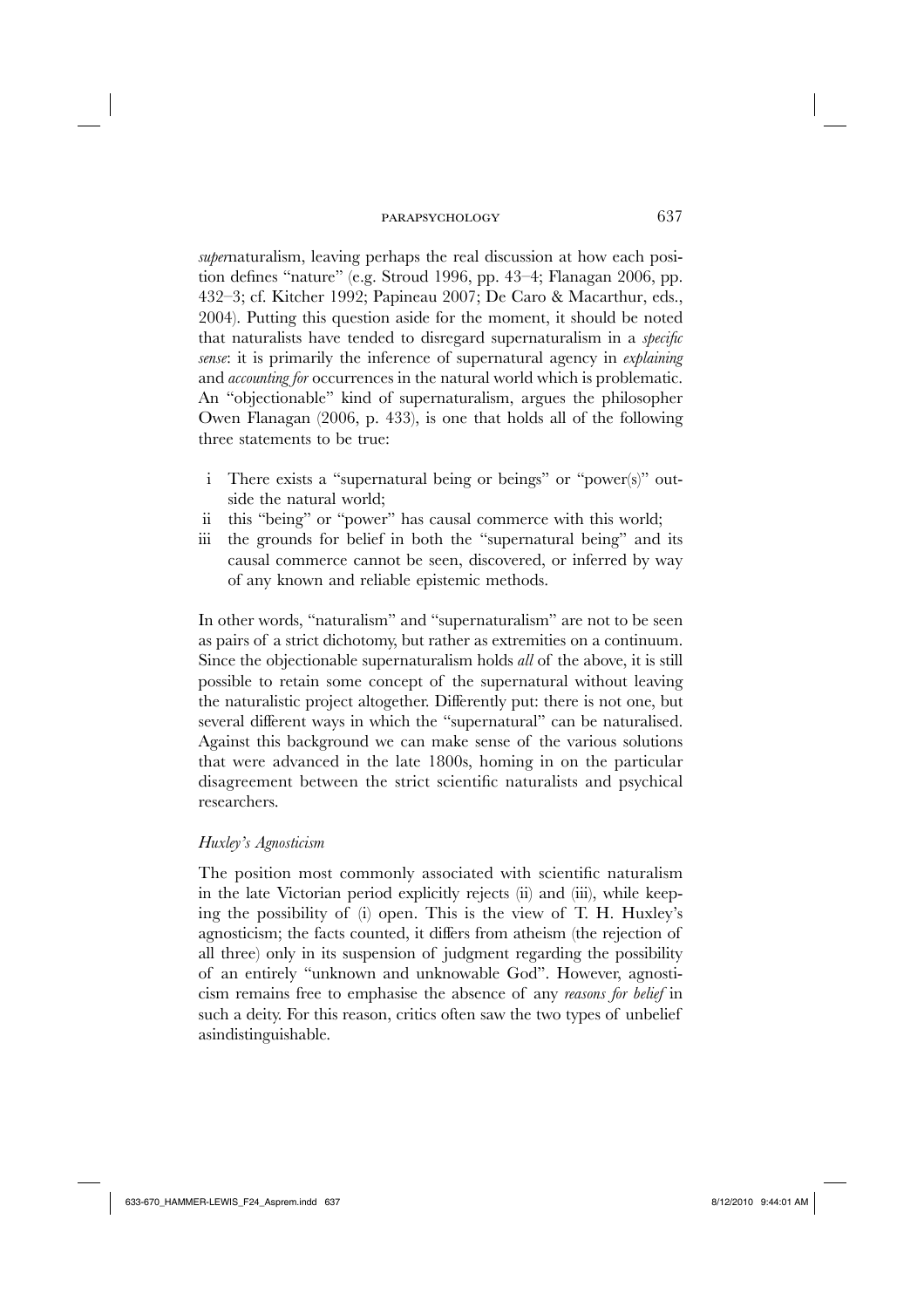Agnosticism for Huxley meant the absolute faith in an *epistemic principle*:

This principle may be stated in various ways, but they all amount to this: that it is wrong for a man to say that he is certain of the objective truth of any proposition *unless he can produce evidence which logically justifies that certainty....* That which agnostics deny and repudiate as immoral is the contrary doctrine, that there are propositions which men ought to believe, without logically satisfactory evidence; and that reprobation ought to attach to the profession of disbelief in such inadequately supported propositions. (Huxley 1889b, pp. 96–7. My emphasis).

While the agnostic position does not dismiss *a priori* the possibility of "supernatural agency" of some sort, it is important to appreciate the qualifying statement: certainty should not be stated *unless* one can produce evidence which "logically justifies that certainty". Huxley's agnosticism stressed the importance of suspending judgment in situations where the reasons for some phenomenon remain unknown. This principle was meant to contravene "God of the gaps" arguments, which jump to conclusions regarding supernatural agency in situations where explicable natural causes have not, as of yet, been forthcoming (e.g. Huxley 1889a, pp. 15–16). In the case of Huxley, this leads to a *de facto* or *a posteriori* denouncement of supernatural agency in the form of Flanagan's second proposition. Huxleyan agnosticism may in this sense be described as "qualified disbelief ".

The psychiatrist Henry Maudsley's tellingly entitled *Natural Causes and Supernatural Seemings* (1886) provides a good illustration of the naturalist's expulsion of supernaturalism. Taking a reductionistic approach Maudsley concluded that claims about the supernatural could be accounted for by man's inherent tendencies towards "malobservation and misinterpretation of nature", sometimes coupled with genuine psychological disturbances; hallucinations, hysteria and the sort (Maudsley 1886, p. 354). Maudsley illustrates the Huxleyan point that one should start to look for explanations of seemingly inexplicable occurrences (and claims of such) among mechanisms that we *do* know something about. In Maudsley's case, secure ground was found in our established knowledge of human nature, perception, and psyche.

#### *From "Supernatural" to "Supernormal"*

The naturalising strategies of hardliners such as Huxley and Maudsley stressed finding well-established natural causes for claimed supernatural occurrences to the extent where the category dissolved altogether.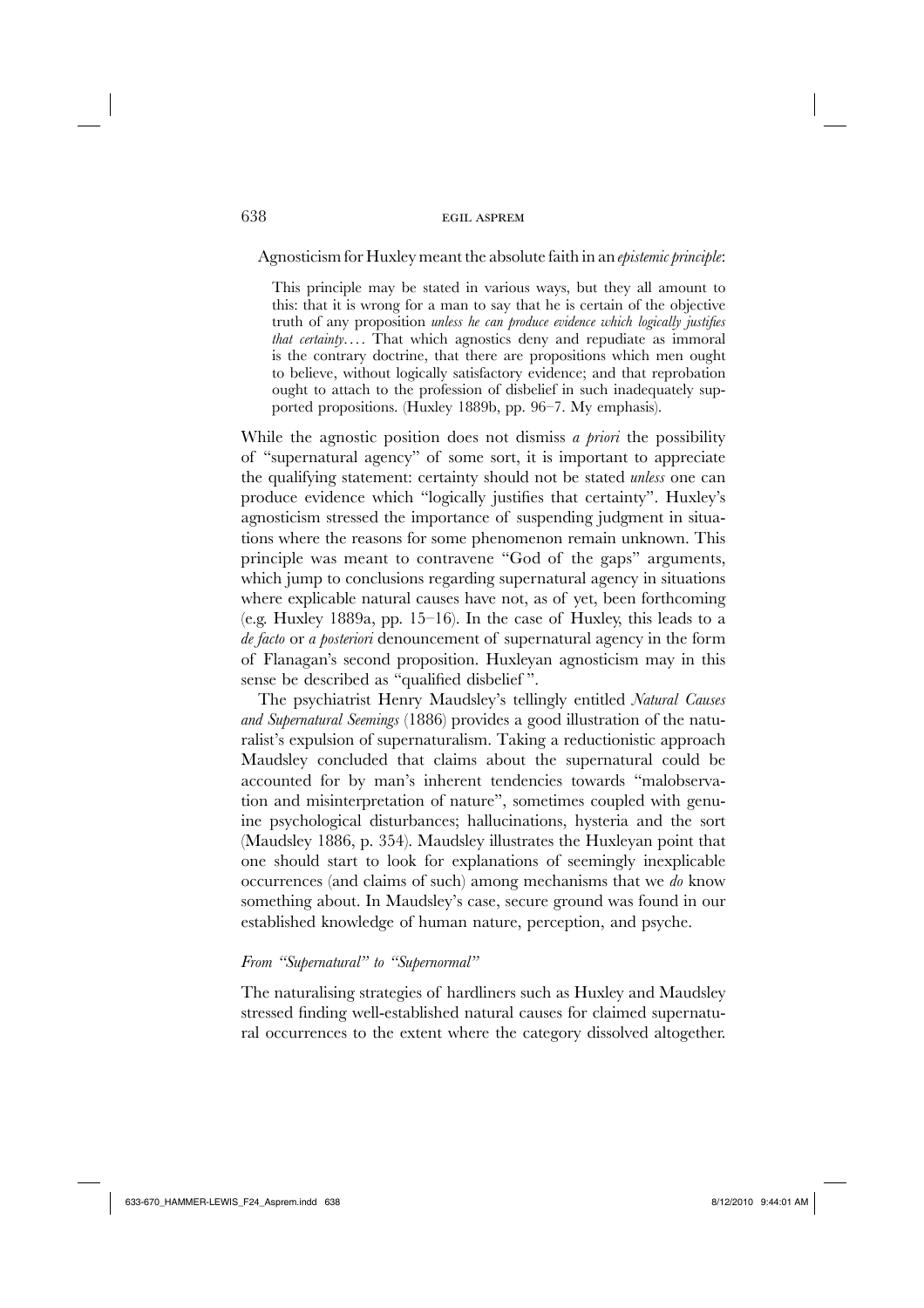Psychical researchers, seeking to establish an autonomous science of the supernatural, could not go so far. They needed a kind of naturalisation that could accommodate the phenomena without reducing them away as mere epiphenomena, illusions, or inferential errors.

Much of the intellectual effort to redefine the supernatural in the context of the SPR was carried out by the erudite classicist Frederic W. H. Myers (1843–1901), one of the founders of the society. With his Latin and Greek erudition, Myers composed a whole regime of neologisms to serve as technical terminology for the prospective discipline, most of which are listed in the glossary accompanying his posthumously published *Human Personality* (1903). Together with established psychological and biological terms we find such words as "panæsthesia", "telæsthesia", "cosmopathic", and "metetherial", along with the more enduring concept of "telepathy" (Myers 1903, Vol. 1, pp. xiii– xxii).<sup>7</sup> To cover all these phenomena, states and pathologies, Myers introduces the concept "supernormal", explicitly coined to replace the problematic "supernatural".

Trying to get around the problem of contrariety with nature and natural law inherent in the concept of the supernatural, the supernormal refers instead to a deviance from "normality". As Myers explained:

The word supernatural is open to grave objections; it assumes that there is something outside nature, and it has become associated with arbitrary interference with law. Now there is no reason to suppose that the psychical phenomena with which we deal are less a part of nature, or less subject to fixed and definite law, than any other phenomena. (Ibid., p. xxii).

Similar to the strategy of the agnostics, Myers proposes a definition that moves away from the unexplain*able* towards the as of yet unexplained. We start to see the contours of a *residual* category: psychical research simply considers experiences and phenomena that fall outside the pale of established science. Implied is the claim that science has missed something.

Whereas Huxley had called for a patient suspension of judgement concerning such phenomena, the psychical researchers were not afraid to start theorising, and were also less concerned with restricting explanations to well-understood mechanisms. When Myers wrote that

<sup>&</sup>lt;sup>7</sup> Myers attaches an asterisk to the words that he claims to have personally coined. All the terms mentioned here appear with asterisks.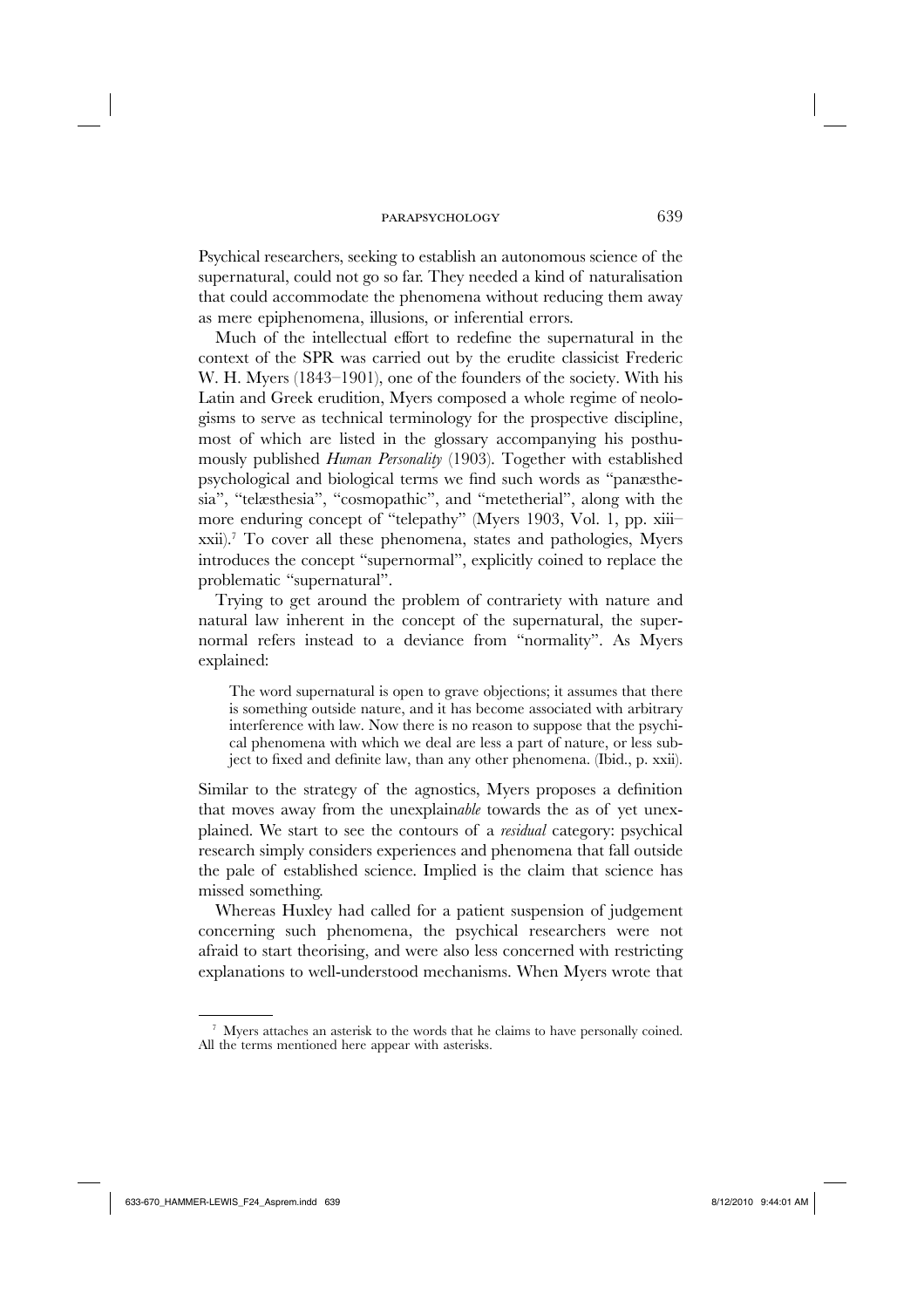the supernormal comprised any "faculty or phenomenon which goes beyond the level of ordinary experience, in the direction of evolution, or as pertaining to a transcendental world", he opened up for an entirely new order of explanations. This becomes clear when he adds that some psychical phenomena

appear to indicate a higher evolutionary level than the mass of men have yet attained, and some of them appear to be governed by laws of such a kind that they may hold good in a transcendental world as fully as in the world of sense. In either case they are above the norm of man rather than outside his nature. (ibid., xxii)

In terms of Flanagan's propositions, Myers accepts both (i) and (ii), but rejects (iii) by boldly placing any incursions from a "transcendental world" within man's epistemic reach.

This does not mean that Myers and the other psychical researchers had to take claims about ghosts and spirit communications during séances at face value. The most popular explanatory models proposed for "supernormal" activity by psychical researchers in the 1880s and 90s did in fact imply a kind of reductionism of its own. The concept of *telepathy*, Myers' most successful neologism, was put forward as the researchers' pet theory for explaining the psychical phenomena of spiritualism, as well as some claims about apparitions, ghosts, and apparently "clairvoyant" dreams (e.g. Luckhurst 2002). To attach some conceptual flesh to these epistemological bones we should briefly look at the development and theorisation of telepathy in the SPR.

#### *Telepathy: Towards a Naturalistic Model*

Telepathy was coined, conceptualised and given an evidential basis through experiments early on in the SPR's history, during the winter of 1882/3 (see Luckhurst 2002, pp. 69–75). Defined as "the communication of impressions of any kind from one mind to another, independently of the recognised channels of sense", telepathy was hardly a satisfying explanatory *model* in the scientific sense. However, the oxymoronic "distant touch" (*tele-pathein*) that it signified provided a starting point for alternative accounts of how mediums in "trance" seemed to know intimate details about deceased relatives. If they did not communicate with the dead there was still the possibility that they could read minds—in some cases perhaps even the minds of people not present at the séance.

After rudimentary experiments with people who claimed to possess the ability to read minds, most notably the infamous experiment with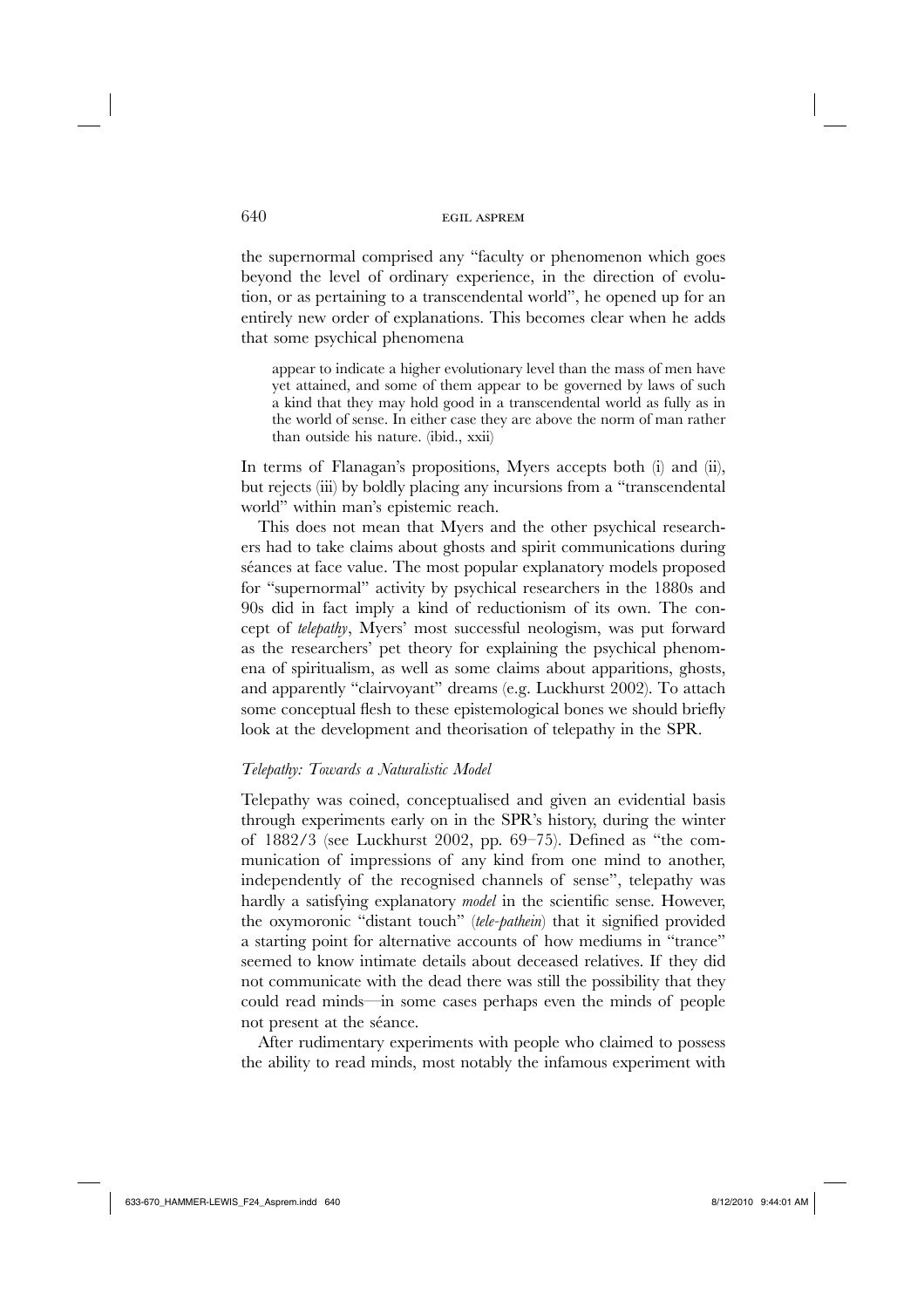the priest daughters Creery of Derbyshire, the SPR hastily concluded that there was indeed evidence for a telepathic effect. The conclusion would appear much too hasty: the young Creery sisters soon revealed by their own account that they had been using a simple signalling system to forge the impression of thought reading (for an early exposé, see Blackburn 1884). Nevertheless, telepathy immediately acquired a solid position in the psychical research programme, and its application as an explanatory model spread rapidly. In the most important major publication of the early SPR, the monumental *Phantasms of the Living* (1886), telepathy was brought in as explanation for hundreds of anecdotal reports of "apparitions" of the newly dead. The researchers hypothesised that instead of ghosts, it could be that hallucinations were produced through spontaneous cases of long-distance telepathy at the moment of death (Gurney et al. 1886, Vol. 1, p. xii).

However, as long as telepathy was not supported by an explanatory theory, and its evidential support was weak and questionable, the psychical researchers would have to tolerate the reluctance of colleagues. All they did, it seemed, was to replace one obscurity by another: *obscurum per obscurius*. To establish legitimacy it therefore became paramount for the scientists of the SPR to postulate some appropriate mechanism.

While psychical research has later come to be associated primarily with fringe psychology, it is worth pointing out that at this time, the main strategy was to make incursions into the territory of physics. The late 1800s was a period of great and startling discoveries in physics, the full significance of which were far from clear. In this context, psychical researchers found scientific "discursive levers" in the physical puzzles related to electromagnetism, the luminiferous ether, and the strange waves and rays that proliferated from physics laboratories (Luckhurst 2002, pp. 75–92; Noakes 1999; 2004; 2008b). It has even been suggested that psychical research in this period can be seen entirely as "an episode in late-classical physics"; the attempted explanatory models came from physics, and were related to state-of-the-art research (Noakes 2008b, pp. 326).

The most central mechanical model in the 1880s and 1890s concerned postulated "brain waves" and "fields" of consciousness. This theory was fleshed out by William Crookes (1892), E. J. Houston (1892) and J. Knowles (1899), pioneered by the leading SPR physicist Oliver Lodge. Lodge was a leading researcher of wireless telegraphy and radio technology, an authority on mechanical ether physics, and one of the central characters in the group of physicists that explored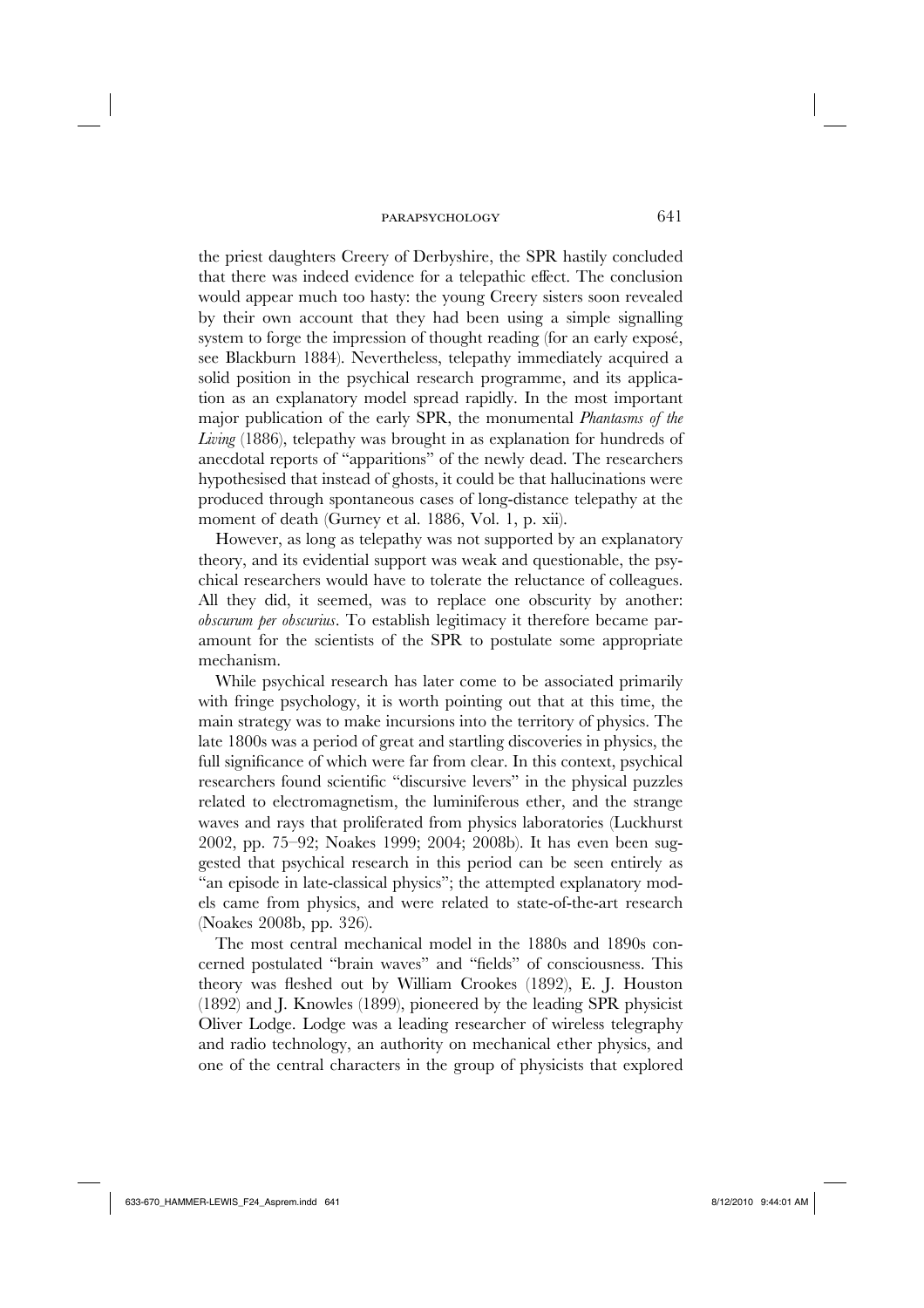Maxwell's equations and enhanced his theories on the electromagnetic field (Hunt 1992; Rowlands 1990; cf. Jolly 1974). This expertise was invested in his approach to psychical research as well (e.g. Grean Raia 2005; 2007).

Although he claimed not to support any definite theory of telepathy, Lodge offered the following suggestive analogy in 1884:

Just as the energy of an electric charge, though apparently on the conductor, is not on the conductor, but in all the space round it; just as the energy of an electric current, though apparently in the copper wire, is certainly not all in the copper wire, and possibly not any of it; so it may be that the sensory consciousness of a person, though apparently located in the brain, may be conceived of as also existing like a faint echo in space, or in other brains, though these are ordinarily too busy and preoccupied to notice it. (Lodge 1884, p. 191).

With the development of wireless telegraphy and the discovery of strange phenomena such as Röntgen's "x-rays" and Becquerel's uranium emissions, the linking of telepathy to Maxwellian physics seemed plausible and convincing to many.

But one problem proved fatal in the longer run: there seemed to be no correspondence between the distance of the communicating minds and the accuracy of the effect. This was troublesome to physicists and philosophers with an understanding of classical mechanics. It clearly violated the inverse-square law, which states that the force of any physical effect is inversely proportionate to the square of the distance from its source. If telepathy were indeed an electromagnetic phenomenon, occurring within mechanical physics, its effect would be expected to decrease with distance. By the early 1900s the leading physicists of the SPR were forced to conclude on this basis that telepathy was just as badly in need of an explanation as any spiritualist hypothesis (e.g. Lodge 1902; Barrett 1904; cf. Noakes 2008b, pp. 327–8). Indeed, the explanatory failure helped facilitate a new regard for spiritualism which was going on within the psychical research communities in the early decades of the 20th century.<sup>8</sup> It was not until the 1920s and 1930s that serious attempts were again made to link psychical research with the professional sciences.

<sup>&</sup>lt;sup>8</sup> Lodge played a vital role in this development for other reasons as well, through his immensely popular book *Raymond* (1916).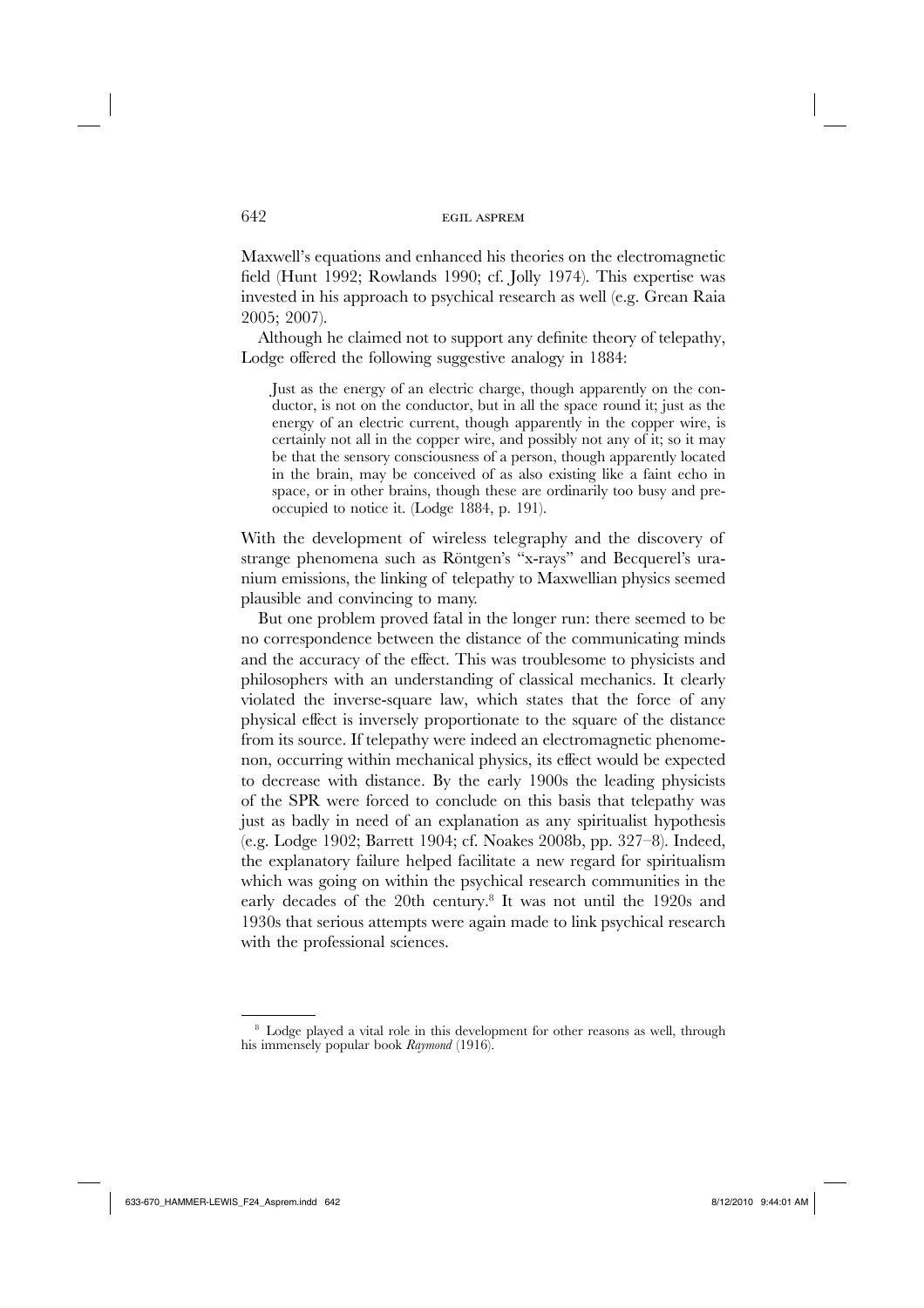#### *Paranormal Professionalism: From Psychical Research to Parapsychology*

#### *Networks, Boundary-Work, and Professionalisation*

In the 1920s, after 40 years of organised psychical research, there was still no consistent "research programme", in the Lakatosian sense (Mauskopf & McVaugh 1980; cf. Lakatos 1970). Researchers could not agree on fundamental issues such as what constituted proper methodology, what should be the frame of interpretation, or even what kinds of phenomena properly belonged to the program (Mauskopf & McVaugh 1980, pp. 1–24). The common view is that it was the work of Joseph Banks Rhine (1895–1980), at the experimental parapsychology lab at Duke University in the 1930s, which presented the first real "paradigm" for psychical research (e.g. Collins & Pinch 1979; Alison 1979; Mauskopf & McVaugh 1980: 102–130; Beloff 1993, pp. 125–51).

While J. B. Rhine is often seen as the father of modern professional parapsychology, the stage had been set for professionalization already. This was largely due to the strategic choices of the somewhat overlooked British anthropologist, psychologist and social critic, William McDougall (1871–1938). McDougall launched a professionalising campaign in the 1920s, following the pattern of earlier professionalisers. He argued the importance of his field for allegedly threatening social and scientific challenges; he attacked rivalling disciplines, and challenged epistemological assumptions in a similar manner as the naturalists and early psychical researchers had done. On the one hand McDougall engaged in scientific "boundary-work" (Gieryn 1983; 1999), positioning psychical research vis-à-vis opponents and competitors. On the other, he attempted to conscript allies and build networks extending to other prominent discourses, including politics, ethics and religion. The importance of enlisting and mobilising extensive networks to scientific professionalisation is especially emphasised in approaches within science studies inspired by "actor-network theory" (ANT) (e.g. Latour 1985; 1999; 2005). The successful establishment of a scientific discipline depends on conscripting allies from extra-scientific as well as scientific discourses, in order to accumulate the necessary degree of social, cultural, and economic capital (cf. Bourdieu 1986).

Some of the abovementioned features are recognisable already with the early SPR. Indeed, the SPR's relative success may primarily be explained by three factors, all of a social character. First, it was constructed over the model of a scientific society or club. It had regular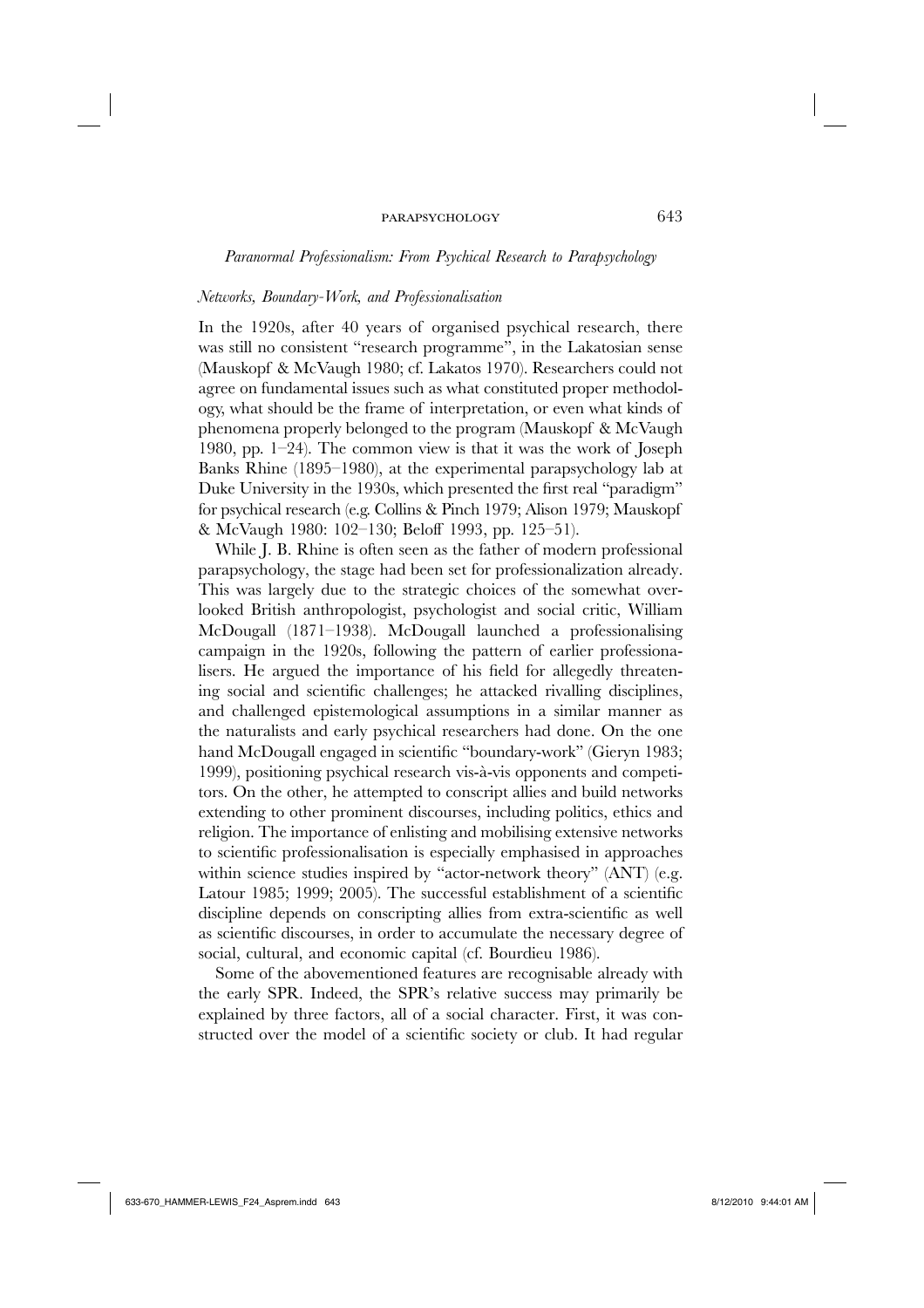meetings where papers would be presented, it published proceedings, ran a journal, and various scientific committees. The founders took considerable care to emulate the social form of professional sciences, which made it easier to establish legitimacy. Secondly, the SPR managed to recruit among strategically important constituencies, mobilising an influential network. In addition to the Cambridge based founders were important physicists like William Barrett and Oliver Lodge, as well as later Nobel laureates Lord Rayleigh, J. J. Thomson, Charles Richet, and Henri Bergson. The network was extended to the realm of politics through Arthur Balfour, Sidgwick's brother-in-law and later Prime Minister of the U.K.

The social and cultural resources thus pooled together were crucial for establishing credibility and legitimacy for the pursuit of psychical research at the *fin de siècle*. Even if many of the scientific celebrities of the society were less than active members, sometimes even quite sceptical of the more enthusiastic members' research, sporting their names on the membership list provided the SPR with a cultural legitimacyby-association which made the pursuit of psychical research impossible to neglect. A third reason for the SPR's success in this period was that its boundary-work towards spiritualist and occultist communities was swift and effective. Under the leadership of the ever more sceptical Henry Sidgwick it dissociated itself completely from the interpretations of the spiritualists, and was ready to dismiss the most extravagant claims associated with the "physical mediums" (i.e. those claiming to produce physical phenomena, such as levitation, rappings, and spirit manifestations) as universally fraudulent. In light of these factors it is interesting to note that the frail cultural legitimacy of psychical research largely disintegrated with the death of central members such as Henry Sidgwick, Frederic Myers and William James and the ensuing generational shift (collapse of network), together with the reorientation of the society towards spiritualism (collapse of boundary-work).

#### *McDougall's Professionalising Campaign*

Although interesting developments happened in European psychical research in the early decades of the 20th century, the professionlaising campain which concerns us here took place in the USA.9 William

<sup>&</sup>lt;sup>9</sup> See for instance Lachapelle 2005 for developments in France, and Gruber 1978, Wolffram 2003, 2006 for Germany. For overviews, see Beloff 1993, pp. 93–124; Mauskopf & McVaugh 1980, pp. 1–44.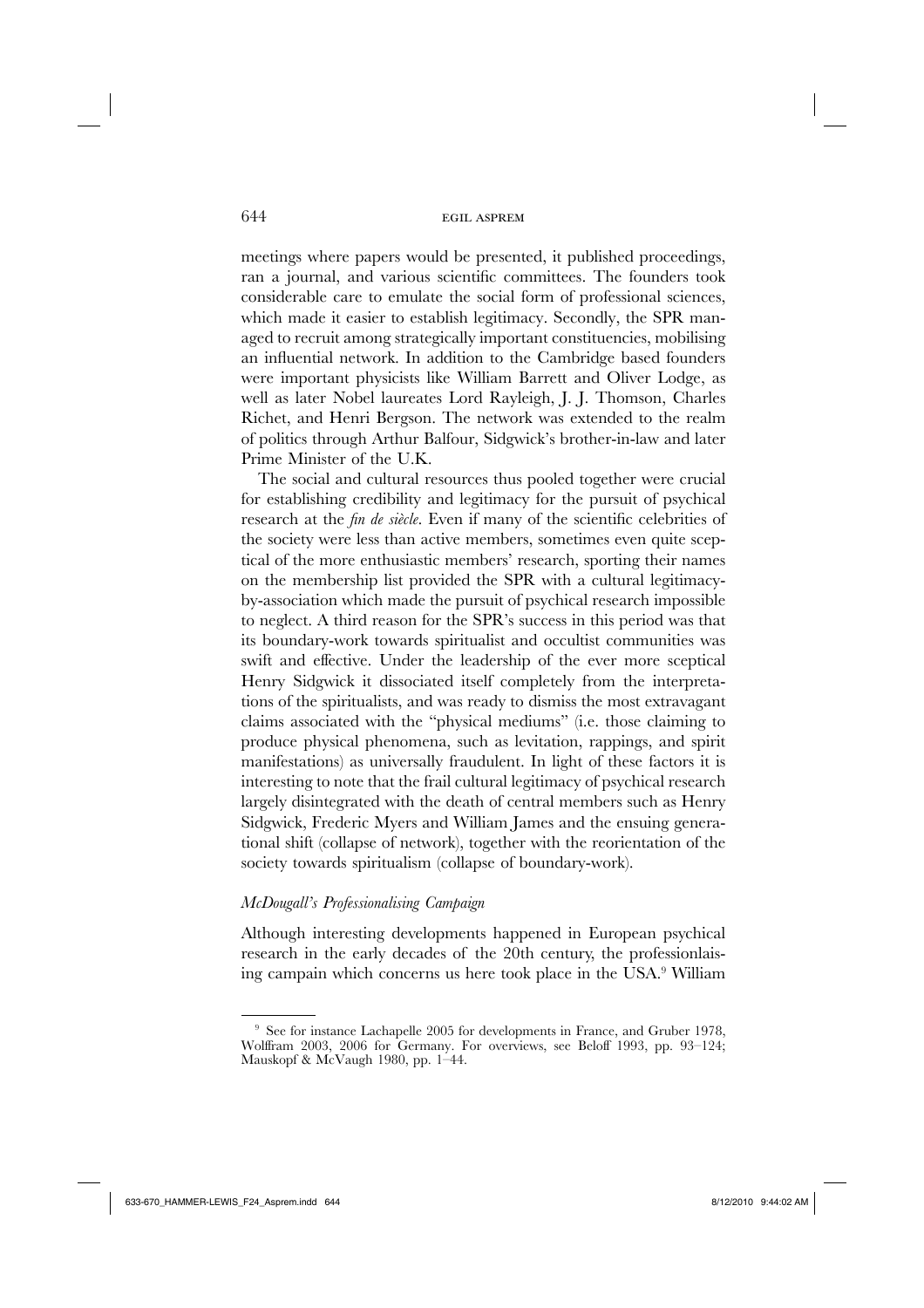McDougall arrived in Boston in 1920 after being offered William James' prestigious chair of psychology at Harvard. He was elected president of the American SPR in 1921, a position he used to combat the avid interest in spiritualism which at that time characterised the society. Instead he used public lectures and pamphlets to insist on a renewed alliance with the professional sciences, urging that psychical research be accepted as a university discipline. Going through the arguments McDougall advanced in the 1920s we may identify three integrated (and by now familiar) strategies: $10$ 

- I Aligning psychical research with other scientific, political and ethical discourses (creating networks);
- II Attacking competing disciplines within the universities (boundary-work), and;
- III Contesting epistemological principles seen as barring the inclusion of psychical research.

In his attempt to argue the relevance of psychical research McDougall linked the discipline to several discourses that today largely belong to the scrapheap of superseded or rejected ideas. McDougall was not afraid of defending controversial standpoints, and his attempts to knit psychical research together with other scientific and social discourses led quite unavoidably to several fascinating links. He was simultaneously a proponent of the Lamarckian theory of evolution, a neo-vitalist, a dualist with regards to the mind/body problem, and an ardent supporter of eugenic policies and reforms (Asprem 2010). Immediately after arriving in the US he delivered a series of lectures which were later published with the provocative title *Is America Safe for Democracy?* (1921). Here he argued the need for eugenic policies to improve the American genetic stock. This made him rather unpopular, even earning him the epithet "an American Nietzschean reactionary" (McDougall 1924, p. vii; cf. Jones 1987; Alvarado & Zingrone 1989).

In his 1922 support of scientific method in psychical research McDougall confessed that eugenics and psychical research were two of his greatest hobbies, adding that most people in the audience would probably find this an odd combination. Not so for McDougall, who contended that "these are the two main lines of approach to the most

<sup>&</sup>lt;sup>10</sup> For a thorough discussion of McDougall's role in the professionalisation of parapsychology, see Asprem 2010.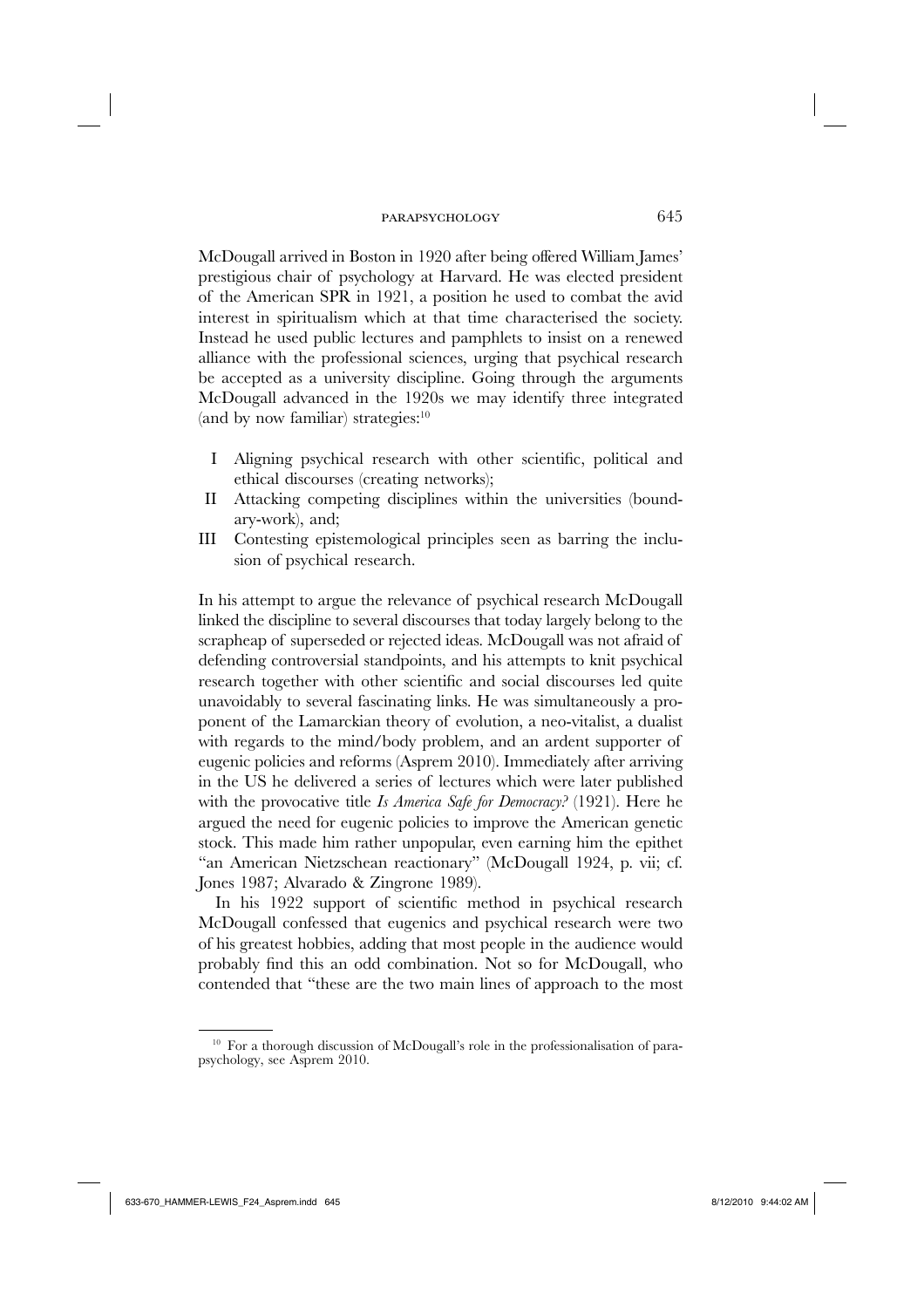vital issue that confronts our civilisation—two lines whose convergence may in the end prevent the utter collapse which now threatens." (McDougall 1934 [1922], pp. 58–9).

The perceived threat was that of biological *degeneration*, a concern that had haunted many critics since the late 19th century—*especially* those holding Lamarckian views on evolution (Olson 2008, pp. 277–94). These feared that a serious demographical imbalance would result from declining birth-rates among the educated classes. Since Lamarckians believed that social ailments such as alcoholism, crime and illiteracy had a strong hereditary basis, there was a concern that the imbalance would perpetuate, spin out of control and lead to social collapse. The response was found in eugenics.

McDougall argued that psychical research could assist eugenics in counteracting degeneration in two different ways. First, eugenics would seem more persuasive if Lamarckian evolution could be established as a fact. But a serious problem for Lamarckism was its incompatibility with the mechanistic conception of life, demanding instead some teleological theory. If properly established, the data of psychical research suggested some non-mechanical, perhaps vitalistic theory of mind and life that could better accommodate the principles of Lamarckian evolution. McDougall's own theory of mind (which he termed "animism") resembled the neo-vitalisms of Henri Bergson and Hans Driesch, and was, as theirs, defended partly on evidence from psychical research (McDougall 1961 [1911], pp. 347–54). The first role of psychical research, then, was as the empirical branch of a new non-mechanistic science of life, which could in turn act auxiliary to Lamarckian evolutionism and eugenic policies.

The second way in which psychical research could help eugenics in counteracting degeneration was more direct, and closely connected with the question of religion. Ever since the 19th century attacks on religion in context of the professionalisation of the sciences people had feared that a decline in religious sentiments under the growth of a materialistic philosophy would lead to a withering away of ethics. Indeed, the founders of the SPR had considered psychical research a possible way to counter this trend by finding reasons to believe in the existence of something like an immortal soul. Throwing in a bit of boundary-work towards other university disciplines, McDougall argued that psychical research was superior to both theology and philosophy in this regard, since it was truly scientific in character, and not merely speculative as the others (McDougall 1934 [1922], pp. 56–8).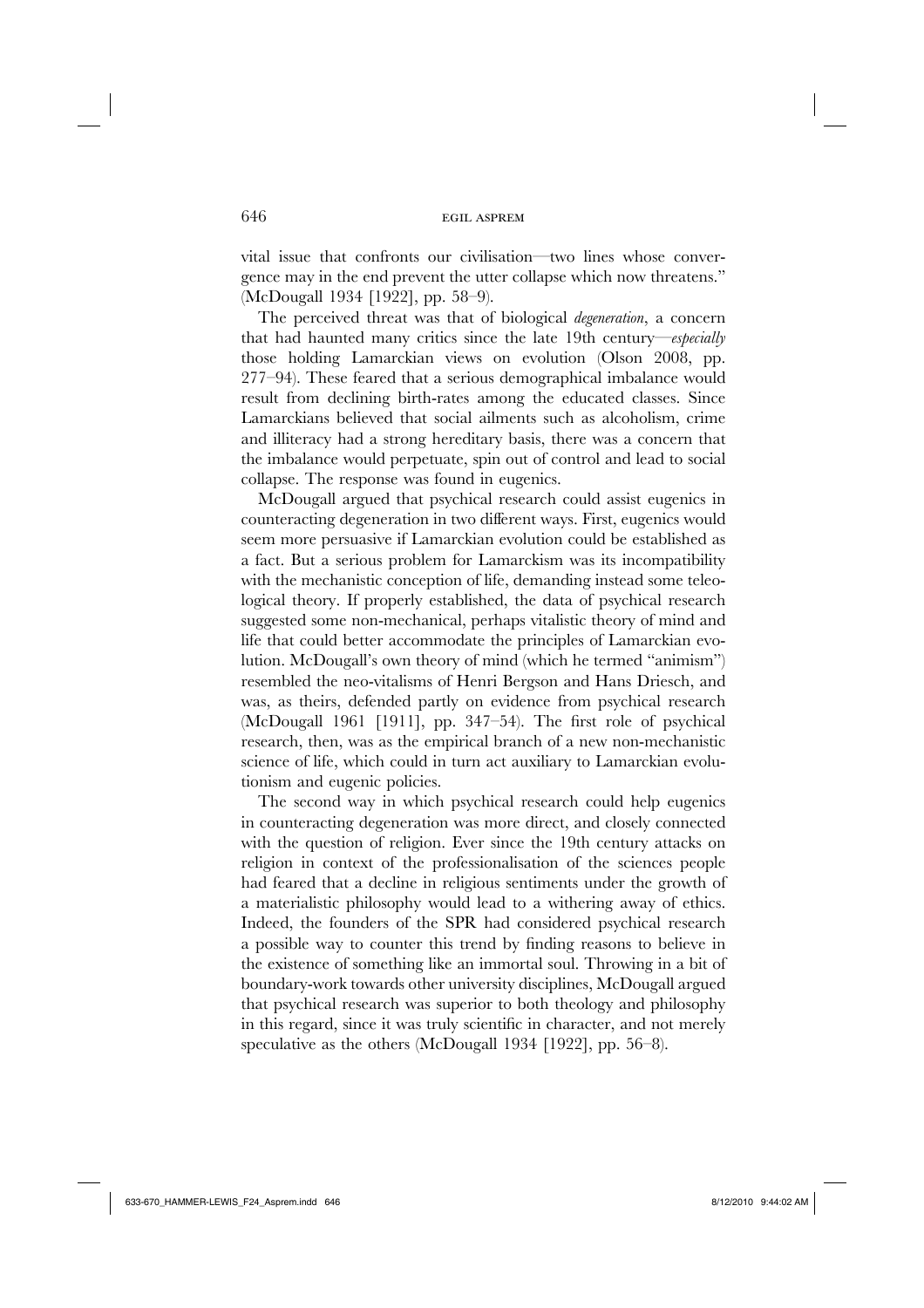But the argument to religion and ethics took a different turn as well, enforced with the logic of eugenics. The real problem with scientific materialism was, according to McDougall, that a materialist might see no reason to procreate. Materialists are not compelled to considering the "sanctity of human life", which had been integral to Christian civilisation, and thus they feel no moral obligation to keep populating the world with new generations. McDougall saw this as perpetuating the demographical problem because, according to him, loss of faith and morals due to materialism was most widespread among intellectuals. Providing the intellectual elite with new reasons to procreate was paramount, and psychical research could do exactly this (McDougall 1934 [1922], p. 59).

As part of an argument for the professionalisation of psychical research and its inclusion as a university discipline, it was, in short, presented as a possible saviour of Western civilisation amidst the impending dangers of a loss of religion and the degeneration of society.11 As McDougall put it with regards to the importance of eugenics in 1927, the "western civilization declines and decays", while it soon remains "for some non-Christian people to carry on the torch of civilization" (McDougall 1927b, p. 304). Similar to the strategic manoeuvres of the 19th century publicists in science, McDougall had linked the pursuit of psychical research to the future welfare of the state and its people (cf. Turner 1993c; Gieryn 1999, pp. 37–64; Olson 2008, pp. 240–3).

While a sense of urgency and utility was communicated by linking psychical research to problems that were simultaneously social, ethical, and religious, there were still other important issues to address in the professionalising campaign. At a seminal 1926 conference at Clark University, McDougall read a paper on "Psychical Research as a University Study" (1927a). The speech contained further attempts to legitimise the presence of psychical research in a university setting, including polemical attacks on the established sciences and disciplines. He rebutted accusations that psychical research harbours irrationalism and a lack of critical sensibilities. To the contrary, he argued that psychical research, properly conducted, demands such amounts of critical thinking, reflection over presuppositions and limitations of

<sup>&</sup>lt;sup>11</sup> Neither was his synthesis of Lamarckism, vitalism, religion and eugenics entirely idiosyncratic; as Bowler (2001, pp. 160–90) has shown, their convergence received much attention among scientists, philosophers, critics, and politicians in the early decades of the 20th century.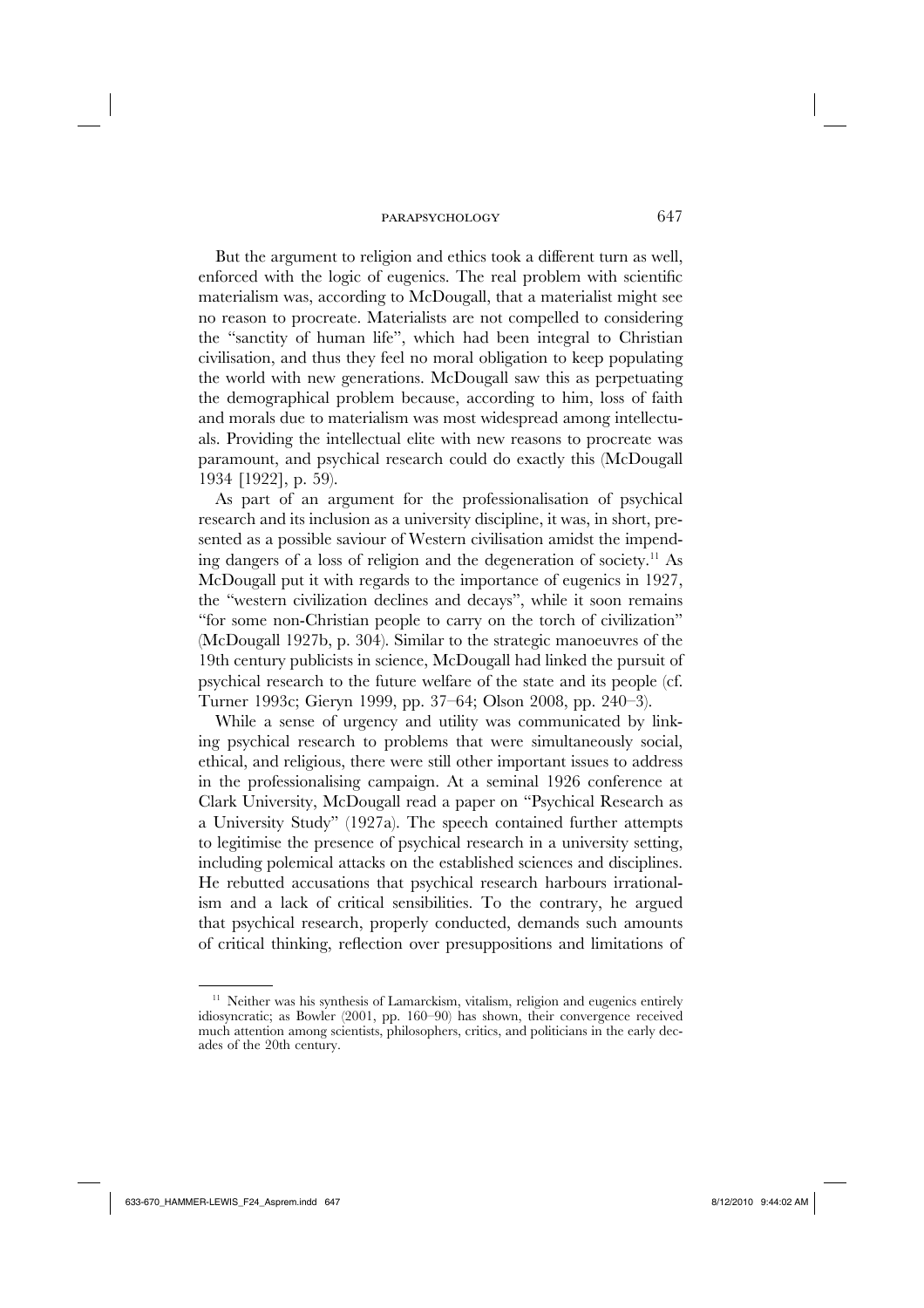observation, etc., that it is especially well suited as a university discipline (McDougall 1927a, pp. 150–1).

He continued by discussing what the proper functions of a university should be, consequently showing how psychical research could fulfil all of these. The three primary functions of any university, according to McDougall, are providing education, exerting "a controlling influence in the formation of public opinion on all vital matters", and extending the bounds of knowledge through research (ibid., p. 152). The first function was eminently fulfilled through the thorough methodological training that McDougall envisaged for professional psychical research, and the second we have already seen exemplified through the role that it could have in forming qualified opinions on religion and ethics. In addition, McDougall felt that the universities had a responsibility to provide the public with qualified opinions on such popular topics as spiritualism, ghosts, and psychic phenomena. Even if the verdict on their genuineness would happen to be negative, the university's opinion would only be legitimate if it had been established through carefully directed investigations (ibid., p. 160).

The last function, concerning research, was a more sensitive subject. Even McDougall was forced to recognise that psychical research seemed completely barren if judged from the number of breakthroughs, novel predictions, or practical applications it had led to over its nigh 40 years of existence. Instead of focusing on results, McDougall directed his attack against the *epistemic foundations* of science, by returning to the problems associated with agnosticism and the core principles of naturalism.

McDougall opened a direct polemical diatribe against unremitting scientific sceptics with a defence of the familiar "absence of evidence is not evidence of absence"-type: even if results have not been forthcoming so far, there is nothing *a priori* that prevents a possible breakthrough in the future. He went on to claim that any opposition to psychical research must simply

arise from narrow dogmatic ignorance, that higher kind of ignorance which so often goes with a wealth of scientific knowledge, the ignorance which permits a man to lay down dogmatically the boundaries of our knowledge and to exclaim "*ignorabimus.*" This cry—"we shall not, cannot know!"—is apt to masquerade as scientific humility, while, in reality, it expresses an unscientific arrogance and philosophic incompetence. (ibid., 154).

McDougall takes on the very principle of methodological agnosticism in the sciences, or, as he insists, that "higher kind of ignorance" which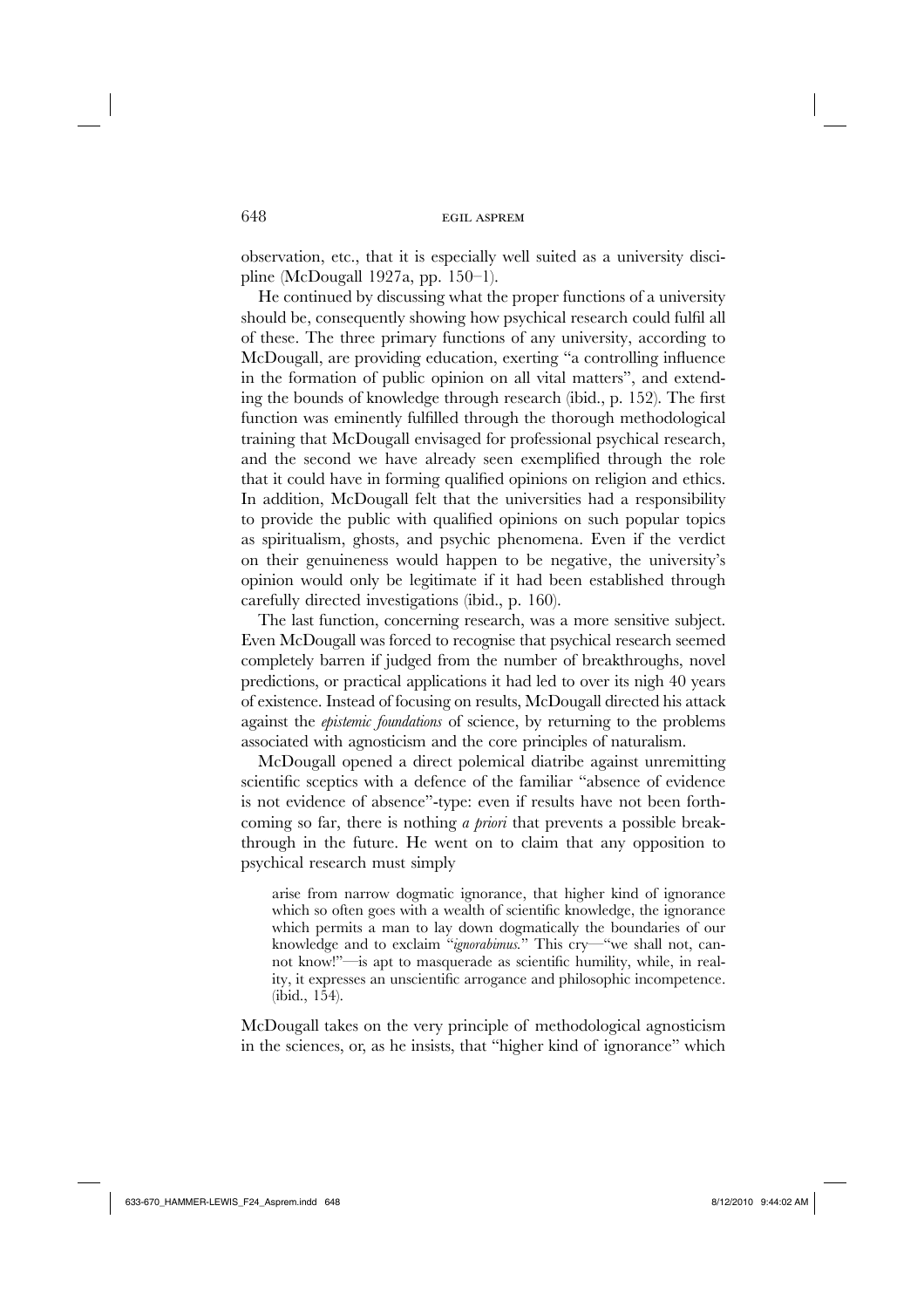tries to state authoritatively where the boundaries of possible knowledge go. But the kind of agnosticism that he attacks is *not* equal to that heralded by Huxley. It is rather the kind of agnosticism that withdraws "the supernatural" from the "natural", and states dogmatically (or by recourse to the *a priori*) that the former is, by definition, unreachable, ineffable, transcendent. This is a crucial distinction, because it separates the question of what we *do* not know from what we *cannot* know.

Indeed, McDougall speaks with all the epistemic optimism of an empirical naturalist when he states that

To cry *ignorabimus* in face of the problems of Psychical Research, and to refuse on that ground to support or countenance its labour, is disingenuous camouflage; for the assertion that we shall not and cannot know the answers to these problems implies a knowledge which we certainly have not yet attained and which, if in principle is attainable, lies in the distant future when the methods of Psychical Research shall have been systematically developed and worked for all they may be worth. The history of Science is full of warnings against such dogmatic agnosticism, the agnosticism which does not concern itself with the frank and humble avowal that we do not know, but which presumes to assert that we cannot know. (ibid., 154).

The gist of the argument is that most knowledge is empirical; even epistemology, or "knowledge about knowledge", how it is, or whether it can be, obtained, is empirical to begin with.12 Ironically, "dogmatic agnosticism" succumbs to a specific kind of supernaturalism in holding some types of (claimed) phenomena to be beyond the pale of empirical inquiry. In the picture that McDougall seeks to portray, psychical researchers are "more scientific" than that, holding that the question of whether or not positive knowledge about these phenomena can be obtained is itself an issue which only persistent and critical empirical inquiries can establish.

#### *Towards an Autonomous Discipline*

McDougall's professionalising campaign succeeded in 1927, when he was offered the position as head of the newly established psychology department at Duke University. The appointment was largely due to his knitting together the discourses of psychical research, vitalism,

<sup>&</sup>lt;sup>12</sup> For similar reflections on the basis of knowledge among contemporary naturalising philosophers, cf. Kornblith 1994; Flanagan 2006, pp. 430–1.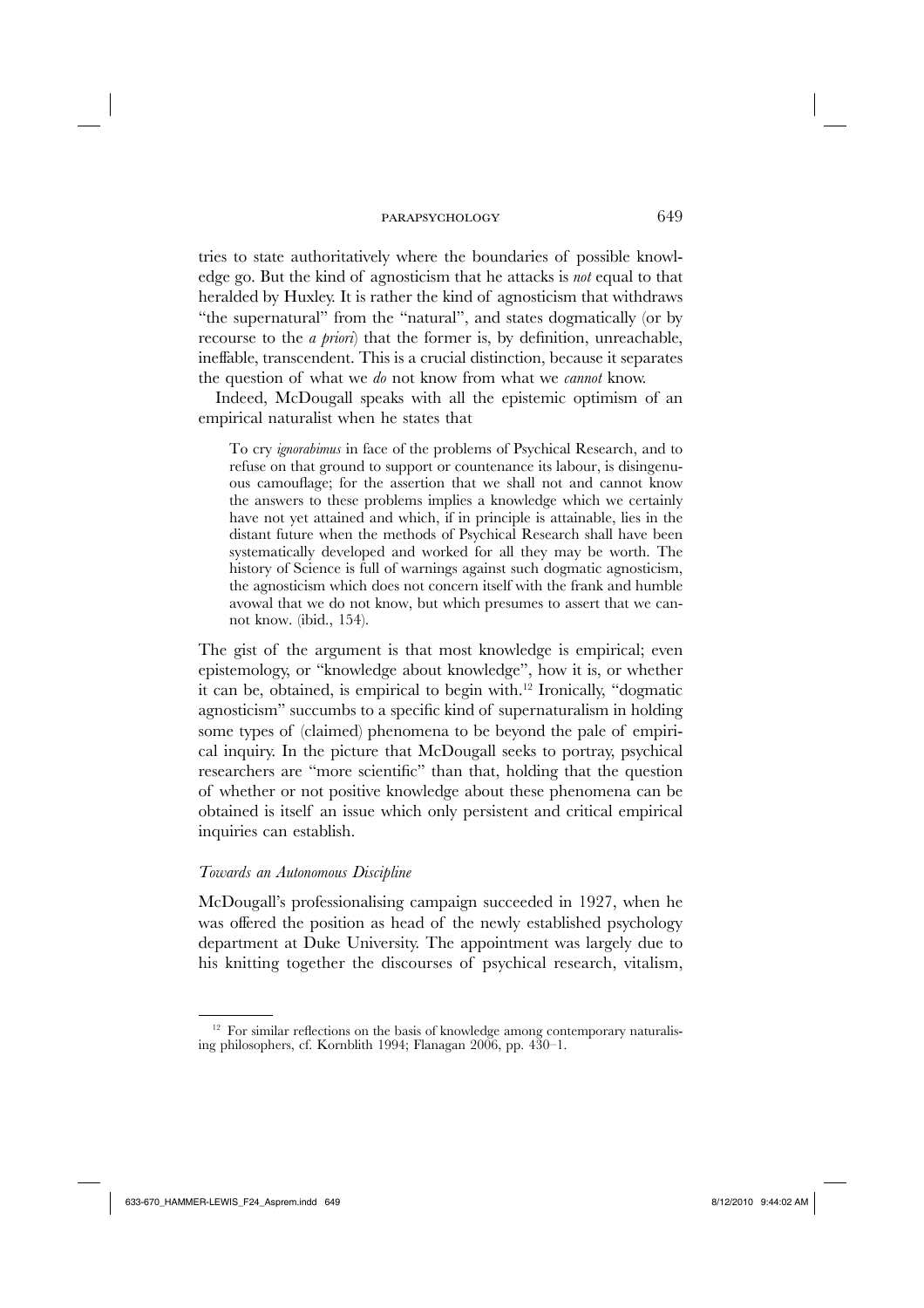# 650 egil asprem

Lamarckism, eugenics and religion, pitted up against "mechanisticmaterialism" and the dominant behaviourism in psychology. The young university in Durham, North Carolina, had a distinctly conservative outlook, and McDougall was head-hunted by its president William Preston Few much because of his emphatic opposition against materialistic and mechanistic philosophy generally, and American behaviourism specifically (Mauskopf & McVaugh 1980, pp. 133–4).<sup>13</sup>

In the position to develop policies and administer budgets, McDougall could authorise research projects that were dear to him. This led to the commencement of Lamarckian and parapsychological experiments, side by side in the new psychology department.<sup>14</sup> It was at this point that McDougall embraced Louisa (1891–1983) and Joseph Banks Rhine (1895–1980), an ambitious botanist couple who, inspired by McDougall's earlier pleas for the institutionalisation of psychical research, eagerly wanted to conduct such work in a university setting.15 Their cooperation with McDougall led to the foundation of the first autonomous research institute for parapsychology at an American university, marking the beginning of the discipline as we know it today. Psychical research was about to transform into modern professional parapsychology.

# *Claiming and Maintaining Legitimacy: The Contested Status of Experimental Parapsychology*

While McDougall prepared the ground for the professionalisation of parapsychology, it was up to J. B. Rhine to give the new research programme its specific form and content. Occupying a disputed space on the borders of the scientific project Rhine and later parapsychologists have continuously needed to resort to a range of strategies for claiming and maintaining legitimacy for their project. I will list four different types of strategies.

 $^{13}$  For his role in the controversy over behaviourism, see e.g. McDougall & Watson 1929.

<sup>&</sup>lt;sup>14</sup> For McDougall's Lamarckian experiments—which caused a temporary stir due to their apparent success—see McDougall 1927b; 1930; Rhine & McDougall 1933; McDougall 1938; cf. 1934b, pp. 209–10.

<sup>&</sup>lt;sup>15</sup> See McDougall's (1934b) foreword to Extra-Sensory Perception (Rhine 1934) for some details about this history.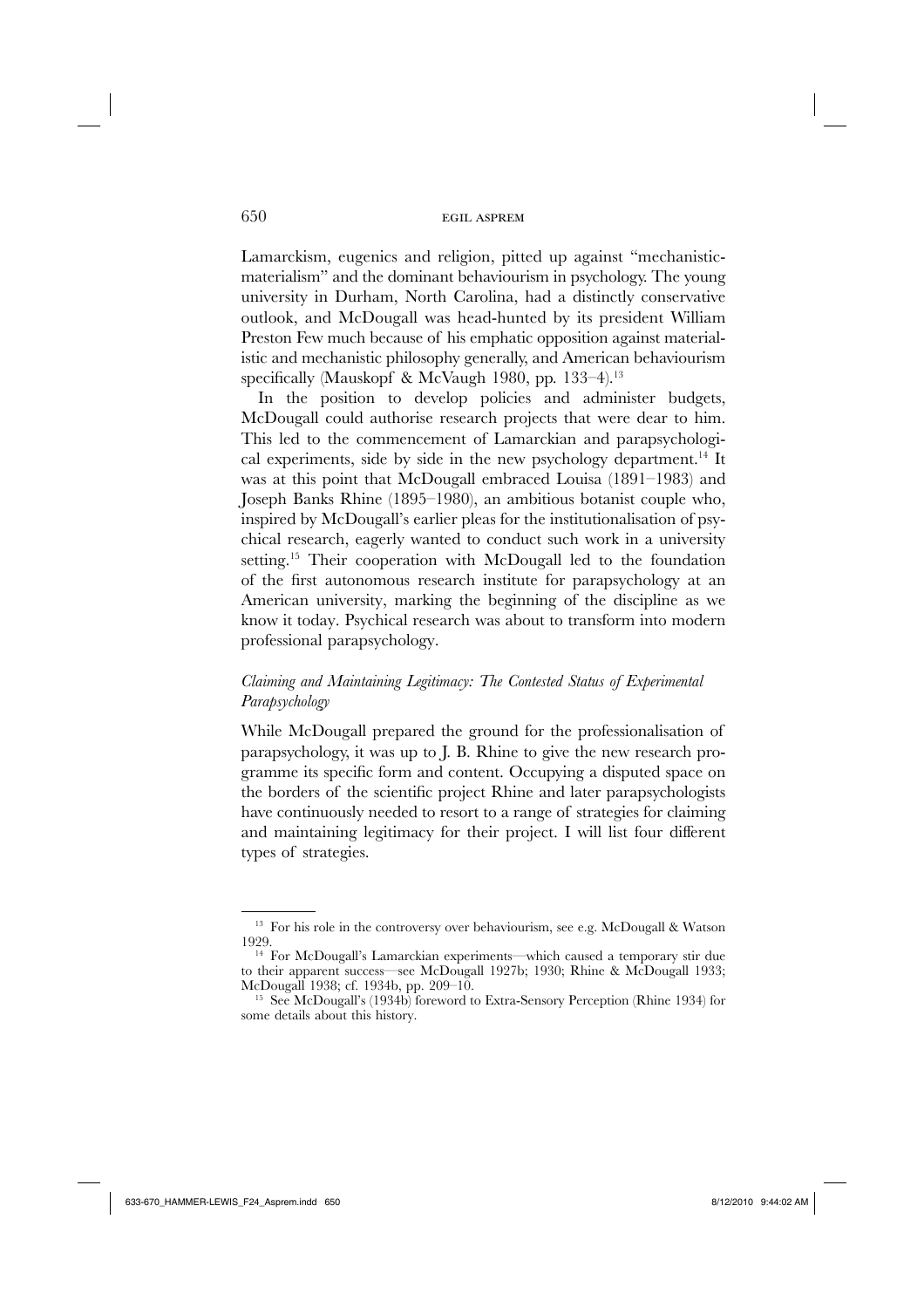- 1) Most importantly, parapsychologists from Rhine onwards claim the scientific method, signified by an emphasis on *experimentalism*, the creation of *taxonomies*, and an increasing emphasis on *instrumentation*. In short, this strategy entails using the whole panoply of the "symbolic and technical hardware of science" (Collins and Pinch 1979, p. 242).
- 2) *Popular appeals* have continued to be important for parapsychology, through the publication of popular science books and pamphlets, the use of radio shows, and even marketed products.
- 3) Linking the discipline to political, religious and ethical issues has also continued in the post-Rhine era, even providing an important channel for financial support.
- 4) Lastly, in the face of constant professional criticism parapsychologists typically resort to a strategy which may be characterised as a philosophically fuelled antagonism to the "scientific establishment", particularly in the wake of Thomas Kuhn's (1962) work on paradigms and incommensurability in scientific revolutions.

In the present section I will discuss these four strategies, interspersed in a historical narrative of the development of modern parapsychology.

#### *From Anecdote to Experiment: Claiming Scientific Legitimacy*

Rhine's work at Duke was part of a move away from anecdotal to experimental evidence in psychical research (e.g. Thouless 1972). Even though crude experiments had been performed at an early stage in the history of the SPR, the main strategy to gain evidential support had been to gather anecdotes, systematise them, and make theoretical speculations. This approach had been at the basis of both Gurney et al.'s *Phantasms of the Living* and Myers' *Human Personality*.

Rhine's project also signalled a move away from qualitative to quantitative methods. Telepathic ability had commonly been thought of as evenly distributed in the population, although possibly more developed in some than others. While amateur psychical researchers were typically interested in observing mediums (presumed "super-psychics") performing tricks in darkened rooms, the university discipline imagined by McDougall and the Rhines needed to move investigations into proper laboratories, repeat experiments on a mass of subjects, and employ rigorous statistical analyses to the data produced.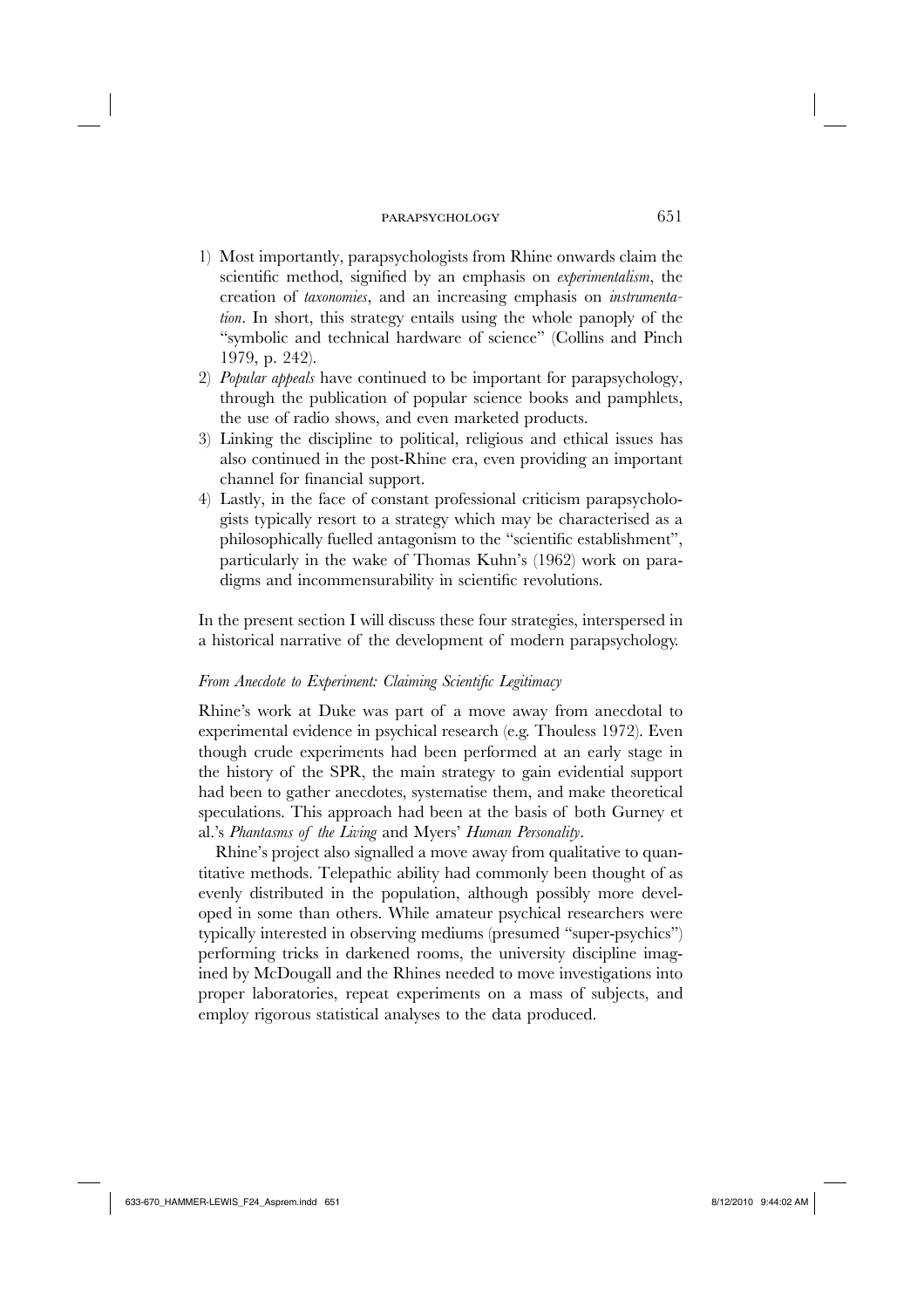Rhine was not the first to take these methodological steps. One important precursor was the extensive experimentation conducted by John Edgar Coover at Stanford between 1912 and 1917. Coover's systematic and rigorously designed tests of telepathy using playing cards have even been identified as the first consistent use of randomisation in addition to control and blinds in the history of scientific experimentation (Hacking 1988, pp. 445–9). Over the course of five years Coover conducted some 10,000 tests of telepathy which were analysed and published in a volume of more than 600 pages, fully equipped with tables and statistical calculations (Coover 1917). His conclusion was negative: a hypothesis of supernormal perception could not be substantiated.

Rhine's method, as expressed in his paradigmatic *Extra-Sensory Perception* (1934) also centred on variations of card-guessing. He had the psychologist of perception Karl Zener produce a set of five distinct symbols, which should be easy to recognise and memorise. The symbols (star, circle, cross, square, and waves) were printed in 25-card decks for use in the experiments, later known as "Zener cards". By deploying a specially designed standard deck of cards it would be easier to repeat experiments and calculate probabilities.

In addition to streamlining experimental procedures, Rhine was concerned with making distinctions between various types of extrasensory perception (ESP) and creating taxonomies. In his 1934 book he introduced a distinction between two main types: telepathy (ESP of mental conditions) and clairvoyance (ESP of physical objects) (Rhine 1934, p. 14). In addition to these "differentiated" types, Rhine's worked with a category of "undifferentiated ESP" for experiments where clairvoyance and telepathy could not be clearly distinguished from each other as explanatory mechanisms. The inventory of technical terminology and experimental procedures was expanded in the years that followed (see Mauskopf & McVaugh 1980, pp. 169–83; Beloff 1993, pp. 140–2). Rhine had already mentioned the possibility of a temporal dimension to ESP in *Extra-Sensory Perception* (1934, p. 14). Further development of that idea gave rise to the terms *precognition* (knowledge of the future) and *retrocognition* (knowledge of the past). Although Rhine would later acknowledge that no support of retrocognition had been forthcoming, precognition became one of his favourite effects (e.g. Rhine & Pratt 1957, pp. 13, 55–9, 69–70, 123). Experimentation also started on the more spectacular *physical* phenomena, re-invented as *psychokine-*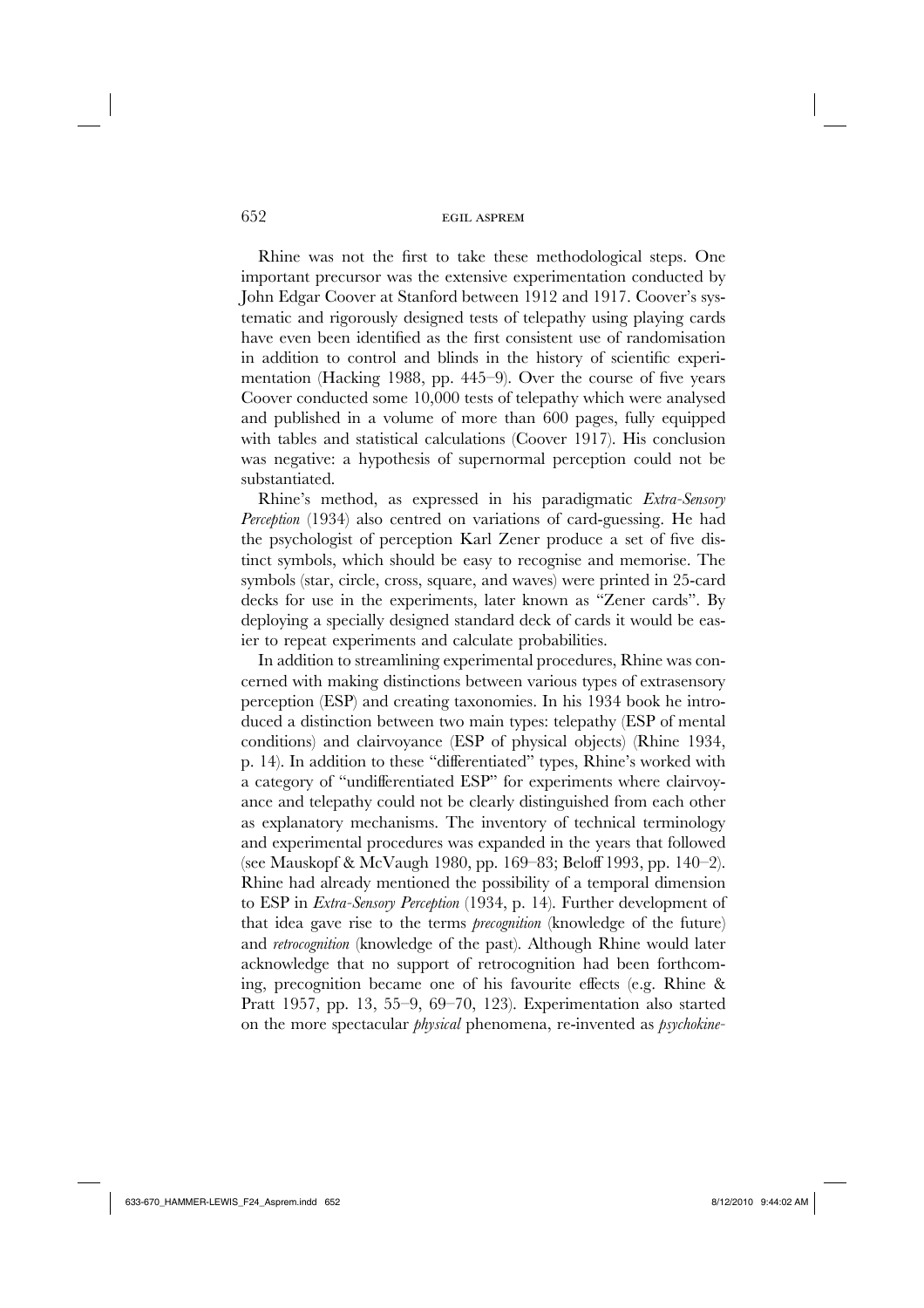*sis* (PK): "the direct action of mind upon matter" (ibid., p. 13). Since research had now ventured beyond perception as such, the general term *psi* was introduced, encompassing both ESP and PK phenomena. At this point, the basic nomenclature of modern parapsychology was in place.

In addition to introducing experimental methodologies, statistical figures, and differentiating taxonomies, parapsychologists have developed an increasing focus on instruments of measurement. Instrumentation is a particularly persuasive aspect of scientific activity because it seems to provide a way out of the subjectivity and fallibility of the human observer, producing "objective data" presumably unmediated by human agency (e.g. Galison 1997; Latour & Woolgar 1979). Instrumentation *translates* the confusing mishmash of nature to simple, ordered signs that can be read, tabulated and interpreted by the scientist. As Peter Galison writes, laboratory machines are

dense with meaning, not only laden with their direct functions, but also embodying strategies of demonstration, work relationships in the laboratory, and material and symbolic connections to the outside cultures in which these machines have roots (Galison 1997, p. 2).

The Zener cards may be seen as an early and crude form of instrumentation in parapsychology, and due to its visual simplicity it has remained one of the most efficient and persuasive ones. Technologically more advanced forms of instrumentation have later been developed. Rhine's telekinetic test protocols relied on machines to roll dice. A more advanced form was introduced in 1961, by employing radioactive decay as a truly random system to be influenced in PK experiments (Beloff & Evans 1961). The aim would be to mentally slow down or increase the speed of the radioactive decay; in more contemporary research this system has been developed further, through computerisation, into "random number generators" (RNGs) which the test-subject tries to influence with psi (cf. Bösch, Steinkamp & Boller 2006, p. 500). Similarly, tests of ESP have moved from card-guessing trials to the more advanced "ganzfeld" trials, incorporating a range of technological equipment, from white noise generators and cameras to video players and computers. These forms of instrumentation attest to the willingness of parapsychologists to adopt the symbolic and technical hardware of science, embodying the staunch experimentalism of the discipline.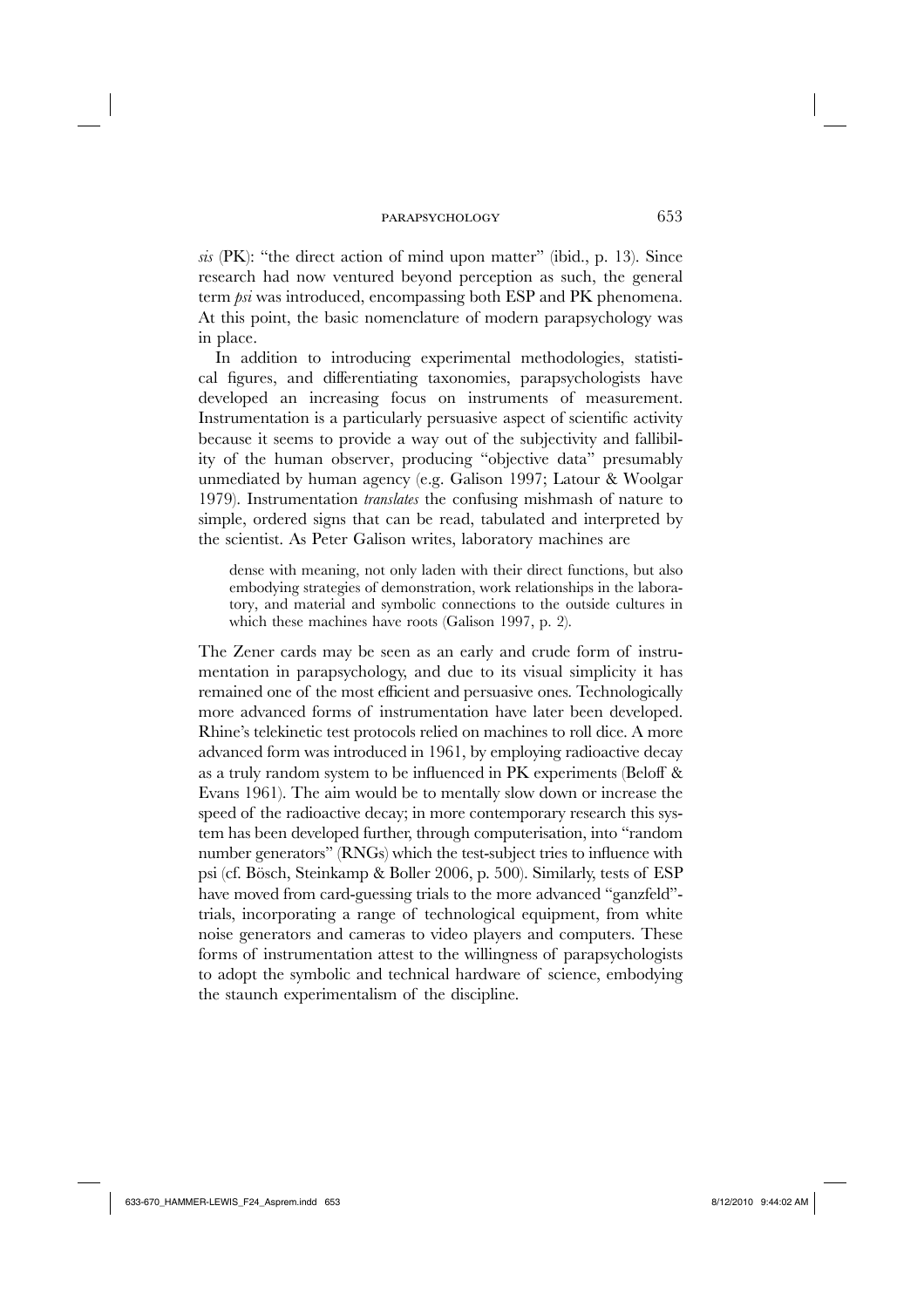#### *Maintaining Legitimacy: Handling Criticism and Response*

The results Rhine (1934) claimed to have obtained at first captivated both laymen and professional psychologists. A network of correspondents emerged, including both professionals and amateurs interested in setting up experiments and attempting replication (Mauskopf & McVaugh 1980, pp.183–90). Building on the interest, Rhine established the *Journal of Parapsychology* ( *JP* ) in 1937, aiming to create a peer-reviewed forum for additional scientific recognition. The first issue even featured what seemed to be an independent replication of some of Rhine's findings (ibid., p. 187).

Certain responsibilities follow from seeking scientific recognition through a peer-reviewed journal. One of them is that, when it starts to publish reports of radical breakthroughs, colleagues will want to critically analyse the data, look for flaws, inconsistencies or experimental error, and seek alternative hypotheses. The establishment of *JP* in 1937 marks the beginning of a wave of critical responses to parapsychology, mostly coming from the discipline that it most sought to attach itself to: experimental psychology.

Several features of Rhine's published experiments made critics suspicious. R. H. Thouless, himself both a psychical researcher and a psychologist, criticised Rhine for being imprecise in describing the procedures that had been followed and the controls used in the series of experiments published in *ESP*, a criticism that was quickly followed up by other professionals (Mauskopf & McVaugh 1980, pp. 191–2, 256–72; cf. Thouless 1972, pp. 76–7). An even graver allegation was levelled by B. F. Skinner, the behaviourist, who had made the acute observation that both the original homemade Zener cards and the commercially produced decks were designed such that it was possible, under certain conditions, to see the symbol of a card from the back (Mauskopf & McVaugh 1980, pp. 260–3). This indicated a highly problematic source of error, especially when combined with the imprecise descriptions of how apparently successful experiments had been conducted. It would seem that sensory cues could not be properly discounted, throwing all the results into doubt.

Selection bias was brought forwards as another probable source of error for many of the findings. The mathematician and sceptic Martin Gardner (1952, pp. 302–8) suggested that the way Rhine selected his famous "high scorers" was a simple way of generating a seemingly positive, but entirely artificial result. Later there has been much concern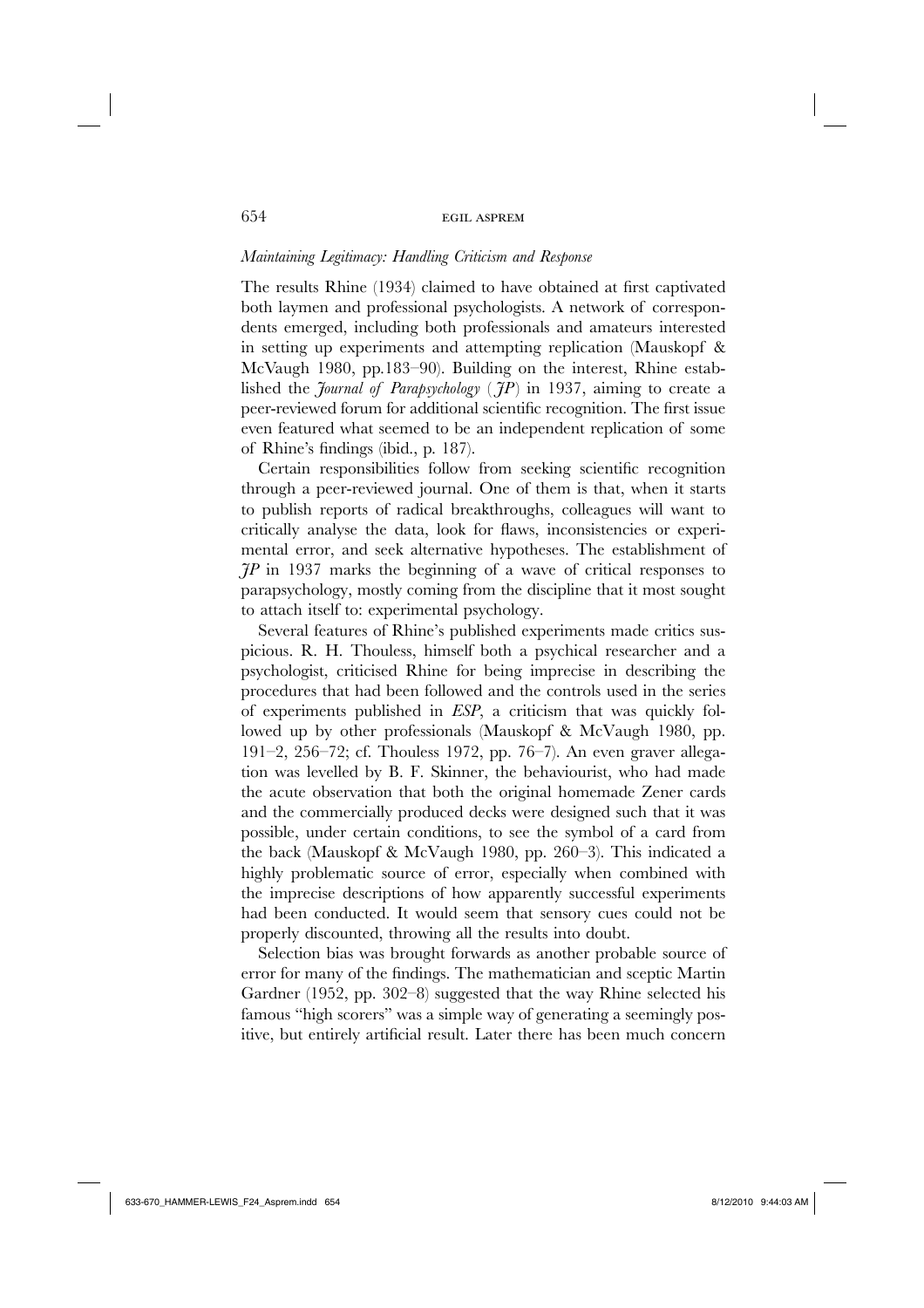with Rhine's stated policy for the *JP* that "little can be learned from a report on an experiment that failed to find psi" (cited in Broughton 1987, p. 27). This policy suggests that the journal consistently avoided publishing negative results, an obvious problem for the sake of statistical meta-analyses.

In the early reception there was also much concern with the statistics used by Rhine and his companions (cf. Mauskopf & McVaugh 1979). One correspondent, R. R. Willoughby, pointed out that some of the "astronomical odds" Rhine conjured up from his data were in fact so astronomical as to warrant *ipso facto* suspicion; if they had been calculated correctly, ESP would even appear better established than the prediction that the sun will rise the next morning (Mauskopf & McVaugh 1980, p. 196).

In short, Rhine and his collaborators had a tough time maintaining their newly won professional recognition. To make matters worse, the Duke parapsychology laboratory lost its university funding in the mid 1930s, as McDougall stepped down. These disappointments made alternative strategies necessary in order to maintain the legitimacy of the field. The most significant one was a turn towards lay people (Allison 1979, pp. 283–8). Parapsychology was of ever growing popular interest, and Rhine turned out to be a deft publiciser and fundraiser. Media coverage of the unusual research at Duke peaked in 1937–8, when Rhine published his popularising *New Frontiers of the Mind*, appearing as a Book-of-the-Month-Club selection. The book was further marketed by a commercial radio show broadcasted by the Zenith Radio Corporation. For a year they ran weekly ESP-"tests", often featuring Rhine himself in the studio. Zener-cards were commercially produced and sold, appearing with J. B. Rhine's copyright (Mauskopf & McVaugh 1980, pp. 160–3, 256).

The massive media coverage brought parapsychology to everybody's lips. Incidentally, this made it easier to raise funds as well; over the years, contributions from various "rich uncles" (mostly requesting more research on post-mortem survival) piled up. Rhine's later independent research lab, the Foundation for Research on the Nature of Man, comfortably presided over two million dollars by 1968 (Allision 1979, p. 283). These channels of funding, unconventional and with strings attached, made parapsychology an even easier target for its critics. Indeed, parapsychologists have never had problems with a lack of funding; the problem has rather been the *source* of that money (Collins & Pinch 1979, pp. 254–5).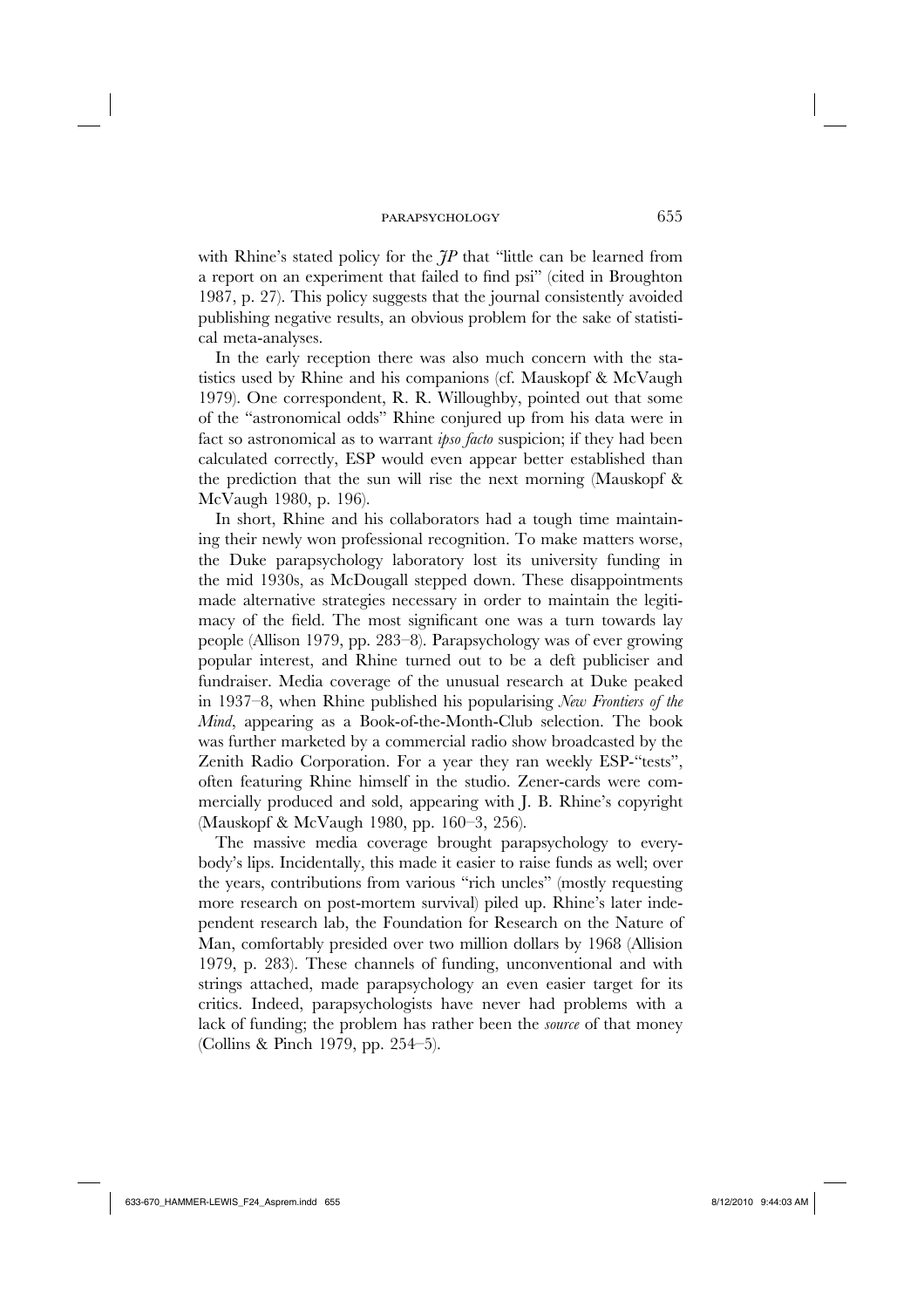## 656 egil asprem

There are two other significant strategies that should be mentioned, the first of which is closely connected with the public appeal. As David Hess (1993, pp. 52–3, 96–8) has noted, Rhine was anxious to portray parapsychology as a mediator between religion and science, while simultaneously linking it up with notions of "American values". In his 1953 popularisation of parapsychology, *The New World of the Mind*, Rhine forged links between parapsychology and "The American Way of Life", pitting it up against the "un-American" ideologies of communism and totalitarianism (ibid., pp. 96–8). Not only did Rhine argue that parapsychology privileges mind over matter, but this is furthermore presented as a "natural" and "scientific" argument for the philosophical position of voluntarism, and even the "correct" political view of American liberalism. Thus, at the height of McCarthyism, parapsychology was sold to laymen and would-be private financiers as a cure for America's "spiritual ailments" and as a battle station against the impending dangers of materialism and communism.

The last significant strategy to maintain the legitimacy of parapsychology is somewhat more recent, and is linked up with intellectual developments in the history and philosophy of science. In particular, Thomas Kuhn's *Structure of Scientific Revolutions* (1962) introduced the concepts of paradigms, revolutions and incommensurability into talk about competing views of science. These concepts, which went through a radicalisation when they were put to use by sociologists of science in the 1970s and 1980a (cf. Hacking 1999, Zummito 2002), were taken up by parapsychologists as well, disgruntled by their nonacceptance into mainstream scientific discourse. By the 1980s parapsychologists were claiming that an epistemic revolution was needed to replace the current "paradigm", urging that parapsychology should be the pioneer discipline bringing about such a transformation (Hess 1993, pp. 79–81). This analysis even gained some support by sociologists of science; Collins & Pinch (1982), for instance, argued that parapsychologists and sceptics could not reach agreement because of a very real "ontological incommensurability". Despite claims to neutrality, this account is effectively a strategy which empowers parapsychology and undermines "scientific orthodoxy"; in short, it comes very close to the parapsychologists' emic understanding of their conflict with the "establishment" (cf. Nickles 1984; Northcote 2007, pp.  $127-31$ ).<sup>16</sup>

<sup>&</sup>lt;sup>16</sup> Cf. the concluding discussion of this chapter.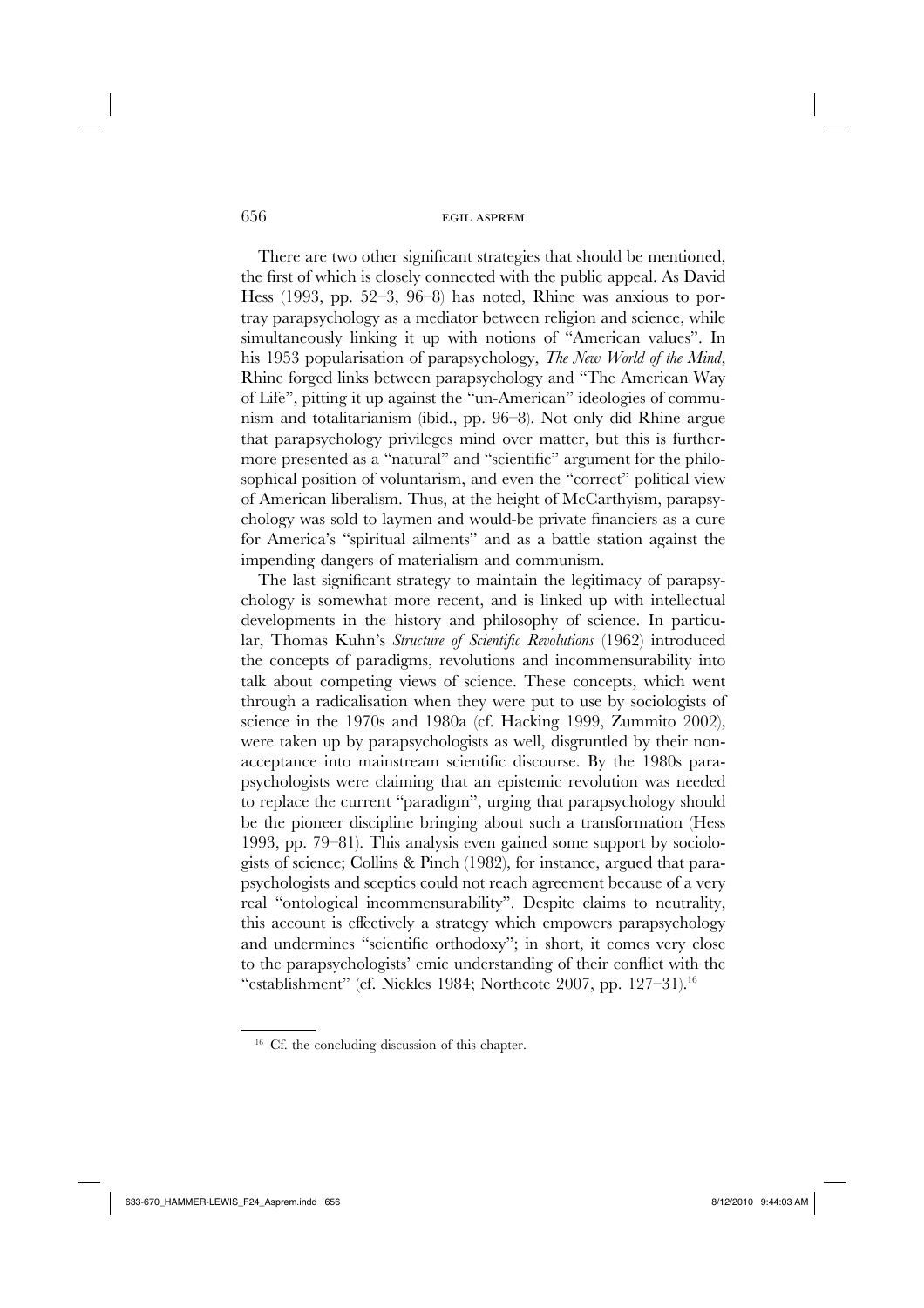#### *New Generations, Old Issues: The Status (Quo) of Parapsychological Research*

The history of parapsychology after Rhine's initial attempts at Duke largely continued in the same vein. Claims of new and promising results are followed by critical appraisals that typically expose lacking experimental controls, bogus statistics, or even fraud (e.g. Markwick 1978). Russell Targ and Hal Puthoff commenced their much-discussed "remote viewing" experiments at the Stanford Research Institute in the 1970s, a re-invention of clairvoyance which caught much public attention (Targ & Puthoff 1977). Meanwhile, the American mentalist Kreskin and the spoon-bending Israeli Uri Geller boosted interest in paranormal topics, filling a similar role for post-war parapsychologists as mediums had done to earlier generations. With the massive publicity of "paranormal" topics, there was also a marked increase in organised sceptical responses. The Committee for the Scientific Investigation of Claims of the Paranormal (CSICOP) was established in Boston in 1976.17 It attracted many professional psychologists, and its associated publishing house, Prometheus Books, has been responsible for several important critical appraisals of parapsychology written by professionals (e.g. Hansel 1980; Marks & Kammann 1980; Kurtz, ed., 1985; Hyman 1989; Blackmore 1996).

Despite much professional resistance, parapsychology went through another phase of international expansion in the post-war era. Research carried out in Japan, India, South-America, South Africa, and various European countries largely followed Rhine's experimentalist programme without adding much new (Beloff 1993, p. 159). There are nevertheless two exceptions that are worth mentioning, since they reveal something of the contingency of the interpretations, agendas, and significances found in parapsychology. While Rhine and the wider Anglo-American model casts the discipline as a battle station against materialism, reductionism, atheism and other perceived spiritual and moral dangers, it is significant to note that this conception differs when we move to officially atheist countries such as the Soviet Union and the People's Republic of China. What little existed of psychical research in Russia at the time of the revolution was at first banned by the Stalinist regime. In the context of the Cold War it re-emerged when (spurious!) rumours reached the Kremlin that the Americans had been using

<sup>17</sup> Asbjørn Dyrendal's article elsewhere in this volume provides a closer analysis of the conceptions and strategies of the modern sceptics' movement.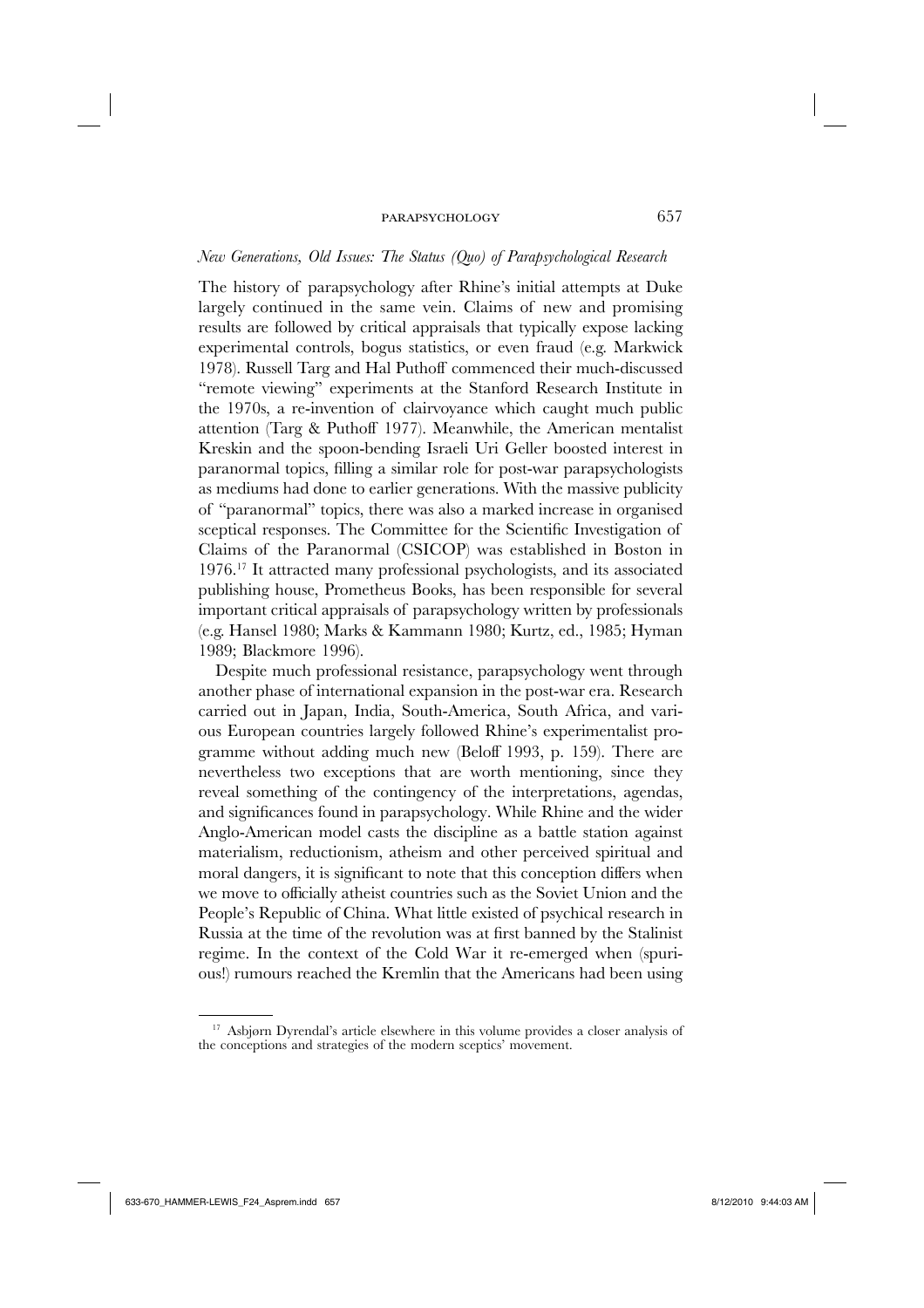## 658 egil asprem

telepathy to direct their first atomic submarine, Nautilus, safely across the icy waters of the North Pole in 1959. A laboratory was opened in Leningrad; significantly, however, the Soviet researchers rejected the Western term "parapsychology", choosing to name their discipline "psychotronics" instead (Vasiliev 1976 [1962]; Ostrander & Schroeder 1970). This was supposed to reflect that the alleged phenomena were extensions of *physical* science, rather than anomalies to be counted against materialism. Similarly, parapsychological research blossomed in China shortly after the Cultural Revolution. Here, too, researchers rejected the idea that their phenomena were "paranormal", choosing to talk about "exceptional human body functions" (EHBF) instead (Zha & McConnell 1991; cf. Beloff 1993, pp. 155–61). The contention that psi phenomena would be connected with spooky activities of "consciousness" seems in the end a "Western" bias, arguably an entirely arbitrary one (e.g. Blackmore 2001).

The main controversies in post-war parapsychology have remained the issue of replication, the design of experiments, and the use of statistics. The psychologists David Marks and Richard Kammann attempted to replicate the apparently successful remote viewing experiments of Targ and Puthoff (1977; Marks & Kammann 1980). They did not succeed; instead they were able to localise flaws in the design of the original experiments, which seemed to explain the discrepancy in results (Marks & Kammann 1980, pp. 26–41). Nevertheless, remote viewing experiments became the subject of what is probably the largest public investment in parapsychology of all time, and indeed the closest the discipline ever got to "Big Science". Starting in 1972, laboratories at the Stanford Research Institute (SRI) and the Science Applications International Corporation (SAIC) conducted research on remote viewing for the US military, in what has been known as the "Star Gate" programme. As late as 1995 the CIA was asked to evaluate the research that had been carried out with government funding for two decades. The report concluded that replication was still lacking, and pointed out that the research had not yet amounted to any practical applications for intelligence operations (Mumford, Rose, & Goslin 1995). Star Gate was disbanded that same year, much to the dismay of its coordinator, who suspected political rather than scientific reasons behind the decision (e.g. May 1996, pp.  $21-2$ ).

The most promising case for the parapsychologists in recent history has been the so-called "ganzfeld" experiments. Developed in the 1970s, the ganzfeld is a technique to test psi that relies on total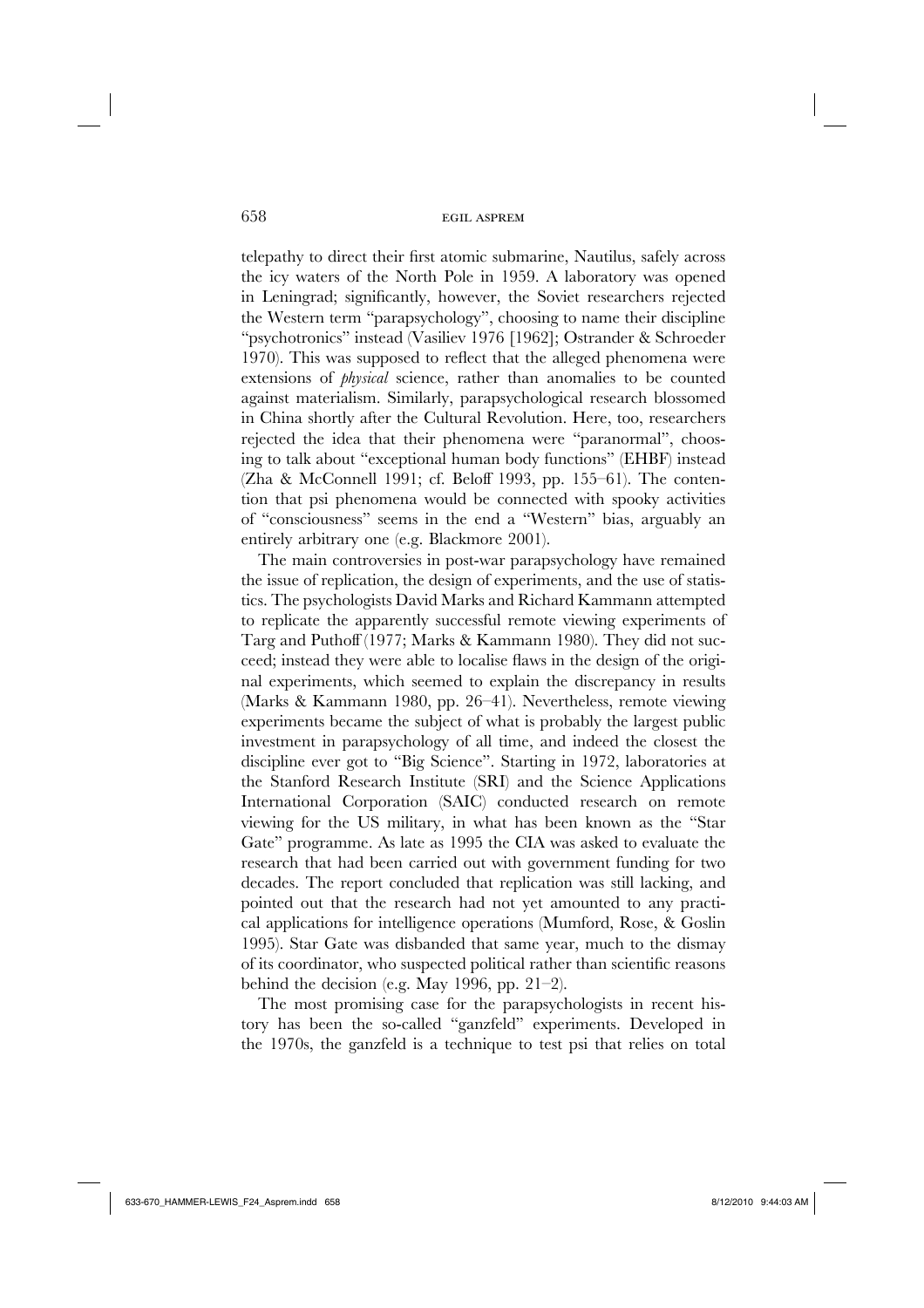sensory deprivation under rigidly controlled circumstances (Honorton & Harper 1974). The "recipient" is put in a soundproof room, with white noise on headphones, halves of ping-pong balls covering the eyes, and flooded in red light. Sensory deprivation is good for two things: it serves as an extra safe-guard against sensory leakage, while at the same time producing what is supposed by most parapsychologists to be a "psi-conducive state". While the receiver is so seated, the sender is in another soundproof room, presented with a target to be "sent" through psi. The targets used are typically pictures or short video clips, which, ideally, are picked out from a pool of packets by some random process. The receiver has been instructed to continually report what she is experiencing of visual imagery or hallucinations while in the ganzfeld, and is later presented with a packet of pictures or video clips. At this point she is told to pick out the one that most resembles any experiences during the deprivation; this forms the basis for determining hits and misses.

There has been much controversy over the results generated from ganzfeld experiments. Psychologist Ray Hyman published a critical appraisal of 49 such experiments in 1985, finding statistically significant results, but also significantly inadequate randomisation in the design (Hyman 1985). A highlight in the debate between parapsychologists and their critics resulted, when Hyman and the parapsychologist Charles Honorton co-authored "A Joint Communiqué" on the ganzfeld controversy, agreeing on a proper protocol that should be adopted for further studies to count as valid (Hyman & Honorton 1986). The outcome was the "autoganzfeld", a variety of the old experiments employing more rigid randomisation and blinding by using computers for the selection and presentation of targets.

Honorton went on to use this protocol in new experiments, and caused a temporary sensation when he published a mildly positive metaanalysis in the mainstream journal *Psychological Bulletin*, apparently replicating the results of earlier ganzfeld experiments (Bem & Honorton 1994). Sceptics gave the optimists no rest, however; Honorton's article was followed by a commentary by Hyman (1994), suggesting that the results were still due to artefacts. A new meta-analysis a few years later found that the results had not been statistically significant in the first place (Milton & Wiseman 1999).

In stark contrast, the prolific parapsychologist Dean Radin (1997, p. 88) wrote in his enthusiastic popular introduction to the field that the positive results of ganzfeld research were "unlikely with odds against

633-670\_HAMMER-LEWIS\_F24\_Asprem.indd 659 33-670 334-670 334-670 334-670 401 333-670 HAMMER-LEWIS\_F24\_Asprem.indd 859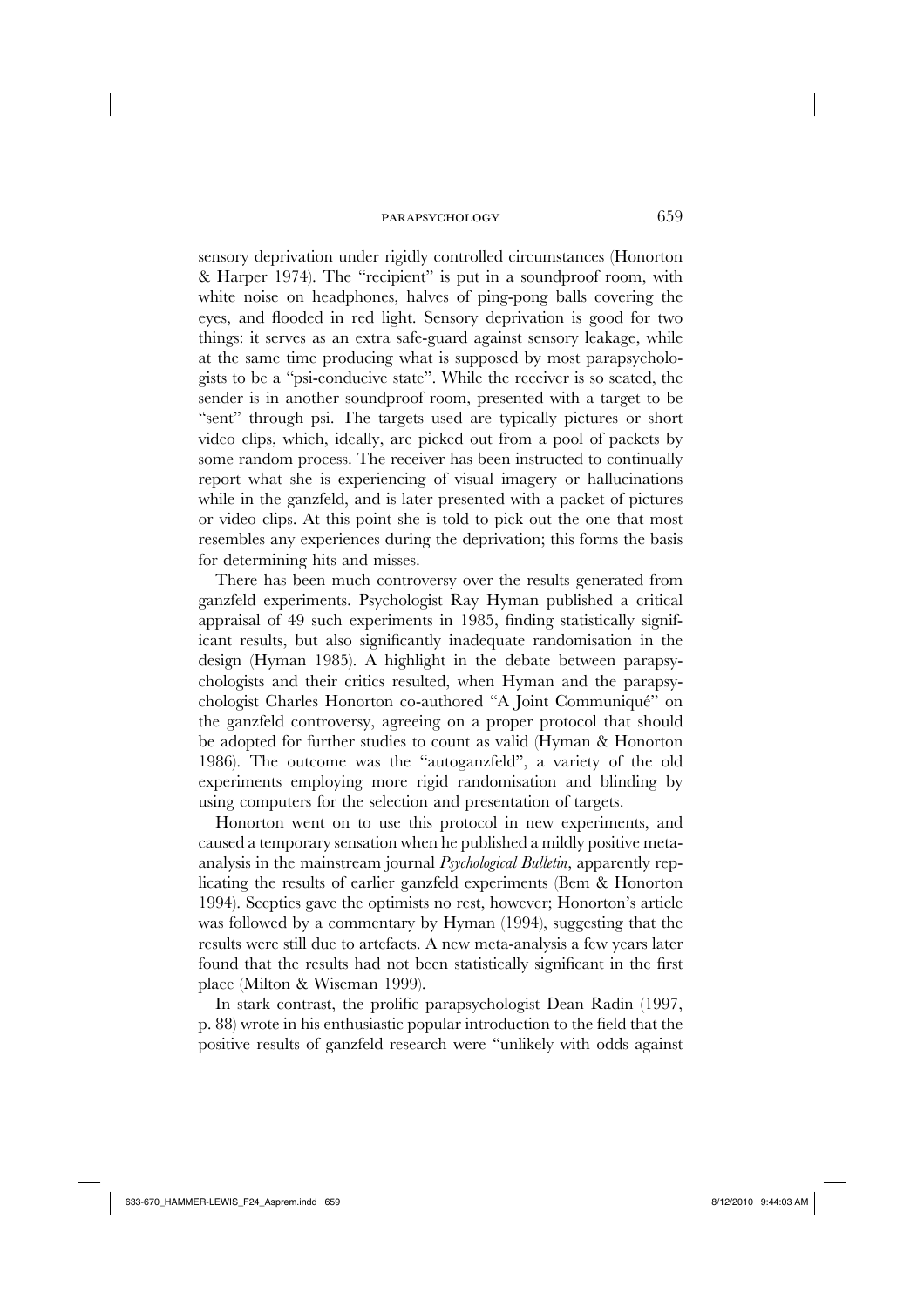# 660 egil asprem

chance beyond a million billion to one", echoing Rhine's fantastic statistical figures. The dispute has rolled since, and there seems to be no overall agreement between the opposing camps (e.g. Bierman 1999; Parker 2000; Storm & Ertel 2001; Blackmore 2001; Bösch, Steinkamp & Boller 2006; Radin et al. 2006). With researchers still debating over whether or not the effect of psi is even traceable through statistical meta-analyses, the mathematical statistician Frederick Mosteller's (1991, p. 369) judgment remains apt: if there is something like ESP, it does not look like it will replace the telephone very soon.

#### *Paranormal Re-Enchantment: Parapsychology and Contemporary Religion*

Whereas professional parapsychology has had little or no substantial influence on institutionalised scientific disciplines, it has made a deeper impact in other segments of modern culture. Through its popularising strategy parapsychology has helped facilitating a distinctly late modern discourse on certain types of "unchurched religion". Through continuing quarrels with scientists and sceptics, in popular media rather than scientific forums, parapsychologists have been integral to forging the discursive formation which Hess (1993) has termed the "paraculture". By extension, I submit that parapsychology plays a central part in the mode of (pop-) cultural re-enchantment which Christopher Partridge (2004/5) recently called "occulture". Parapsychology has been an important supplier of ideas, concepts, arguments, themes, and, perhaps ironically, "scientific" legitimacy for a variety of emergent forms of religion. In this last section we shall look briefly at the connections and the significance of parapsychology to the contemporary religious landscape.

#### *Occulture, Paraculture, and Re-Enchantment*

Partridge recently introduced the term "occulture" to describe a mode of re-enchantment which emerges from the backdrop of a general structural secularisation of Western societies. Expanding Colin Campbell's (1972) influential concept of the cultic milieu, occulture signifies a "reservoir of ideas, beliefs, practices, and symbols" (Partridge 2004, p. 84), but also includes the sites and channels through which these are mediated, disseminated, and consumed, from Hollywood movies, popmusic, and graphic novels, to festivals, fairs, and fringe magazines. A distinctive feature of Partridge's claim is that occulture is not merely a "subculture" or a marginal "milieu", but an emerging, significant culture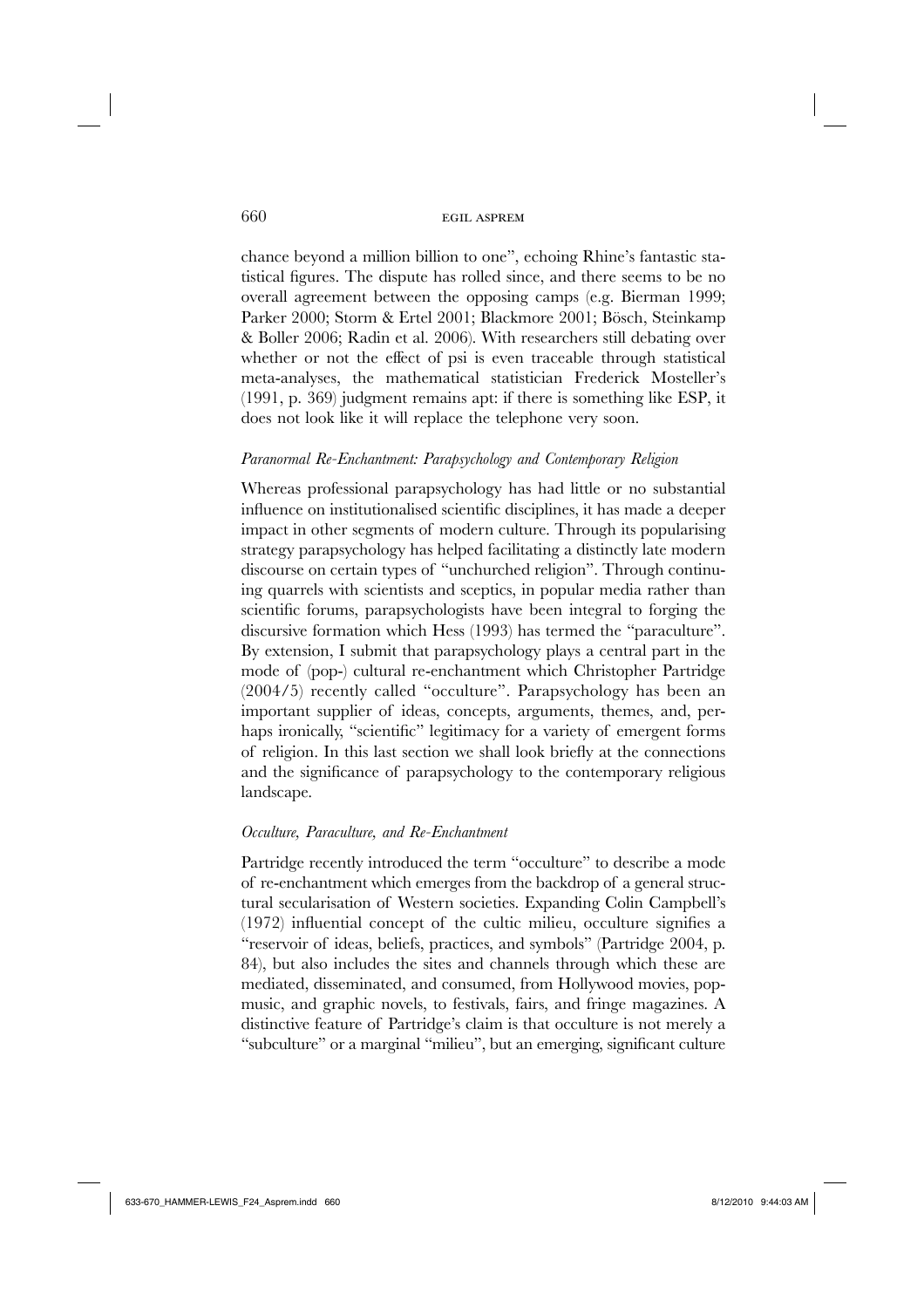in its own right. When it comes to content, the occulture comprises "those often *hidden*, *rejected* and *oppositional* beliefs and practices associated with esotericism, theosophy, mysticism, New Age, [and] Paganism", furthermore listing so diverse currents, themes and topics as "extreme right-wing religio-politics, radical environmentalism and deep ecology", along with belief in angels, spirit guides, channelling, astral projection, human potential spiritualities, astrology, healing, earth mysteries, tarot, alternative science, esoteric Christianity, UFOs, alien abduction, etc. (ibid., pp. 68, 70; italics original).

A decade earlier Hess (1993) argued that there exists a discourse on the paranormal—a "paraculture"—which is largely shared and co-created by the opposing views of New Agers, parapsychologists, and sceptics. The paraculture may be seen as a discursive formation created by the mutual constructions and projections of "noble Selves" and "demonic Others" during polemical clashes between opposing positions on the paranormal (ibid., pp. 43–69). The argument was recently taken up and expanded by sociologist Jeremy Northcote, who sees the participants in the "paranormal debate" as divided into a variety of ideational positions (2007, pp. 55–82). These positions are divided over belief and disbelief in paranormal phenomena, but also over claims to rationality and the degree to which they seek scientific legitimacy. Both Hess and Northcote suggest that participants in clashes over the paranormal get socialised into certain patterns of strategic positioning, and certain modes of rhetoric (e.g. Hess 1993, pp. 43–69; Northcote 2007, pp. 120–85). Thus, for instance, both New Agers and parapsychologists will tend to portray themselves as revolutionary, utopian underdogs vis-à-vis a repressive scientific orthodoxy, while attempting in various degrees to use the paranormal as a mode of scientific re-enchantment (e.g. Hess 1993, pp. 70–85). Sceptics, on their part, see only the growth of irrationalism, and may indeed feel that it is *scientific* values that are really becoming marginalised in (post-) modern society (ibid., pp. 87–9; cf. Hammer 2007).<sup>18</sup>

I suggest that the paraculture is integral to the wider occultural re-enchantment posited by Partridge. The dynamics of parapsychology in its public aspect, including religious appropriations and sceptical attacks, has been a generator of premises that find their way into occultural currents. It has provided a form of popular "*doxa*", a set

<sup>&</sup>lt;sup>18</sup> Cf. Dyrendal, this volume.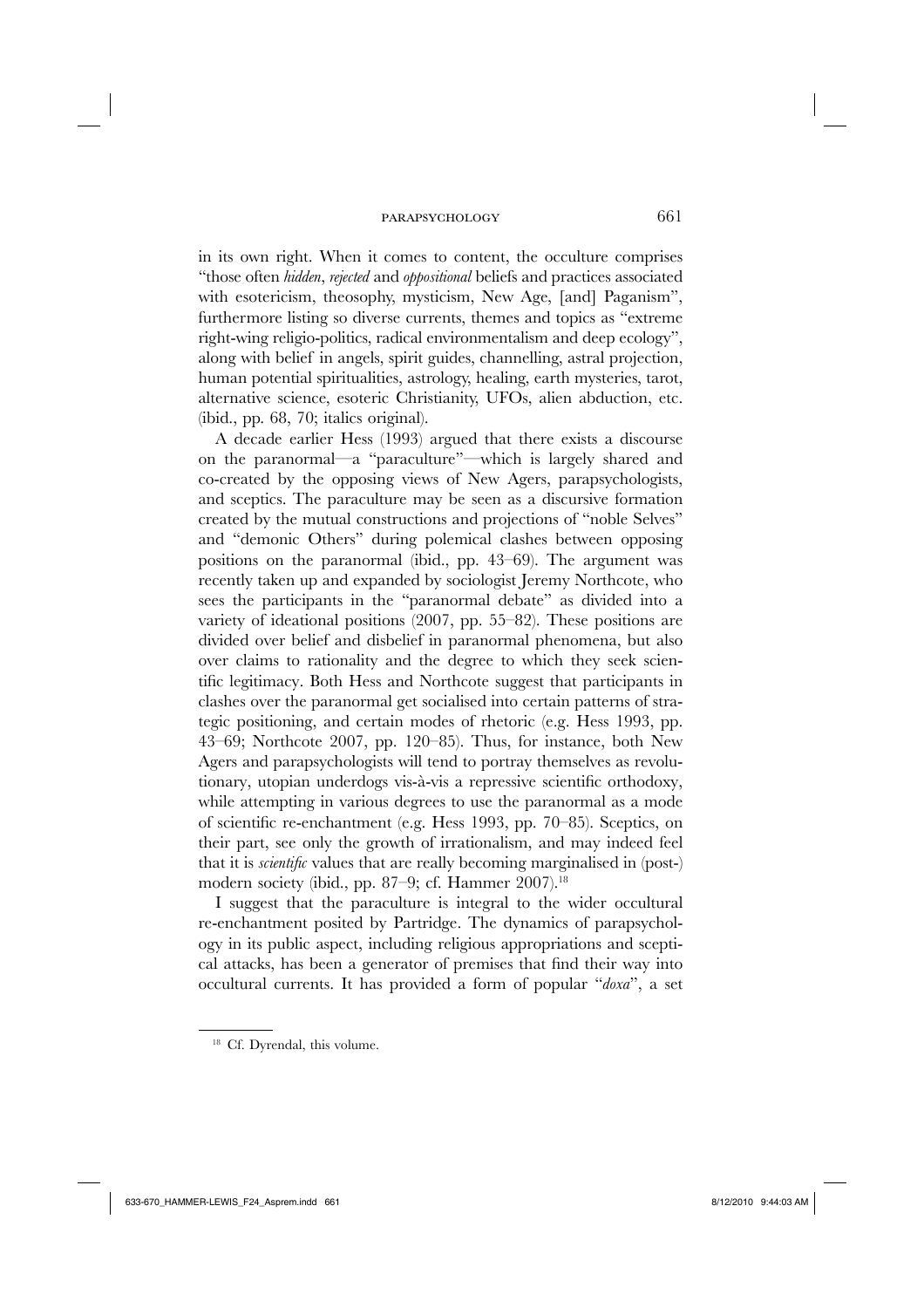## 662 egil asprem

of cultural assumptions regarding "the paranormal" that are widely distributed in society (cf. Hess 1993, pp. 14, 92; Northcote 2007, pp. 140–5). Although this is hardly the place to examine all the manifestations of parapsychological aspects in the occulture, I will outline some important historical and thematic connections in the concluding section below.

## *Conclusion: Diffusions of ESP*

The role of telepathy, clairvoyance and psychokinesis in various forms of "New Age science" is among the more evident ways that paraculture has influenced contemporary occulture. The "New Age" is a notoriously promiscuous concept, but in most definitions and genealogies there is room for psychical research and parapsychology, even though it is typically understated. Wouter Hanegraaff (1996; 2007) has argued that, historically, the roots of New Age thought is found in a secularisation of esotericism which occurred after the Enlightenment. Steven Sutcliffe (2007, p. 54) recently traced the origins of New Age ideas to the concretisation of "a distinctive discourse" in the period between the wars; a formation where theosophical, spiritualist, mystical and occult currents came together in a certain way. On both these readings, psychical research should be regarded as important. Through its struggle to redefine the supernatural, by conscripting and naturalising spiritualism, psychical research was a motor for the secularisation of esotericism in Hanegraaff's sense. The centrality and popularity of psychical research in the 1920s and 1930s was demonstrated in this article, and it seems that the discourse on vitalism and psychic phenomena in the context of the SPR and the professionalisation of psychical research in the period is an important component which, if taken into account, would sustain Sutcliff's argument.

Thematically, we find parapsychological discourse to have been highly influential in the New Age's "sacralisation of psychology", and its emphasis on "holistic science". Intellectual currents such as transpersonal psychology and the Human Potential Movement are often mentioned in connection with New Age; increasingly, the use and importance of psychedelics has come into focus as well (e.g. Hammer 2001, pp. 70–8; Hammer 2005; Partridge 2005, pp. 82–134). In this connection, mention should be made of the Esalen Institute, established in 1962 in Big Sur, California. Associated with names such as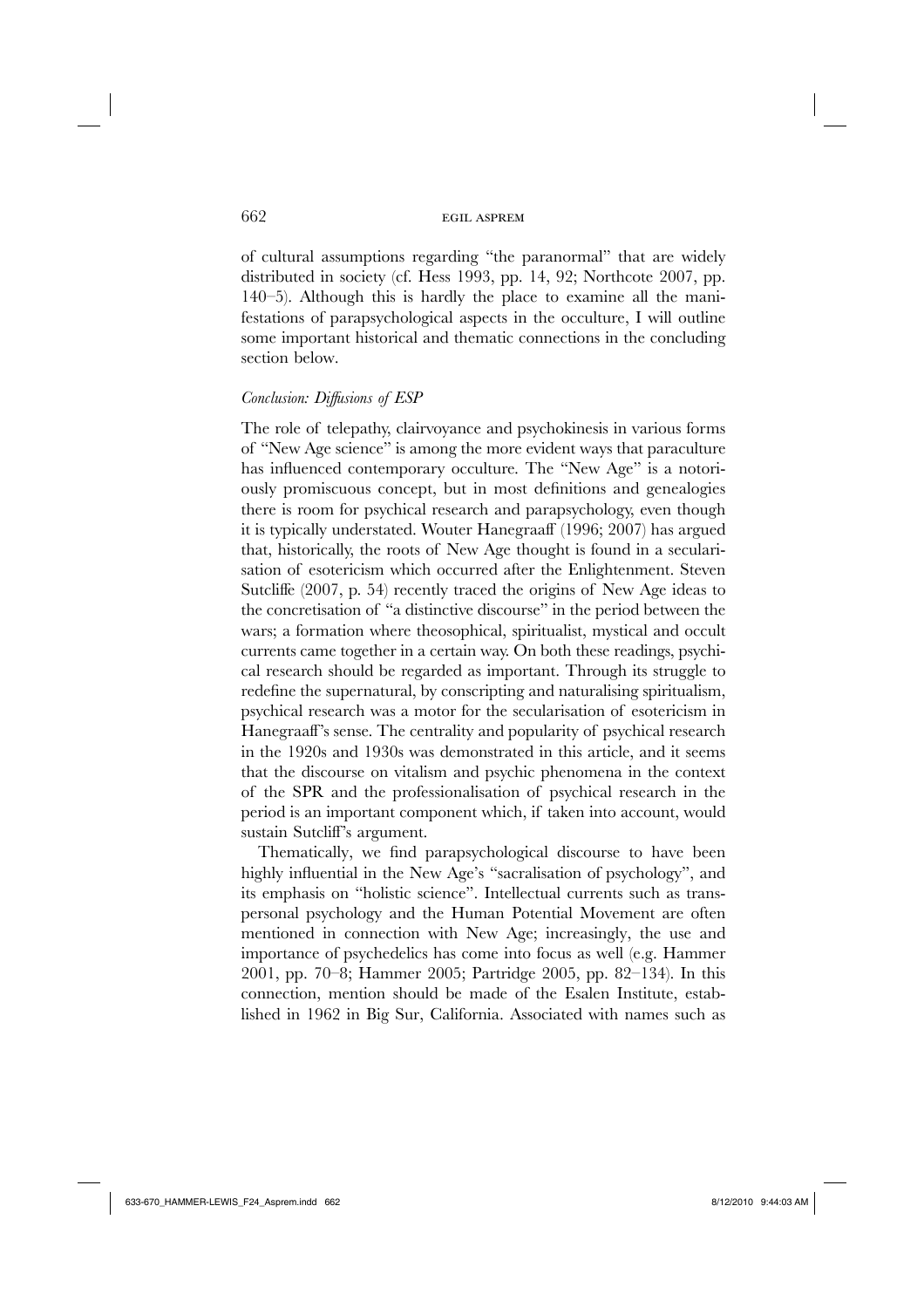Aldous Huxley, Stanislav Grof, Terence McKenna, Carlos Castaneda and Fritjof Capra, Esalen was central to all the above-mentioned developments, and had fundamental influence on the formation of the New Age movement *sensu lato* (see Kripal 2007; Hanegraaff 1996, pp. 94–111). Parapsychology has figured prominently in the history of Esalen as well. A seminar series running in the early years from 1962 to 1964 was dedicated to "exploring recent developments in psychology, psychical research and work with the 'mind-opening' drugs", and again in the mid 1980s the institute hosted several five-day conferences on parapsychology (Kripal 2007, pp. 98–108, 340–3).

Esalen played a major role in bringing about New Age "holistic science", a branch of modern re-enchantment where parapsychological ideas figure prominently. Lawrence LeShan's *The Medium, the Mystic, and the Physicist*, published on Esalen's Viking Press in 1966, was an early book in the genre. Its basic argument stated that ESP had been well-established by parapsychology (invoking scientific legitimacy), that clairvoyant abilities existed, and that this pointed us towards a new worldview. He proceeded to compare quotations from "mystics" and leading physicists, indicating that parapsychology, mysticism and physics were converging. This parallelism, of course, was popularised about a decade later, with Capra's commercially successful *Tao of Physics* (1975), a classic of New Age science.

Furthermore, the utopian call for a new, non-reductionist, non-materialist paradigm that is so central to New Age science was prefigured in the earlier discourse of psychical researchers and parapsychologists. J. B. Rhine took on "materialistic science" and carefully presented parapsychology as a discipline that could reconcile science with religion, in a fashion similar to the later New Agers (e.g. Rhine 1937). As we have seen, parapsychologists also took up Kuhn's concepts of paradigms, revolutions and incommensurability, arguing that their discipline would only be accepted after a grand revolution where mechanism and materialism were finally thrown out. Often this brought the parapsychologists' rhetoric problematically close to that of the New Agers, associating the coming "paradigm shift" with the advent of a social, spiritual and ethical utopia as well (e.g. Hess 1993, pp. 79–81).

Granted these discursive similarities it is hardly surprising that parapsychology has remained an interest to New Age discourses of science. Rupert Sheldrake, for example, made his name in New Age circles with his neo-vitalist theory of "morphic resonance" (1987), but has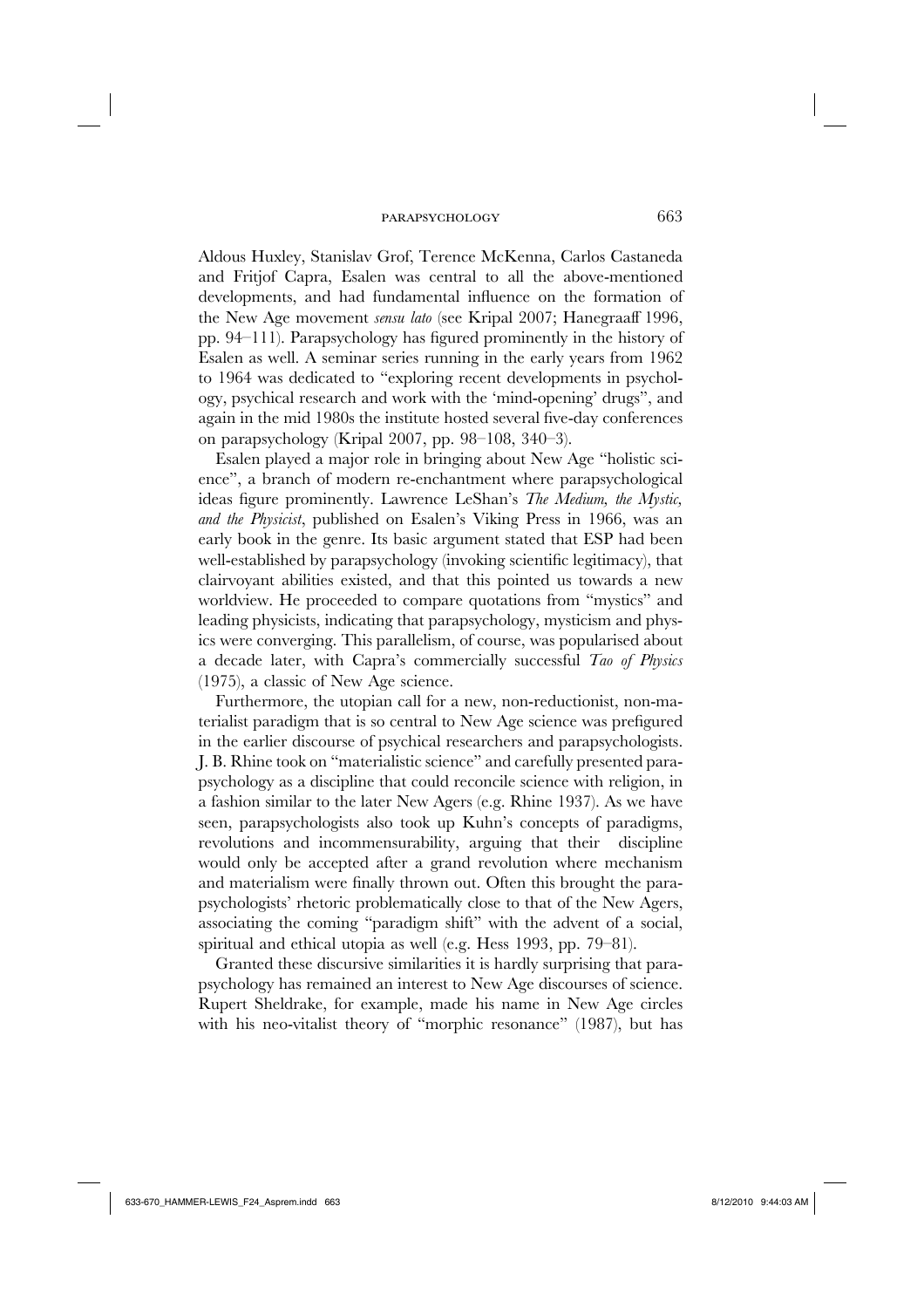since gravitated towards parapsychology and has written several books on psychic powers and related phenomena (e.g. 1999, 2003).

Finally, a central feature of occultural re-enchantment is the importance of popular culture. The consumption of popular (oc)cultural products, as agents of re-enchantment, is paramount to the diffusion of emerging occultural religiosity. Again we find the paraculture baked into the process. Parapsychological concepts are frequently mediated through popular culture; a complete list of Hollywood movies figuring some kind of ESP would be extensive indeed.<sup>19</sup> The omnipresence of parapsychological motifs in popular culture is, furthermore, symmetrical with statistical findings indicating that 60% of the American population believes in ESP.20 Data such as these strongly suggest that parapsychology and paraculture are shaping the re-enchantment process which currently sweeps the late modern West.

## *References*

Allison, Paul D. 1979. "Experimental Parapsychology as a Rejected Science." Pp. 271–292 in *On the Margins of Science: The Social Construction of Rejected Knowledge*. Edited by Roy Wallis. Keele: University of Keele.

Alvarado, C., & N. L. Zingrone. 1989. "William McDougall, Lamarckism, and psychical research" *American Psychologist*, 44:2, 446–447.

Asprem, Egil. 2010, forthcoming. "A Nice Arrangement of Heterodoxies: William McDougall and the Professionalization of Psychical Research." *Journal of the History of the Behavioral Sciences*, 46:2.

Barrett, William. 1904. "Presidential address, January 29th 1904" *Proceedings of the SPR*, Vol. 18, pp. 323–350.

Barton, Ruth. 1998. " 'Huxley, Lubbock, and Half a Dozen Others' Professionals and Gentlemen in the Formation of the X Club, 1851–64" *Isis*, 89: 410–444.

<sup>19</sup> Partridge (e.g. 2004, pp. 119–40; 2005, pp. 165–206) includes an extensive treatment of paranormal and occult topics in film, focusing specifically on "supernatural horror" (particularly vampire movies), and films and shows that sacralise (or demonise) extraterrestrials (from *2001* and *Close Encounters of the Third Kind* to *The X-Files*). Similarly, Hess discusses the place of paraculture in Hollywood by looking at popular movie franchises such as *The Exorcist*, *Poltergeist*, *Ametyville Horror*, and the *Ghostbusters* series (Hess 1993, pp. 120–41). A closer study of psi in popular culture seems a prom-<br>ising way to bring the analytical concepts of paraculture and occulture together.

This figure appears in the National Science Foundation's report on scientific literacy (April 2002), quoted in Shermer 2002, p. 35. A Gallup poll from 2001, however, found that 50% of the American population believed in ESP, with another 20% expressing uncertainty on the issue. According to the same poll, 42% believed in haunted houses, 32% in pre- and retrocognition, while 28% believed in the possibility of communicating with deceased persons (Newport & Strausberg 2001).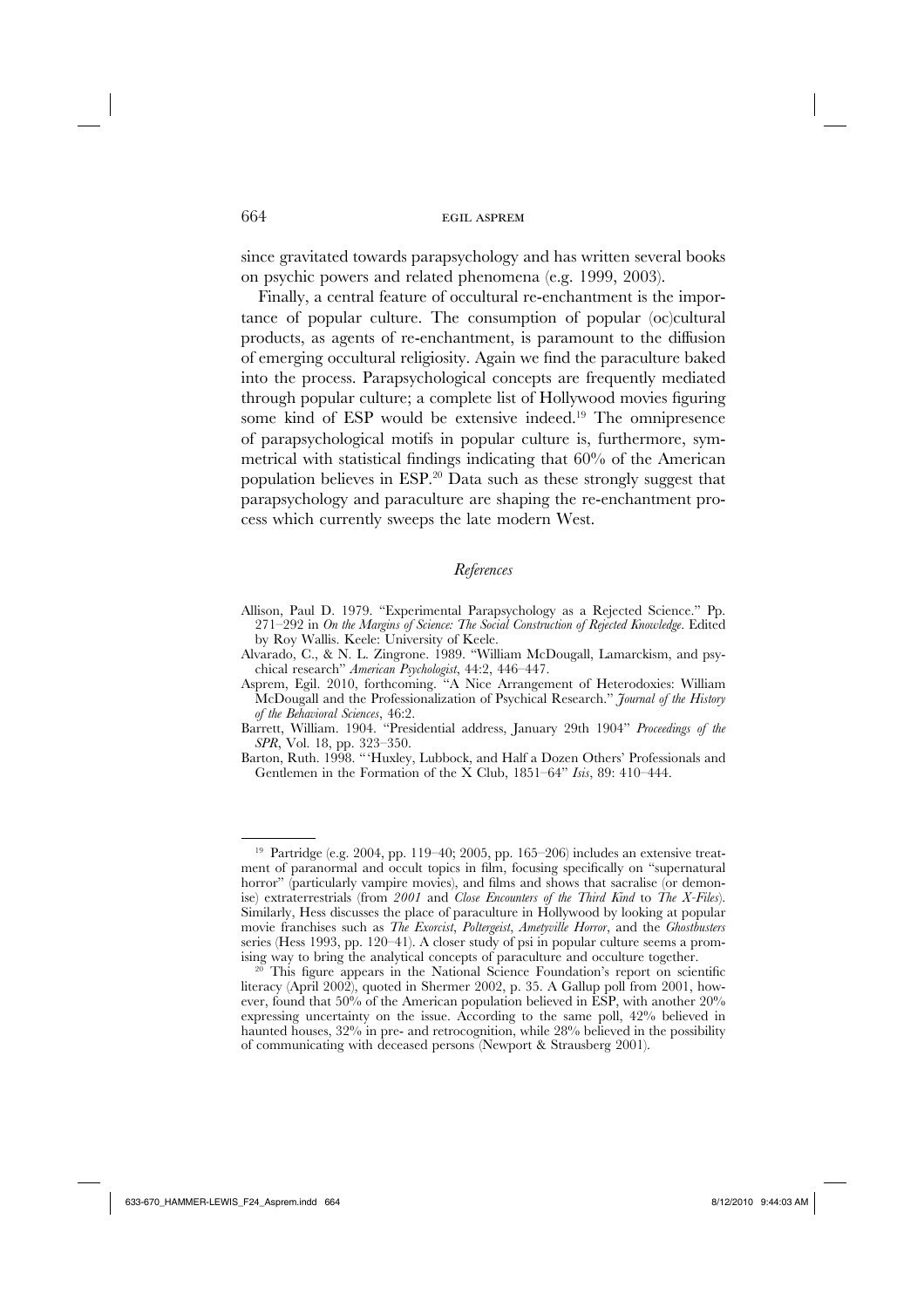Beloff, John, and L. Evans. 1961. "A Radioactive Test of Psycho-Kinesis" *Journal of the Society for Psychical Research*, 41, 41–46.

Beloff, John. 1993. *Parapsychology: A Concise History*. London: Athlone Press.

- Bem, D. J. and Charles Honorton. 1994. "Does Psi Exist? Replicable Evidence for an Anomalous Process of Information Transfer" *Psychological Bulletin*, Vol. 115 No. 1, 4–18.
- Bierman, Dick J. 1999. "The PRL Autoganzfeld Revisited: Refuting the Sound Leakage Hypothesis" *Journal of Parapsychology*, Vol. 63, 271–274.
- Bird, James Malcolm, ed. 1928. *The Margery Mediumship: A Complete Record from Jan. 1st, 1925*. *Proceedings of the American SPR*, Vol. 20. New York.
- Blackburn, Douglas. 1884. *Thought-Reading or Modern Mysteries Explained: Being Chapters on Thought-Reading, Occultism, Mesmerism, etc.* London: Field & Tuer.
- Blackmore, Susan. 1985. "Unrepeatability: Parapsychology's only finding." Pp. 183– 206 in *The repeatability problem in parapsychology*. Edited by B. Shapin & L. Coly. New York: Parapsychology Foundation.

——. 1996. *In Search of the Light: The Adventures of a Parapsychologist*. Amherst: Prometheus Books.

- ——. 2001. "What Can the Paranormal Tell Us about Consciousness?" *Skeptical Inquirer*, March/April 2001. Online: http://www.csicop.org/si/2001–03/conciousness.html (accessed 27.06.2009).
- Bourdieu, Pierre. 1986. "The Forms of Capital" Pp. 241–58 in *Handbook of Theory of Research for the Sociology Education*. Edited by J. E. Richardson, translated by Richard Nice. New York, NY: Greenwood Press.
- Bowler, Peter J. 2001. *Reconciling Science and Religion: The Debate in Early-Twentieth-Century Britain*. Chicago & London: University of Chicago Press.
- Böch, H., F. Steinkamp, & E. Boller. 2006. "Examining psychokinesis: The interaction of human intention with random number generators. A meta-analysis." *Psychological Bulletin*, Vol. 132:4, 497–523.
- Broughton, R. S. 1987. "Publication Policy and the Journal of Parapsychology" *Journal of Parapsychology*, 51, 21–32.
- Capra, Fritjof. 1975. *The Tao of Physics: An Exploration of the Parallels between Modern Physics and Eastern Mysticism*. Berkeley, CA: Shambala.
- Collins, Harry & Trevor Pinch. 1979. "The Construction of the Paranormal: Nothing Unscientific Is Happening." Pp. 237–270 in *On the Margins of Science: The Social Construction of Rejected Knowledge*. Edited by Roy Wallis. Keele: University of Keele.
- ——. 1982. *Frames of Meaning: The Social Construction of Extraordinary Science*. London: Routledge & Kegan Paul.
- Campbell, Colin. 1972. "The Cult, the Cultic Milieu, and Secularisation?" *A Sociological Yearbook of Religion in Britain* 5, 119–136.
- Coover, J. E. 1917. *Experiments in psychical research at Leland Stanford Junio University*. Paulo Alto: Stanford University Press.
- Crookes, William. 1892. "Some Possibilities of Electricity" *Fortnightly Review*, 51, 173– 185.
- De Caro, Mario & David Macarthur, eds.. 2004. *Naturalism in Question*. Cambridge, MA: Harvard University Press.
- Dyrendal, Asbjøn. This volume. " 'Oh no, it isn't.' Skeptics and the Rhetorical Use of Science in Religion."
- Flanagan, Owen. 2006. "Varieties of Naturalism" Pp. 430–452 in *Oxford Handbook of Religion and Science*. Edited by Philip Clayton with Zachary Simpson. Oxford: Oxford University Press.
- Galison, Peter. 1997. *Image and Logic: A Material Culture of Microphysics*. Chicago & London: University of Chicago Press.
- Gardner, Martin. 1952. *Fads and Fallacies in the Name of Science*. New York: Putnam and Sons.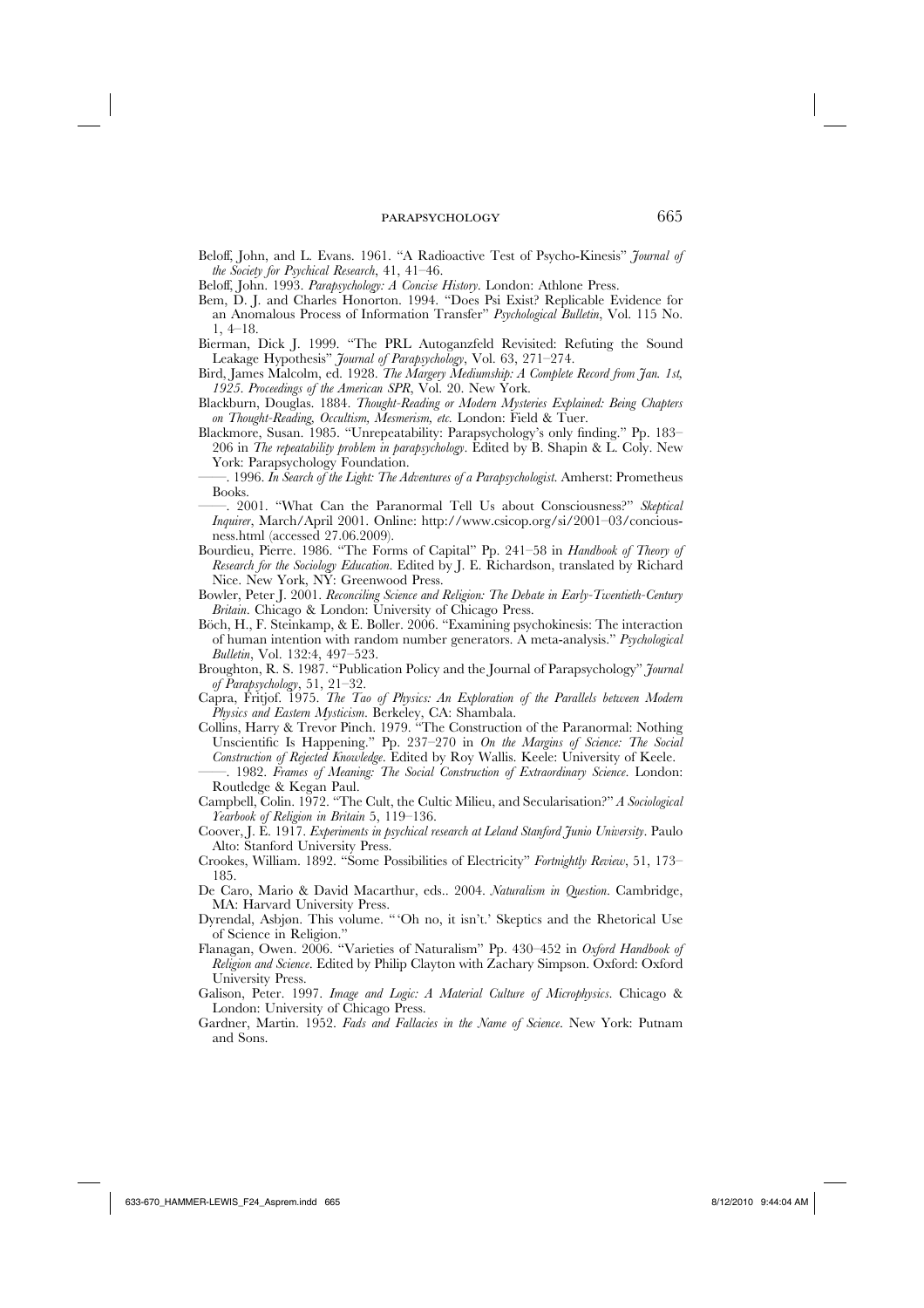Gauld, Alan. 1968. *The Founders of Psychical Research*. London: Routledge & K. Paul.

Gieryn, Thomas. 1983. "Boundary-Work and the Demarcation of Science from Non-Science: Strains and Interests in Professional Ideologies of Scientists." *American Sociological Review* 48: 781–795.

——. 1999. *Cultural Boundaries of Science: Credibility on the Line*. Chicago & London: University of Chicago Press.

Grean Raia, Courtenay. 2005. *The Substance of Things Hoped For: Faith, Science, and Psychical Research in the Victorian Fin de Sièle*. PhD dissertation, University of California, Los Angeles.

2007. "From Ether Theory to Ether Theology: Oliver Lodge and the Physics of Immortality" *Journal of the Behavioral Sciences*, Vol 43(1), 19–43.

Gregory, Frederick. 1977. *Scientific Materialism in Nineteenth Century Germany*. Dordrecht & Boston: D. Reidel Publishing Co.

Gruber, Elmar. 1978. "Hans Driesch and the Concept of Spiritism." *Journal of the Society for Psychical Research* 49: 777, 861–874.

- Gurney, Edmund, F. W. H. Myers, and Frank Podmore, eds.. 1886. *Phantasms of the Living*. Two volumes. London: Society for Psychical Research / Trüner and Co., Ludgate Hill, E. C.
- Hacking, Ian. 1988. "Telepathy: Origins of Randomisation in Experimental Design" *Isis*, 79, 427–451.

——. 1999. *The Social Construction of What?* London & Cambridge, Mass.: Harvard University Press.

Hammer, Olav. 2001. *Claiming Knowledge: Strategies of Epistemology from Theosophy to the New Age*. Leiden: Brill.

——. 2005. "Human Potential Movement." Pp. 572–579 in *Dictionary of Gnosis & Western Esotericism*. Edited by Wouter Hanegraaff et al. Leiden: Brill.

——. 2007. "New Age Religion and the Sceptics" Pp. 379–404 in *Handbook of New Age*. Edited by Daren Kemp and James R. Lewis. Leiden: Brill.

Hanegraaff, Wouter. 1996. *New Age Religion and Western Culture: Western Esotericism in the Mirror of Secular Thought*. Leiden: Brill.

——. 2007. "The New Age Movement and Western Esotericism." Pp. 25–50 in *Handbook of New Age*. Edited by Daren Kemp & James R. Lewis. Leiden: Brill.

- Hanegraaff, Wouter, with Antoine Faivre, Roelof van den Broek, and Jean-Pierre Brach, eds.. 2005. *Dictionary of Gnosis and Western Esotericism*. Two volumes. Leiden: Koninkleijke Brill.
- Hansel, C. E. M. 1980. *ESP and Parapsychology: A Critical Evaluation*. Buffalo: Prometheus Books.

Hecht, Jennifer Michael. 2003. *The End of the Soul: Scientific Modernity, Atheism, and Anthropology in France*. New York: Columbia University Press.

Hess, David J. 1993. *Science in the New Age: The Paranormal, its Defenders and Debunkers, and American Culture*. Madison: University of Wisconsin Press.

Honorton, Charles & S. Harper. 1974. "Psi-Mediated Imagery and Ideation in an Experimental Procedure for Regulating Perceptual Input" *Journal of the American S.P.R.*, Vol. 68, 156–168.

Houston, E. J. 1892. "Cerebral Radiation" *Journal of the Franklin Institute*, 133, 488– 493.

Hunt, Bruce J. 1992. *The Maxwellians*. Ithaca, NY: Cornell Universit Press.

Huxley, T. H., Henry Wace, et al. 1889. *Christianity and Agnosticism: A Controversy*. New York: The Humboldt Publishing Company.

Huxley, T. H. 1889a. "Agnosticism." Pp. 9–29 in *Christianity and Agnosticism: A Controversy*, T. H. Huxley, H. Wace, et al. New York: The Humboldt Publishing Company.

——. 1889b. "Agnosticism and Christianity." Pp. 96–118 in *Christianity and Agnosticism: A Controversy*, T. H. Huxley, H. Wace, et al. New York: The Humboldt Publishing Company.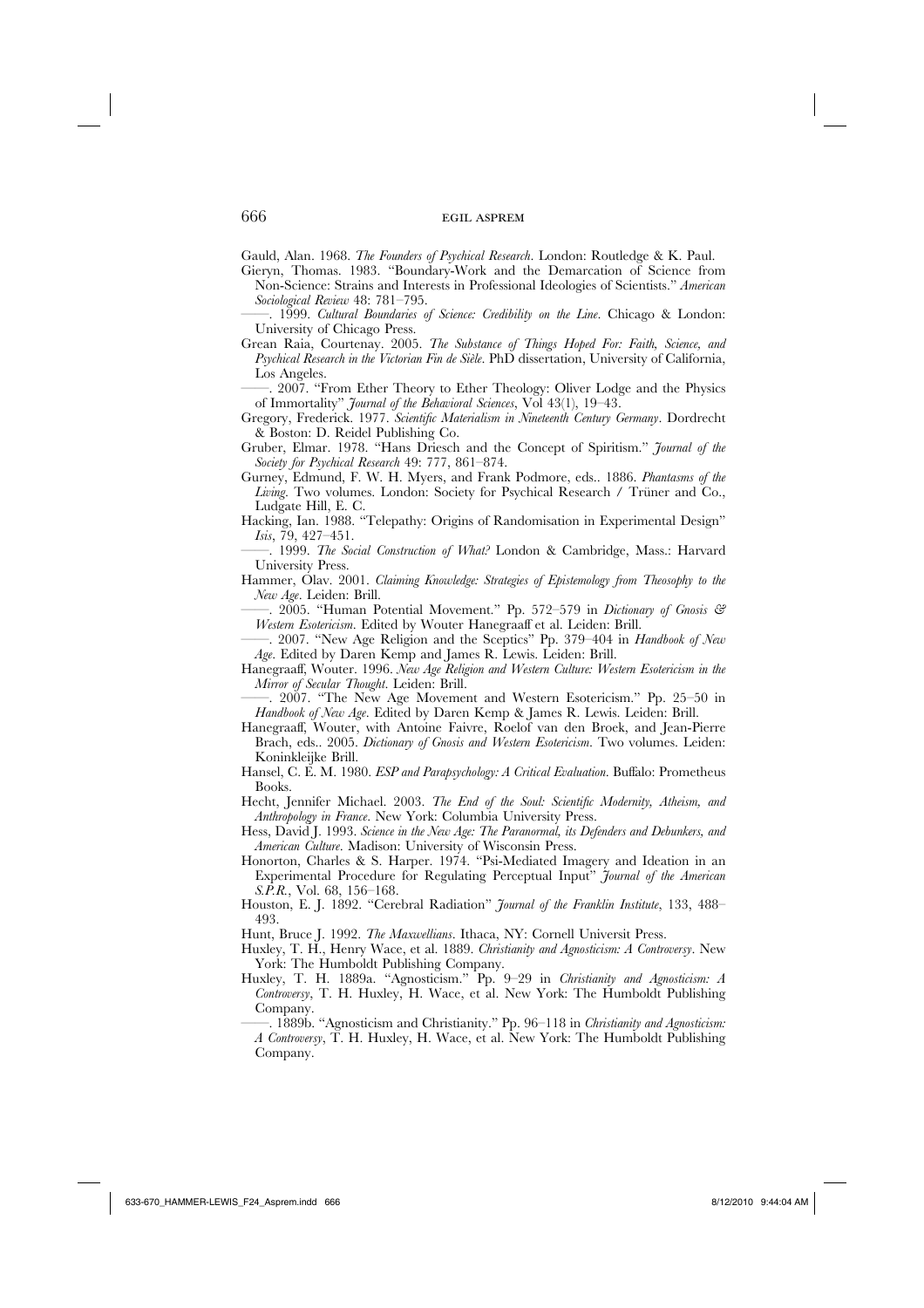Hyman, Ray. 1985. "The Ganzfeld Psi Experiment" A Critical Appraisal? *Journal of Parapsychology*, Vol. 49, 3–49.

——. 1989. *The Elusive Quarry: A Scientific Appraisal of Psychical Research*. Buffalo: Prometheus Books.

——. 1994. "Anomaly or Artifact" Comments on Bem and Honorton? *Psychological Bulletin*, Vol 115. No. 1, 19–24.

Hyman, Ray & Charles Honorton. 1986. "A Joint Communiqu" The Psi Ganzfeld Controversy? *Journal of Parapsychology*, Vol. 50, 351–364.

Jolly, W. P. 1974. *Sir Oliver Lodge*. London: Constable.

Jones, R. A. 1987. "Psychology, history, and the press: The case of William McDougall and The New York Times" *American Psychologist*, 42:10, 931–940.

Kitcher, Philip. 1992. "The Naturalists Return." *The Philosophical Review*, Vol. 101, No. 1: 53–114.

Knowles, J. 1899. "Wireless Telegraphy and 'Brain-Waves' " *Nineteenth Century*, 45, 857–864.

Kornblith, Hilary. 1994. "Naturalism: Both Metaphysical and Epistemological" *Midwest Studies in Philosophy*, XIX: 39–52.

Kripal, Jeffrey J. 2007. *Esalen: America and the Religion of No Religion*. Chicago & London: University of Chicago Press.

Kuhn, Thomas. 1962. *The Structure of Scientific Revolutions*. Chicago: University of Chicago Press.

Kurtz, Paul, ed. 1985. *A Skeptic's Handbook of Parapsychology*. Buffalo: Prometheus Books.

Lakatos, Imre. 1970. "Falsification and the Methodology of Scientific Research Programmes." Pp. 91–196 in *Criticism and the Growth of Knowledge*. Edited by Imre Lakatos and Alan Musgrave. Cambridge: Cambridge University Press.

Lachapelle, Sofie. 2005. "Attempting Science: The Creation and Early Development of the Institut Metapsychique International in Paris, 1919–1931" *Journal of the History of the Behavioral Sciences*, Vol. 41(1), 1–24.

Latour, Bruno. 1985. *Science in Action: How to Follow Scientists and Engineers through Society*. Cambridge, MA: Harvard University Press.

——. 1999. *Pandora's Hope: Essays on the Reality of Science Studies*. Cambridge, Mass.: Harvard University Press.

——. 2005. *Reassembling the Social: An Introduction to Actor-Network Theory*. Oxford & New York: Oxford University Press.

Latour, Bruno and Steve Woolgar. 1979. *Laboratory Life: The Social Construction of the Scientific Facts*. Beverly Hills, CA: Sage Publications.

LeShan, Lawrence. 1974 (1966). *The Medium, the Mystic, and the Physicist: Toward a General Theory of the Paranormal*. New York: The Viking Press.

Lightman, Bernard. 1987. *The Origins of Agnosticism: Victorian Unbelief and the Limits of Knowledge*. Baltimore & London: John Hopkins University Press.

Lodge, Oliver. 1884. "Experiments in Thought Transference" The Proceedings for the Society for Psychical Research, 2: 189–200.

——. 1902. "Presidential Address, March 1902" *Proceedings of the SPR, 1901–1903*, pp. 37–57.

——. 1916. *Raymond: or Life and Death: With Examples of the Evidence for the Survival of Memory and Affection After Death*. London: Methuen.

Luckhurst, Roger. 2002. *The Invention of Telepathy 1870–1901*. Oxford: Oxford University Press.

Marks, David and Richard Kammann. 1980. *The Psychology of the Psychic*. Buffalo: Prometheus Books.

Markwick, Betty. 1978. "The Soal-Goldney experiments with Basil Shackleton: new evidence of data manipulation." *Proceedings of the Society for Psychical Research* 56, pp. 250–277.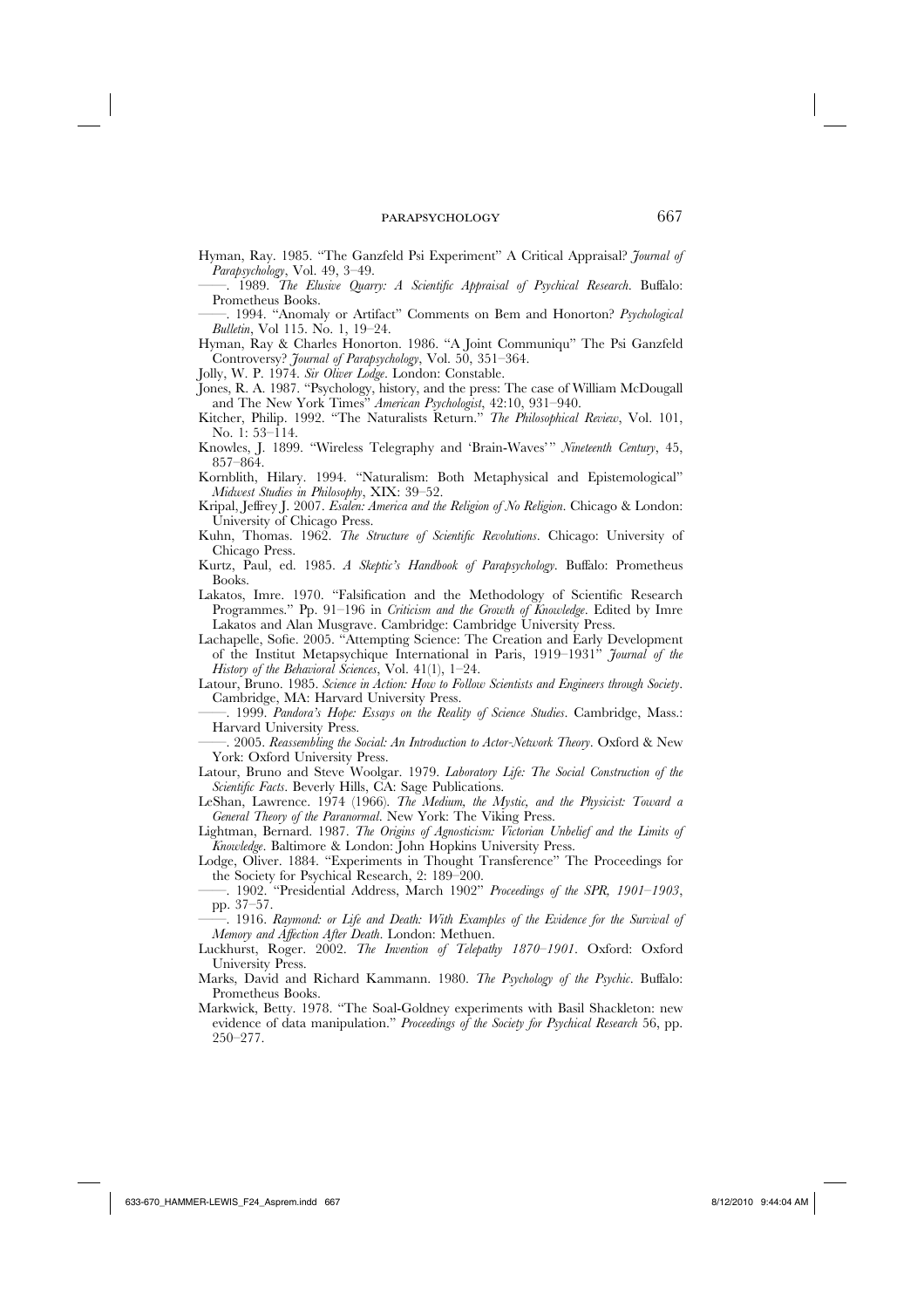### 668 egil asprem

Maudsley, Henry. 1886. *Natural Causes and Supernatural Seemings*. London: Kegan Paul, Trench, & Co.

Mauskopf, Seymour H. & Michael R. McVaugh. 1979. "The Controversy over Statistics in Parapsychology 1934–1938" Pp. 105–124 in *The Reception of Unconventional Science*. Edited by Seymour H. Mauskopf. Boulder, CO: Westview Press.

——. 1980. *The Elusive Science: Origins of Experimental Psychical Research*. Baltimore: Johns Hopkins University Press.

May, Edwin C. 1996. "The American Institutes for Research Review of the Department of Defense's Star Gate Program: A Commentary" *Journal of Parapsychology*, Vol. 60, pp. 3–23.

McDougall, William. 1961 (1911). *Body and Mind: A History and Defence of Animism*. Beacon BP.

——. 1921. *Is America Safe for Democracy?* Six Lectures Given at the Lowell Institute of Boston, under the Title "Anthropology and History, or the Influence of Anthropologic Constitution on the Destinies of Nations" New York: Scribner.

1922 (reprinted 1934). "The Need for Psychical Research." Pp. 51–63 in *Religion and the Sciences of Life*, idem. London: Methuen.

——. 1924. *Ethics and some modern world problems*. London: Methuen.

——. 1927a. "Psychical Research as a University Study." Pp. 149–162 in *The Case For and Against Psychical Belief*, edited by Carl Murchison. Worchester: Clark University.

——. 1927b. "An Experiment for the Testing of the Hypothesis of Lamarck." *British Journal of Psychology*, 14:4, 267–304.

——. 1930. "Second Report on a Lamarckian Experiment."*British Journal of Psychology*, 20:3, 201–218.

——. 1934a. *Religion and the Sciences of Life*. *With Other Essays on Allied Topics*. London: Methuen.

——. 1934b. "Foreword" In Rhine: *Extra-Sensory Perception*.

——. 1938. "Fourth Report on a Lamarckian Experiment."*British Journal of Psychology*, 28:4, 365–395.

McDougall, William & John Watson. 1929. *The Battle of Behaviorism: An Exposition and an Exposure*. New York.

Moore, Robert Laurence. 1977. *In Search of White Crows: Spiritualism, Parapsychology, and American Culture.* New York: Oxford University Press.

Mosteller, Frederick. 1991. "Comment [to Jessica Utts, 'Replication and Meta-Analysis in Parapsychology']" *Statistical Science*, Vol. 6 No. 4, 368–369.

- Mumford, M. D., A. M. Rose, & D. A. Goslin. 1995. *An Evaluation of Remote Viewing Research and Applications*. Washington, DC: American Institute for Research.
- Murchison, Carl, ed.. 1927. *The Case For and Against Psychical Belief*. Worchester: Clark University.

Myers, F. W. H. 1903. *Human Personality and Its Survival of Bodily Death*. Two volumes. New York, London & Bombay: Longmans, Green, and Co.

Newport, Frank & Maura Strausberg. 2001. " 'Americans' Belief in Psychic and Paranormal Phenomena Is up Over Last Decade." Available online at: http:// www.gallup.com/poll/4483/Americans-Belief-Psychic-Paranormal-Phenomena-Over-Last-Decade.aspx (Accessed June 3, 2009).

Nickles, Thomas. 1984. "A Revolution that Failed: Collins and Pinch on the Paranormal." *Social Studies of Science*, Vol. 14, No. 2, pp. 297–308.

Noakes, Richard. 1999. "Telegraphy is an Occult Art: Cromwell Fleetwood Varley and the Diffusion of Electricity to the Other World" *British Journal for the History of Science* 32 (1999), 421–459.

——. 2004. 'The Bridge Which Is between Physical and Psychical Research' William Fletcher Barrett, Sensitive Flames and Spiritualism? *History of Science* 42 (2004), 419–464.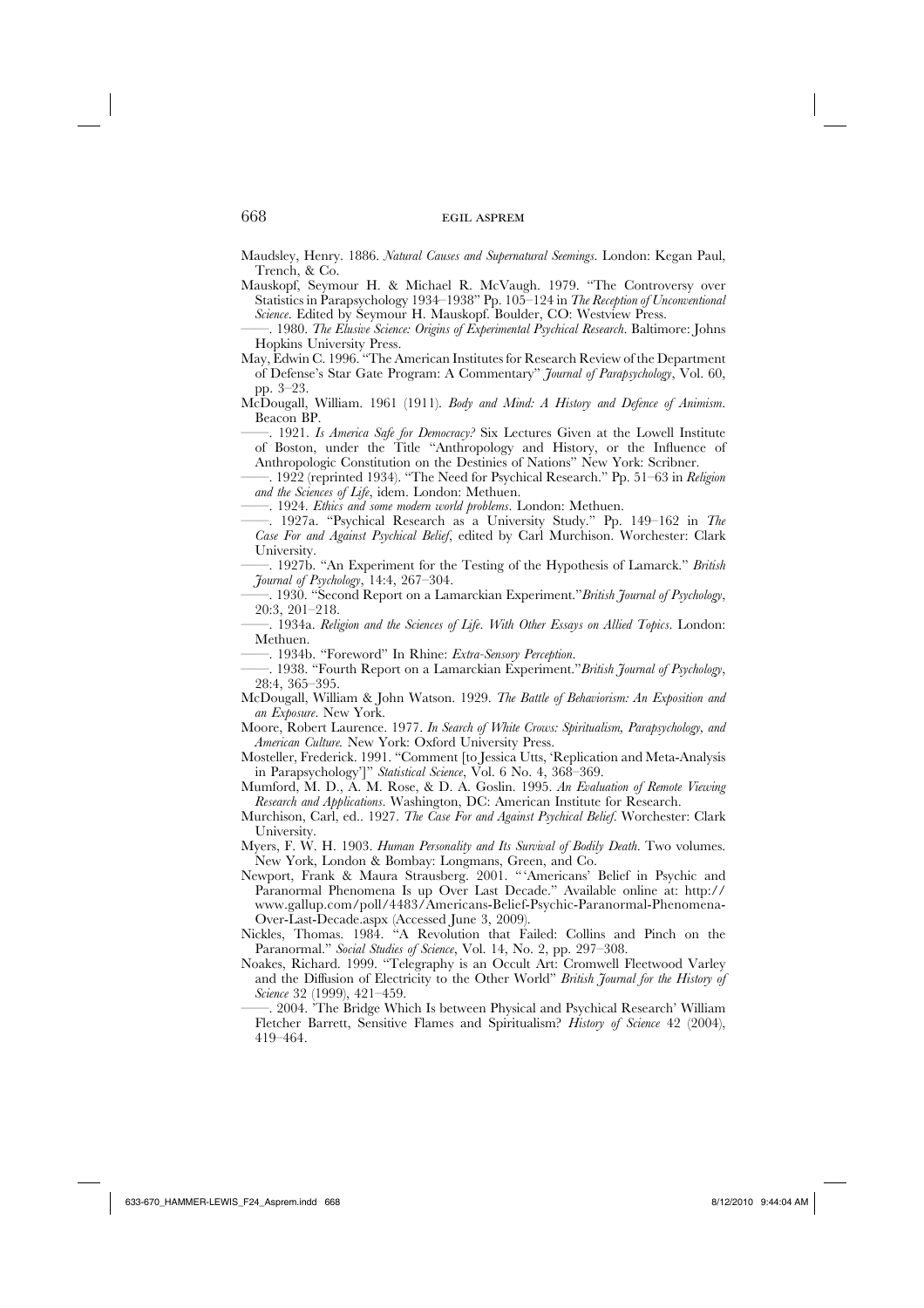——. 2008a. "The Historiography of Psychical Research: Lessons from Histories of the Sciences." *Journal of the Society for Psychical Research*, Vol. 72.2, No. 891, pp. 65–85.

——. 2008b. "The 'World of the Infinitely Little': Connecting Physical and Psychical Realities circa 1900" *Studies in History and Philosophy of Science*, 39: 323–334.

Northcote, Jeremy. 2007. *The Paranormal and the Politics of Truth: A Sociological Account*. Exeter: Imprint Academic.

Olson, Richard G. 2008. *Science and Scientism in Nineteenth-Century Europe*. Urbana, IL: University of Illinois Press.

Oppenheim, Janet. 1985. *The Other World: Spiritualism and Psychical Research in England, 1850–1914*. Cambridge: Cambridge University Press.

Ostrander, Sheila & Lynn Schroeder. 1970. *Psychic Discoveries behind the Iron Curtain*. Englewood Cliffs, NJ: Prentice-Hall.

Papineau, David. 2007. "Naturalism" *Stanford Encyclopedia of Philosophy*. Online: http:// plato.stanford.edu/entries/naturalism/index.html (Last accessed 16.05.2009).

Parker, A. 2000. "A Review of the Ganzfeld Work at Gothenburg University" *Journal of the S. P. R.*, Vol. 64, 1–15.

Partridge, Christopher. 2004/5. *The Re-Enchantment of the West: Alternative Spiritualities, Sacralization, Popular Culture, and Occulture.* Two Volumes. London: T&T Clark International.

Podmore, Frank. 1908. *The Naturalisation of the Supernatural*. New York & London: G. P. Putnam's Sons.

Putnam, Hilary. 2004. "The Content and Appeal of 'Naturalism'" Pp 59-70 in *Naturalism in Question*. Edited by Mario De Caro & David Macarthur. Cambridge, MA: Harvard University Press.

Radin, Dean. 1997. *The Conscious Universe: The Scientific Truth of Psychic Phenomena*. New York: HarperCollins.

Rhine, J. B., & Louisa Rhine. 1929a. "An Investigation of a 'Mind-Reading' Horse" *Journal of Abnormal & Social Psychology* 23, 449–466.

——. 1929b. "Second Report on Lady, the 'Mind-Reading' Horse." *Journal of Abnormal & Social Psychology* 24:3, 287–292.

1934. *Extra-Sensory Perception*. Boston: Boston Society for Psychic Research.

——. 1937. *New Frontiers of the Mind: The Story of the Duke Experiments*. New York: Farrar & Rhinehart.

——. 1953. *New World of the Mind*. New York: Sloane.

Rhine, J. B., & William McDougall. 1933. "Third Report on a Lamarckian Experiment." *British Journal of Psychology* 24:2, 213–235.

Rhine, J. B. & J. G. Pratt. 1957. *Parapsychology: Frontier Science of the Mind*. *A Survey of the Field, the Methods, and the Facts of ESP and PK Research*. Oxford: Blackwell Scientific Publications.

Rowlands, Peter. 1990. *Oliver Lodge and the Liverpool Physical Society*. Liverpool: University of Liverpool Press.

Shapin, B. & L. Coly, eds.. *The Repeatability Problem in Parapsychology*. New York: Parapsychology Foundation.

Sheldrake, Rupert. 1981. *A New Science of Life: the hypothesis of formative causation*. London: Blond & Briggs.

——. 1999. *Dogs that Know When Their Owners are Coming Home: and other unexplained powers of animals*. New York, NY: Crown Publishers.

——. 2003. *The Sense of Being Stared At: and other aspects of the extended mind*, New York, NY: Crown Publishers.

Shermer, Michael. 2002. "Smart People Believe Weird Things." *Scientific American*, Vol. 287, No. 3, 35.

Storm, Lance & Suitbert Ertel. 2001. "Does Psi Exist? Comments on Milton and Wiseman's (1999) Meta-Analysis of Ganzfeld Research" *Psychological Bulletin*, Vol. 127 No. 3, 424–433.